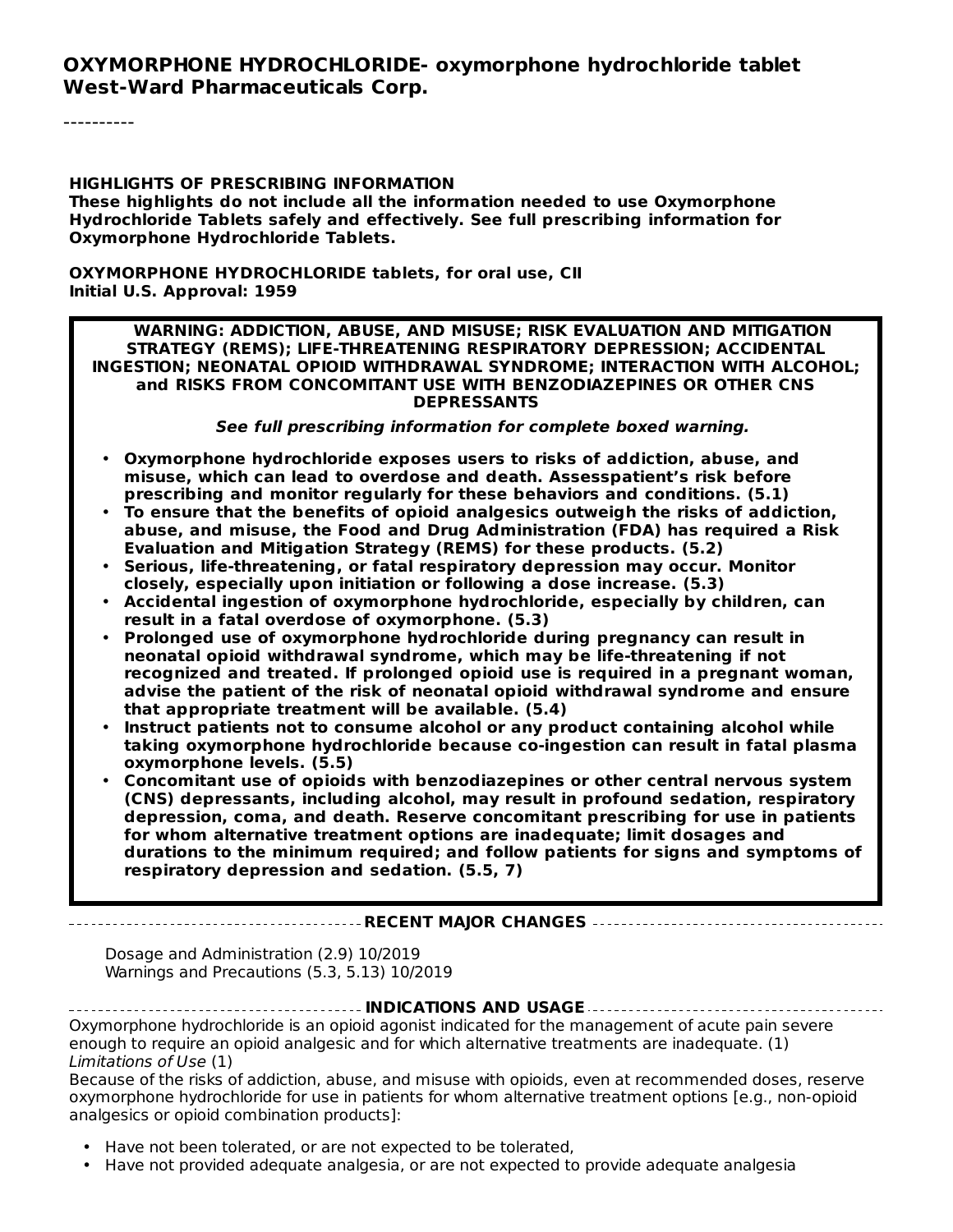• Use the lowest effective dosage for the shortest duration consistent with individual patient treatment goals. (2.1)

**DOSAGE AND ADMINISTRATION**

- Individualize dosing based on the severity of pain, patient response, prior analgesic experience, and risk factors for addiction, abuse, and misuse. (2.2)
- Initiate treatment with 10 to 20 mg orally every four to six hours.
- Oxymorphone hydrochloride should be taken on an empty stomach, at least one hour prior to or two hours after eating. (2.1)
- Discuss availability of naloxone with the patient and caregiver and assess each patient's need for access to naloxone, both when initiating and renewing treatment with oxymorphone hydrochloride. Consider prescribing naloxone based on the patient's risk factors for overdose. (2.2, 5.1, 5.3, 5.5)
- Conversion to Oxymorphone Hydrochloride: Follow recommendations for conversion from other opioids or parenteral oxymorphone. (2.3)
- Do not abruptly discontinue oxymorphone hydrochloride in a physically dependent patient because rapid discontinuation of opioid analgesics has resulted in serious withdrawal symptoms, uncontrolled pain, and suicide. (2.9)
- Mild Hepatic Impairment: Initiate treatment with 5 mg and titrate slowly. Monitor for signs of respiratory and central nervous system depression. (2.4)
- Renal Impairment: Initiate treatment with 5 mg and titrate slowly. Monitor for signs of respiratory and central nervous system depression. (2.5)
- Geriatric Patients: Initiate dosing with 5 mg, titrate slowly, and monitor for signs of respiratory and central nervous system depression. (2.6)
- CNS Depressants: Initiate treatment with 1/3 to 1/2 the recommended starting dose, consider using a lower dosage of the concomitant CNS depressant, and monitor closely. (2.7, 5.6, 7)

| Tablets: 5 mg and 10 mg $(3)$ |  |  |  |
|-------------------------------|--|--|--|
|                               |  |  |  |

- Significant respiratory depression (4)
- Acute or severe bronchial asthma in an unmonitored setting or in absence of resuscitative equipment (4)
- Known or suspected gastrointestinal obstruction, including paralytic ileus (4)
- Known hypersensitivity to oxymorphone, any other ingredients in oxymorphone hydrochloride (4)
- Moderate or severe hepatic impairment (4)

#### **WARNINGS AND PRECAUTIONS**

- Life-Threatening Respiratory Depression in Patients with Chronic Pulmonary Disease or in Elderly, Cachectic, or Debilitated Patients: Monitor closely, particularly during initiation and titration. (5.3)
- Anaphylaxis, Angioedema, and Other Hypersensitivity Reactions: If symptoms occur, stop administration immediately, discontinue permanently, and do not rechallenge with any oxymorphone formulation. (5.7)
- Adrenal Insufficiency: If diagnosed, treat with physiologic replacement of corticosteroids, and wean patient off of the opioid. (5.8)
- Severe Hypotension: Monitor during dosage initiation and titration. Avoid use of oxymorphone hydrochloride in patients with circulatory shock. (5.9)
- Risks of Use in Patients with Increased Intracranial Pressure, Brain Tumors, Head Injury, or Impaired Consciousness: Monitor for sedation and respiratory depression. Avoid use of oxymorphone hydrochloride in patients with impaired consciousness or coma. (5.10)

**ADVERSE REACTIONS** Adverse Reactions (≥ 2% of patients): Nausea, pyrexia, somnolence, vomiting, pruritus, headache, dizziness, constipation, and confusion. (6.1) **To report SUSPECTED ADVERSE REACTIONS, contact West-Ward Pharmaceuticals Corp. at 1-**

#### **800-962-8364 or FDA at 1-800-FDA-1088 or www.fda.gov/medwatch.**

- **DRUG INTERACTIONS**
- **Serotonergic Drugs: Concomitant use may result in serotonin syndrome. Discontinue oxymorphone** hydrochloride if serotonin syndrome is suspected. (7)
- Mixed Agonist/Antagonist and Partial Agonist Opioid Analgesics: Avoid use with oxymorphone hydrochloride because they may reduce analgesic effect of oxymorphone hydrochloride or precipitate withdrawal symptoms. (7)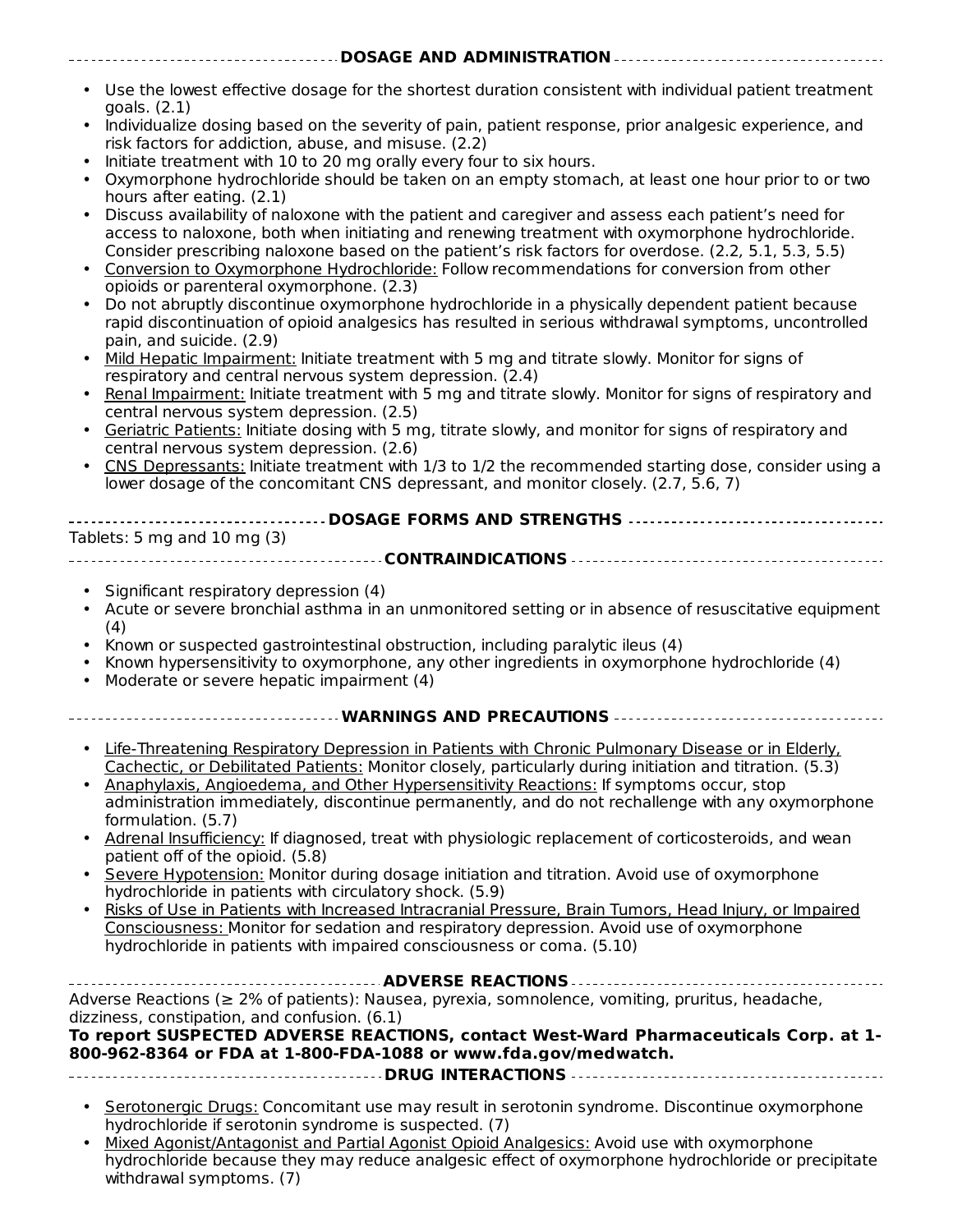• withdrawal symptoms. (7) Monoamine Oxidase Inhibitors (MAOIs): Can potentiate the effects of oxymorphone. Avoid concomitant use in patients receiving MAOIs or within 14 days of stopping such treatment with an MAOI. (7)

**USE IN SPECIFIC POPULATIONS**

• Pregnancy: May cause fetal harm. (8.1)

**See 17 for PATIENT COUNSELING INFORMATION and Medication Guide.**

**Revised: 7/2020**

#### **FULL PRESCRIBING INFORMATION: CONTENTS\***

**WARNING: ADDICTION, ABUSE, AND MISUSE; RISK EVALUATION AND MITIGATION STRATEGY (REMS); LIFE-THREATENING RESPIRATORY DEPRESSION; ACCIDENTAL INGESTION; NEONATAL OPIOID WITHDRAWAL SYNDROME; INTERACTION WITH ALCOHOL; and RISKS FROM CONCOMITANT USE WITH BENZODIAZEPINES OR OTHER CNS DEPRESSANTS**

#### **1 INDICATIONS AND USAGE**

### **2 DOSAGE AND ADMINISTRATION**

- 2.1 Important Dosage and Administration Instructions
- 2.2 Patient Access to Naloxone for the Emergency Treatment of Opioid Overdose
- 2.3 Initial Dosage
- 2.4 Dosage Modifications in Patients with Mild Hepatic Impairment
- 2.5 Dosage Modifications in Patients with Renal Impairment
- 2.6 Dosage Modifications in Geriatric Patients
- 2.7 Dosage Modifications with Concomitant Use of Central Nervous System **Depressants**
- 2.8 Titration and Maintenance of Therapy
- 2.9 Safe Reduction or Discontinuation of Oxymorphone Hydrochloride

#### **3 DOSAGE FORMS AND STRENGTHS**

## **4 CONTRAINDICATIONS**

## **5 WARNINGS AND PRECAUTIONS**

- 5.1 Addiction, Abuse, and Misuse
- 5.2 Opioid Analgesic Risk Evaluation and Mitigation Strategy (REMS)
- 5.3 Life-Threatening Respiratory Depression
- 5.4 Neonatal Opioid Withdrawal Syndrome

5.5 Risks from Concomitant Use with Benzodiazepines or Other CNS Depressants

- 5.6 Life-Threatening Respiratory Depression in Patients with Chronic Pulmonary Disease or in Elderly, Cachectic, or Debilitated Patients
- 5.7 Anaphylaxis, Angioedema, and Other Hypersensitivity Reactions
- 5.8 Adrenal Insufficiency
- 5.9 Severe Hypotension

5.10 Risks of Use in Patients with Increased Intracranial Pressure, Brain Tumors, Head Injury, or Impaired Consciousness

- 5.11 Risks of Use in Patients with Gastrointestinal Conditions
- 5.12 Increased Risk of Seizures in Patients with Seizure Disorders
- 5.13 Withdrawal
- 5.14 Risks of Driving and Operating Machinery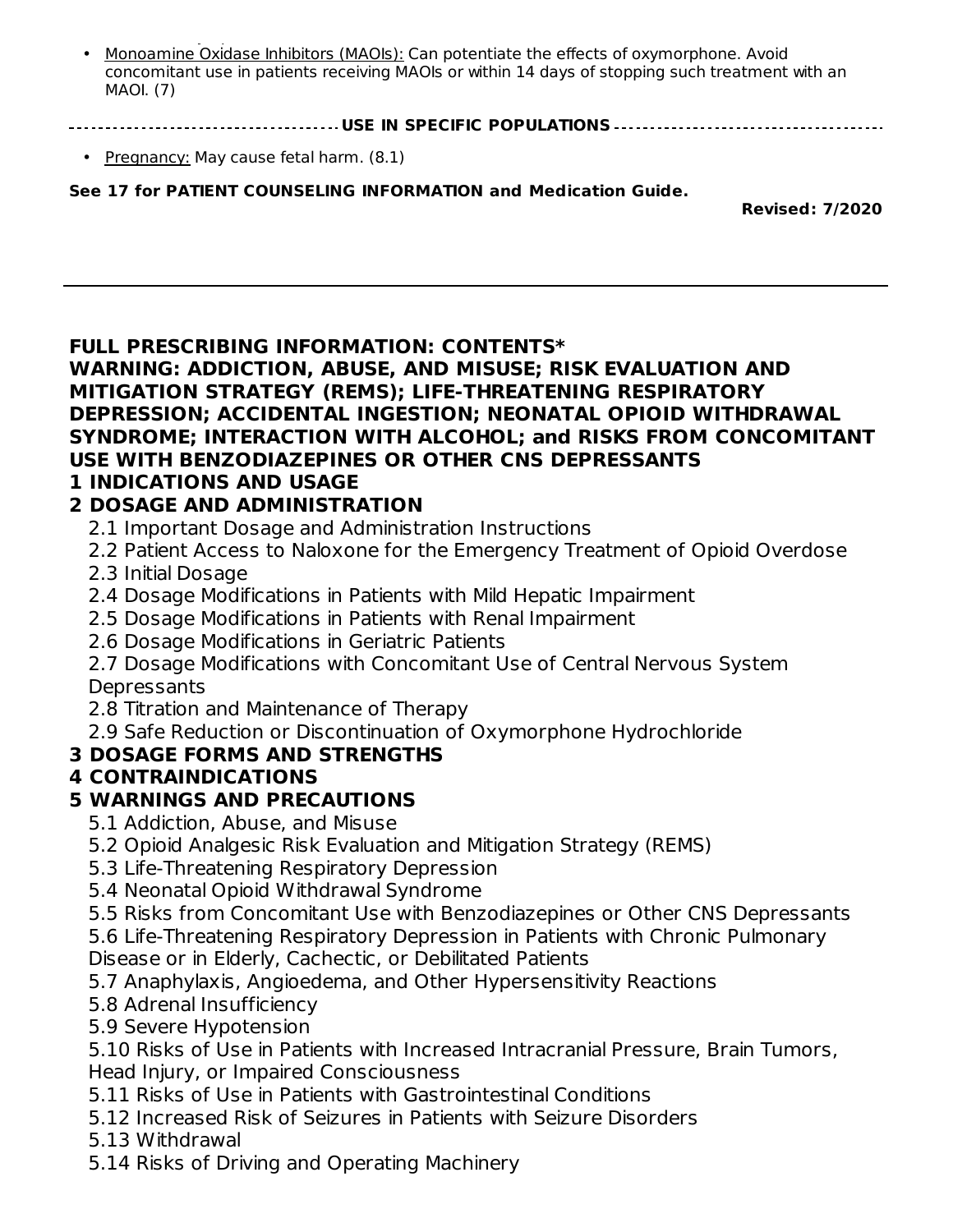5.15 Hepatic Impairment

## **6 ADVERSE REACTIONS**

- 6.1 Clinical Trials Experience
- 6.2 Post-marketing Experience

#### **7 DRUG INTERACTIONS**

## **8 USE IN SPECIFIC POPULATIONS**

- 8.1 Pregnancy
- 8.2 Lactation
- 8.3 Females and Males of Reproductive Potential
- 8.4 Pediatric Use
- 8.5 Geriatric Use
- 8.6 Hepatic Impairment
- 8.7 Renal Impairment

## **9 DRUG ABUSE AND DEPENDENCE**

- 9.1 Controlled Substance
- 9.2 Abuse
- 9.3 Dependence

## **10 OVERDOSAGE**

#### **11 DESCRIPTION**

### **12 CLINICAL PHARMACOLOGY**

- 12.1 Mechanism of Action
- 12.2 Pharmacodynamics
- 12.3 Pharmacokinetics

### **13 NONCLINICAL TOXICOLOGY**

13.1 Carcinogenesis, Mutagenesis, Impairment of Fertility

## **14 CLINICAL STUDIES**

- 14.1 Orthopedic Surgery
- 14.2 Abdominal Surgery

## **16 HOW SUPPLIED/STORAGE AND HANDLING**

#### **17 PATIENT COUNSELING INFORMATION**

\* Sections or subsections omitted from the full prescribing information are not listed.

**FULL PRESCRIBING INFORMATION**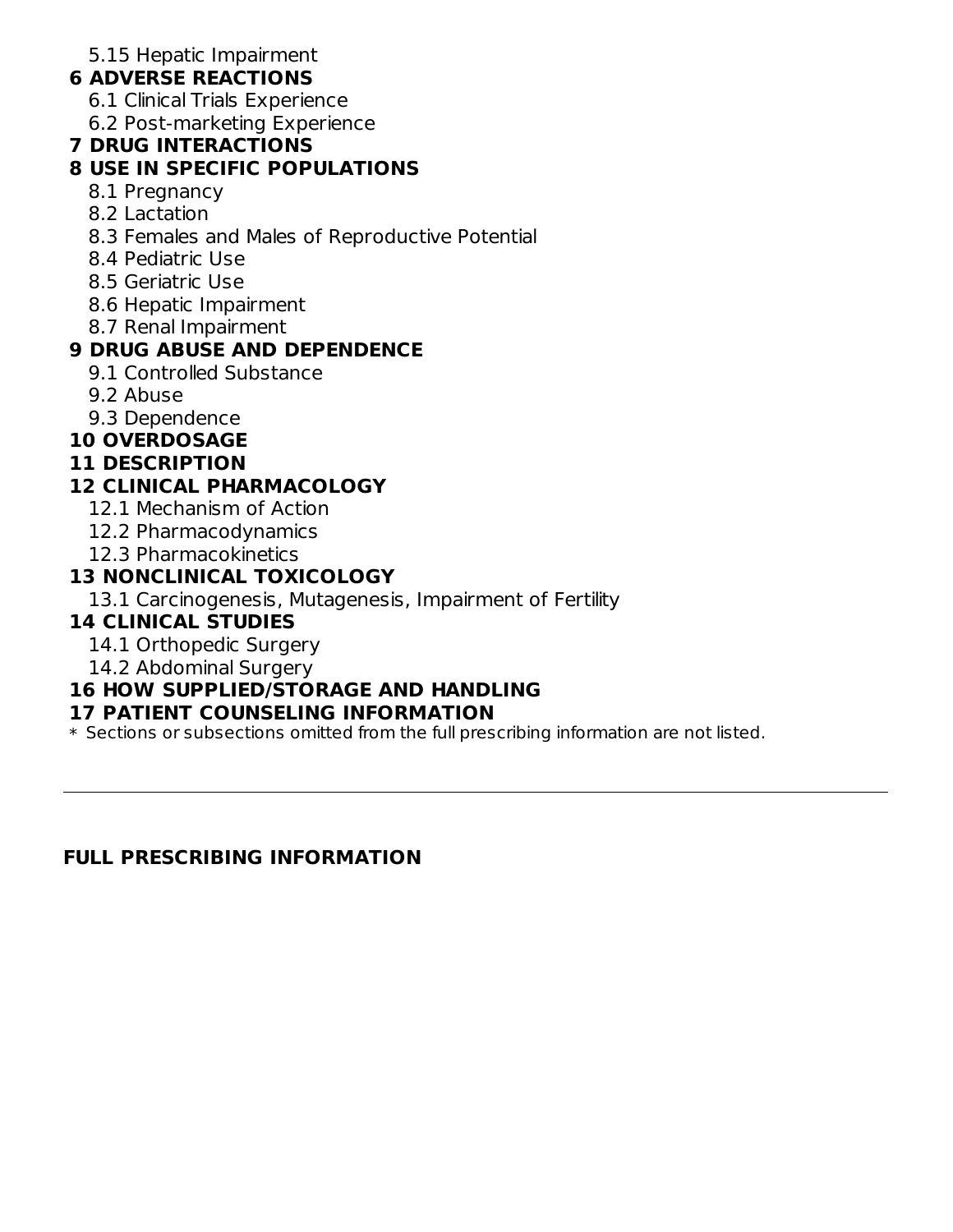#### **WARNING: ADDICTION, ABUSE, AND MISUSE; RISK EVALUATION AND MITIGATION STRATEGY (REMS); LIFE-THREATENING RESPIRATORY DEPRESSION; ACCIDENTAL INGESTION; NEONATAL OPIOID WITHDRAWAL SYNDROME; INTERACTION WITH ALCOHOL; and RISKS FROM CONCOMITANT USE WITH BENZODIAZEPINES OR OTHER CNS DEPRESSANTS**

#### **Addiction, Abuse, and Misuse**

**Oxymorphone hydrochloride exposes patients and other users to the risks of opioid addiction, abuse, and misuse, which can lead to overdose and death. Assess each patient's risk prior to prescribing oxymorphone hydrochloride, and monitor all patients regularly for the development of these behaviors and conditions [see Warnings and Precautions (5.1)].**

#### **Opioid Analgesic Risk Evaluation and Mitigation Strategy (REMS)**

**To ensure that the benefits of opioid analgesics outweigh the risks of addiction, abuse, and misuse, the Food and Drug Administration (FDA) has required a REMS for these products [see Warnings and Precautions (5.2)]. Under the requirements of the REMS, drug companies with approved opioid analgesic products must make REMS-compliant education programs available to healthcare providers. Healthcare providers are strongly encouraged to**

- **complete a REMS-compliant education program,**
- **counsel patients and/or their caregivers, with every prescription, on safe use, serious risks, storage, and disposal of these products,**
- **emphasize to patients and their caregivers the importance of reading the Medication Guide every time it is provided by their pharmacist, and**
- **consider other tools to improve patient, household, and community safety.**

#### **Life-threatening Respiratory Depression**

**Serious, life-threatening, or fatal respiratory depression may occur with use of oxymorphone hydrochloride. Monitor for respiratory depression, especially during initiation of oxymorphone hydrochloride or following a dose increase [see Warnings and Precautions (5.3)].**

#### **Accidental Ingestion**

**Accidental ingestion of even one dose of oxymorphone hydrochloride, especially by children, can result in a fatal overdose of oxymorphone [see Warnings and Precautions (5.3)].**

#### **Neonatal Opioid Withdrawal Syndrome**

**Prolonged use of oxymorphone hydrochloride during pregnancy can result in neonatal opioid withdrawal syndrome, which may be lifethreatening if not recognized and treated, and requires management according to protocols developed by neonatology experts. If opioid use is required for a prolonged period in a pregnant woman, advise the**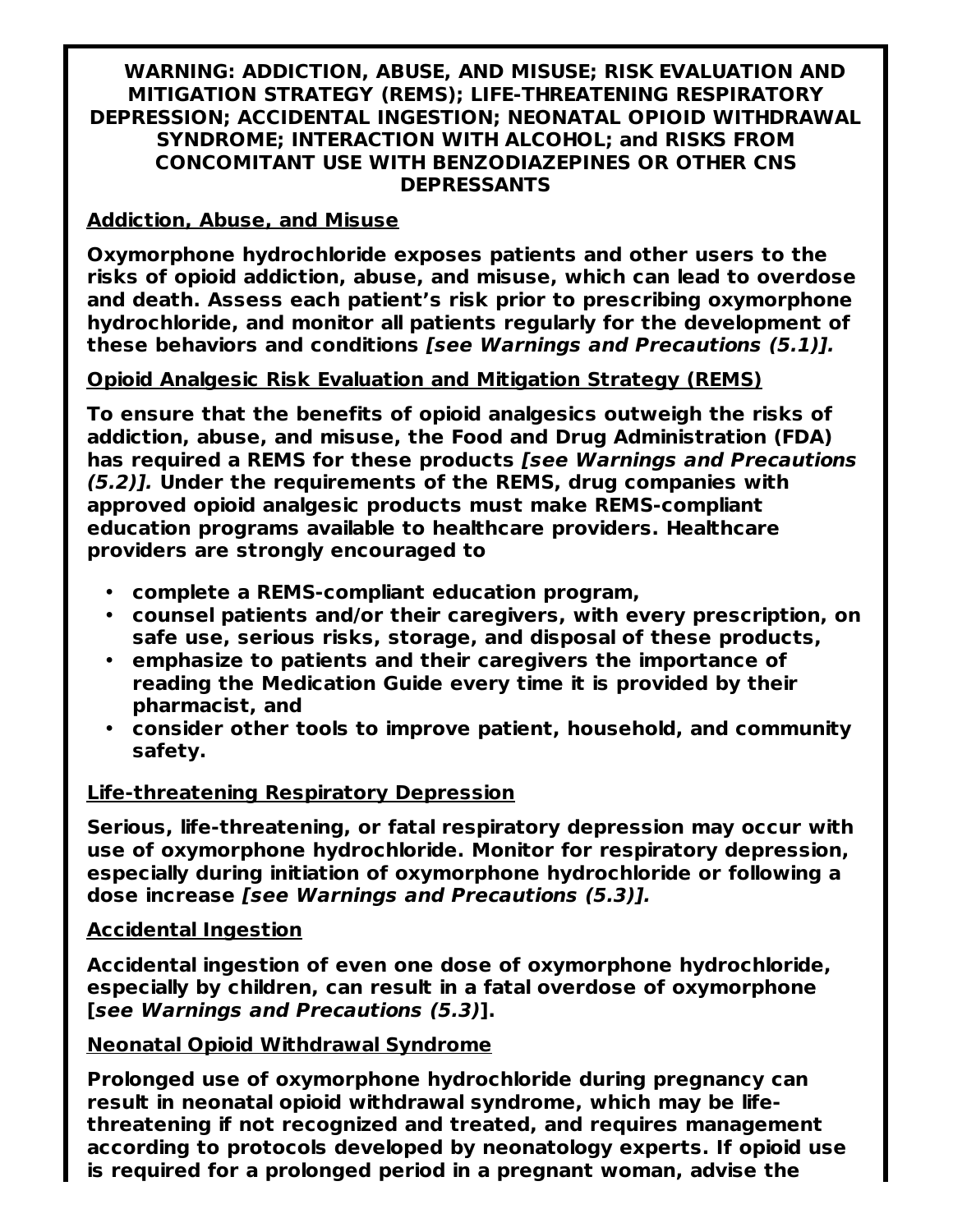**patient of the risk of neonatal opioid withdrawal syndrome and ensure that appropriate treatment will be available [see Warnings and Precautions (5.4)].**

### **Interaction with Alcohol**

**Instruct patients not to consume alcoholic beverages or use prescription or non-prescription products that contain alcohol while taking oxymorphone hydrochloride. The co-ingestion of alcohol with oxymorphone hydrochloride may result in increased plasma levels and a potentially fatal overdose of oxymorphone [seeWarnings and Precautions (5.5)].**

**Risks From Concomitant Use With Benzodiazepines Or Other CNS Depressants**

**Concomitant use of opioids with benzodiazepines or other central nervous system (CNS) depressants, including alcohol, may result in profound sedation, respiratory depression, coma, and death [see Warnings and Precautions (5.5), Drug Interactions (7)].**

- **Reserve concomitant prescribing of oxymorphone hydrochloride and benzodiazepines or other CNS depressants for use in patients for whom alternative treatment options are inadequate.**
- **Limit dosages and durations to the minimum required.**
- **Follow patients for signs and symptoms of respiratory depression and sedation.**

## **1 INDICATIONS AND USAGE**

Oxymorphone hydrochloride is indicated for the management of acute pain severe enough to require an opioid analgesic and for which alternative treatments are inadequate.

#### Limitations of Use:

Because of the risks of addiction, abuse, and misuse with opioids, even at recommended doses [see Warnings andPrecautions (5.1)], reserve oxymorphone hydrochloride for use in patients for whom alternative treatment options [e.g., nonopioid analgesics or opioid combination products]:

- Have not been tolerated, or are not expected to be tolerated,
- Have not provided adequate analgesia, or are not expected to provide adequate analgesia

# **2 DOSAGE AND ADMINISTRATION**

## **2.1 Important Dosage and Administration Instructions**

Use the lowest effective dosage for the shortest duration consistent with individual patient treatment goals [see Warnings and Precautions (5)].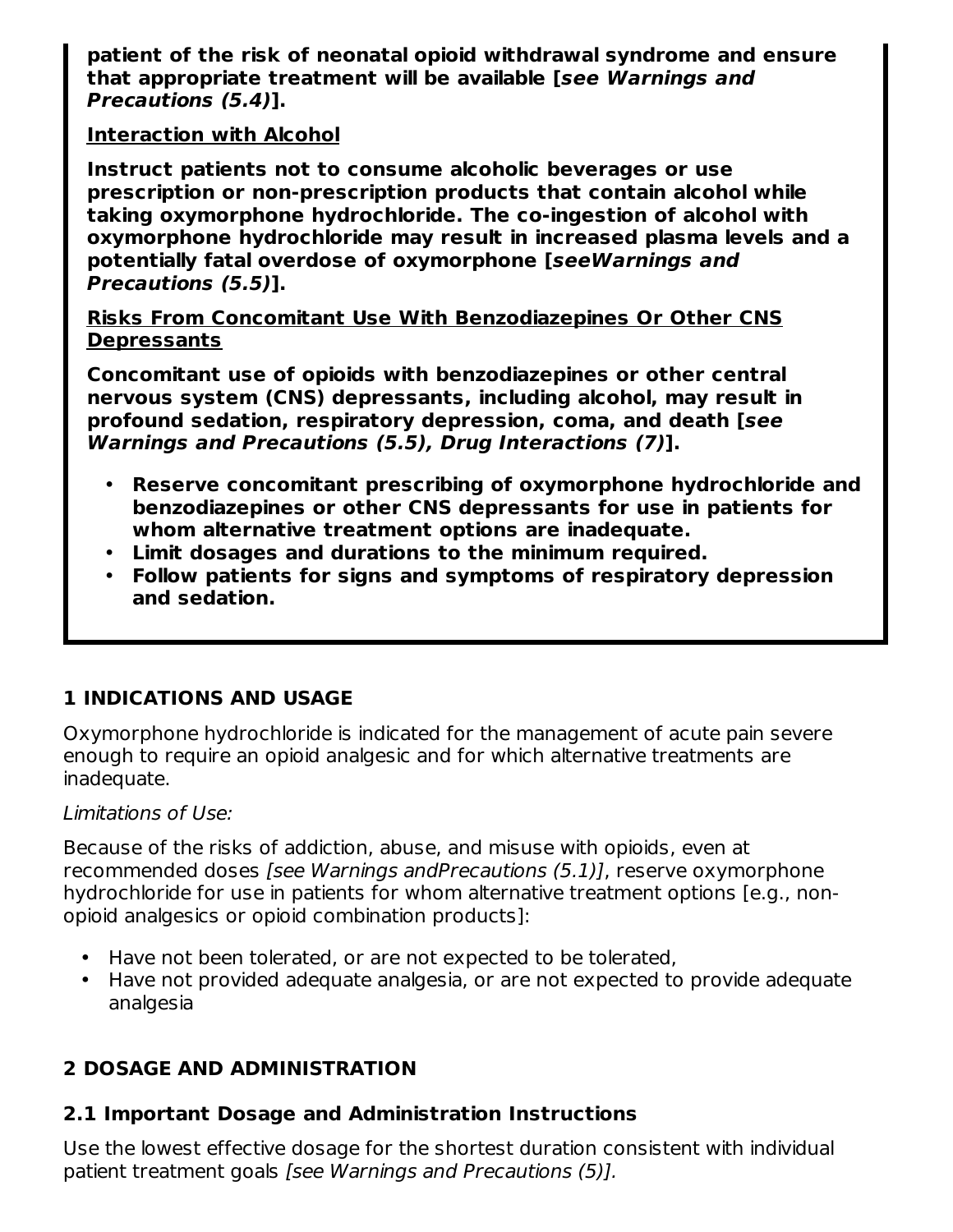Initiate the dosing regimen for each patient individually, taking into account the patient's severity of pain, patient response, prior analgesic treatment experience, and risk factors for addiction, abuse, and misuse [see Warnings and Precautions (5.1)].

Monitor patients closely for respiratory depression, especially within the first 24-72 hours of initiating therapy and following dosage increases with oxymorphone hydrochloride and adjust the dosage accordingly [see Warnings and Precautions (5.3)].

Oxymorphone hydrochloride should be administered on an empty stomach, at least one hour prior to or two hours after eating [see Clinical Pharmacology (12.3)].

To avoid medication errors, prescribers and pharmacists must be aware that oxymorphone is available as both immediate-release 5 mg and 10 mg tablets and extended-release 5 mg and 10 mg tablets [see Dosage Forms and Strengths (3)].

### **2.2 Patient Access to Naloxone for the Emergency Treatment of Opioid Overdose**

Discuss the availability of naloxone for the emergency treatment of opioid overdose with the patient and caregiver and assess the potential need for access to naloxone, both when initiating and renewing treatment with oxymorphone hydrochloride *[see Warnings* and Precautions (5.3), Patient Counseling Information (17)].

Inform patients and caregivers about the various ways to obtain naloxone as permitted by individual state naloxone dispensing and prescribing requirements or guidelines (e.g., by prescription, directly from a pharmacist, or as part of a

community-based program).

Consider prescribing naloxone, based on the patient's risk factors for overdose, such as concomitant use of CNS depressants, a history of opioid use disorder, or prior opioid overdose. The presence of risk factors for overdose should not prevent the proper management of pain in any given patient [see Warnings and Precautions (5.1, 5.3, 5.5)].

Consider prescribing naloxone if the patient has household members (including children) or other close contacts at risk for accidental ingestion or overdose.

## **2.3 Initial Dosage**

Use of Oxymorphone Hydrochloride as the First Opioid Analgesic:

Initiate treatment with oxymorphone hydrochloride in a dosing range of 10 to 20 mg every 4 to 6 hours as needed for pain.

Do not initiate treatment with doses higher than 20 mg because of the potential serious adverse reactions [see Clinical Studies (14.1)].

## Conversion from Other Opioids to Oxymorphone Hydrochloride:

There is inter-patient variability in the potency of opioid drugs and opioid formulations. Therefore, a conservative approach is advised when determining the total daily dosage of oxymorphone hydrochloride. It is safer to underestimate a patient's 24-hour oxymorphone hydrochloride dosage than to overestimate the 24-hour oxymorphone hydrochloride dosage and manage an adverse reaction due to overdose.

For conversion from other opioids to oxymorphone hydrochloride, physicians and other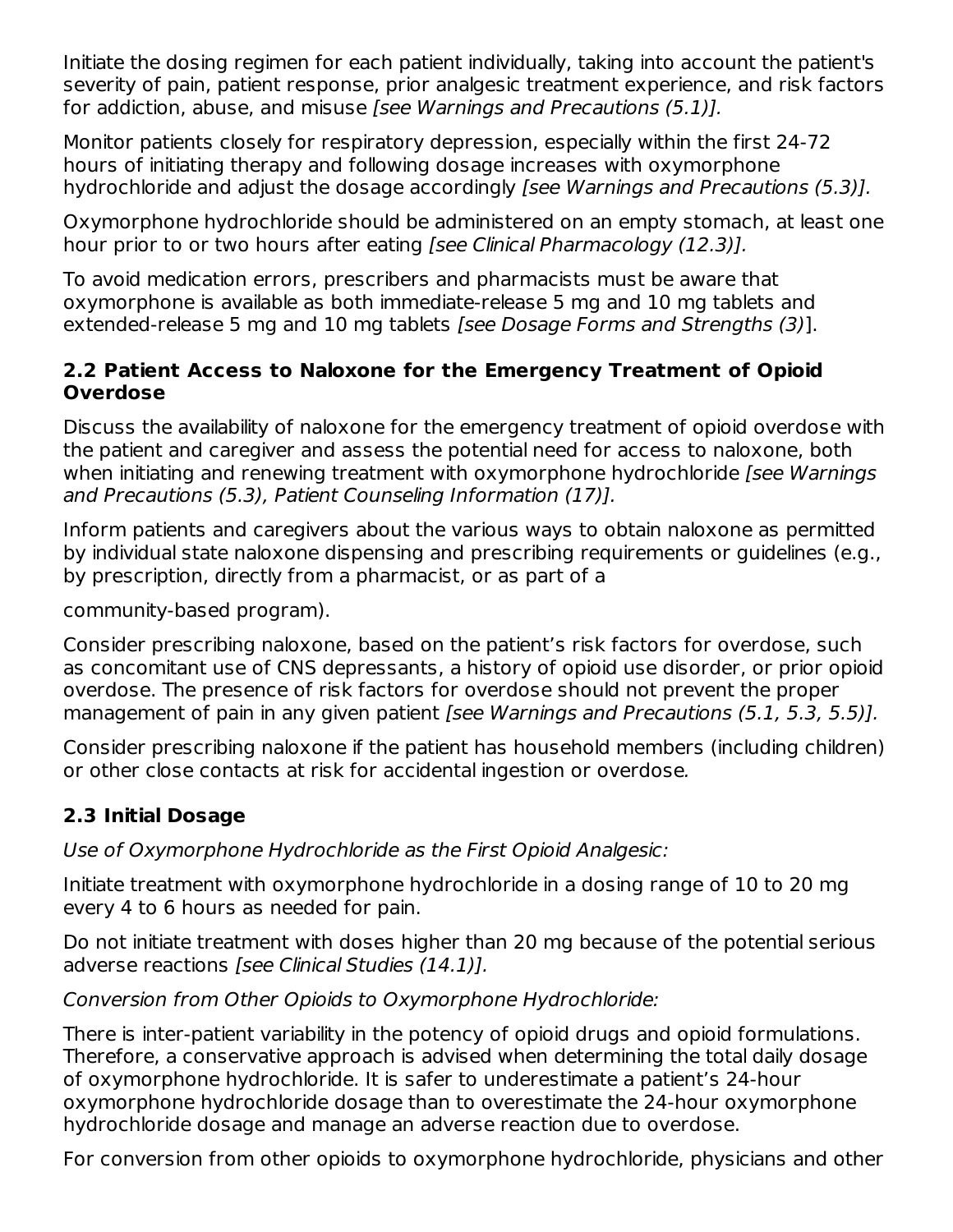healthcare professionals are advised to refer to published relative potency information, keeping in mind that conversion ratios are only approximate. In general, it is safest to start oxymorphone hydrochloride therapy by administering half of the calculated total daily dose of oxymorphone hydrochloride in 4 to 6 equally divided doses, every 4-6 hours. The initial dose of oxymorphone hydrochloride can be gradually adjusted until adequate pain relief and acceptable side effects have been achieved.

## Conversion from Parenteral Oxymorphone to Oxymorphone Hydrochloride:

Given oxymorphone hydrochloride's absolute oral bioavailability of approximately 10%, patients receiving parenteral oxymorphone may be converted to oxymorphone hydrochloride by administering 10 times the patient's total daily parenteral oxymorphone dose as oxymorphone hydrochloride, in four or six equally divided doses (e.g., [IV dose x 10] divided by 4 or 6). For example, approximately 10 mg of oxymorphone hydrochloride four times daily may be required to provide pain relief equivalent to a total daily IM dose of 4 mg oxymorphone. Due to patient variability with regard to opioid analgesic response, upon conversion patients should be closely monitored to ensure adequate analgesia and to minimize side effects.

# Conversion from Oxymorphone Hydrochlorideto Extended-Release Oxymorphone:

The relative bioavailability of oxymorphone hydrochloride compared to extended-release oxymorphone is unknown, so conversion to extended-release tablets must be accompanied by close observation for signs of excessive sedation and respiratory depression.

# **2.4 Dosage Modifications in Patients with Mild Hepatic Impairment**

Oxymorphone hydrochloride is contraindicated in patients with moderate or severe hepatic impairment.

Use oxymorphone hydrochloride with caution in patients with mild hepatic impairment, starting with the lowest dose (e.g., 5 mg) and titrating slowly while carefully monitoring for signs of respiratory and central nervous system depression *[see Warnings and* Precautions (5.3) and Clinical Pharmacology (12.3)].

# **2.5 Dosage Modifications in Patients with Renal Impairment**

Use oxymorphone hydrochloride with caution in patients with creatinine clearance rates less than 50 mL/min, starting with the lowest dose (e.g., 5 mg) and titrating slowly while carefully monitoring for signs of respiratory and central nervous system depression [see Warnings and Precautions (5.3) and Clinical Pharmacology (12.3)].

# **2.6 Dosage Modifications in Geriatric Patients**

Exercise caution in the selection of the starting dose of oxymorphone hydrochloride for an elderly patient by starting with the lowest dose (e.g., 5 mg) and titrate slowly while carefully monitoring for signs of respiratory and central nervous system depression [see Use in Specific Populations (8.5)].

## **2.7 Dosage Modifications with Concomitant Use of Central Nervous System Depressants**

Oxymorphone hydrochloride, like all opioid analgesics, should be started at one-third to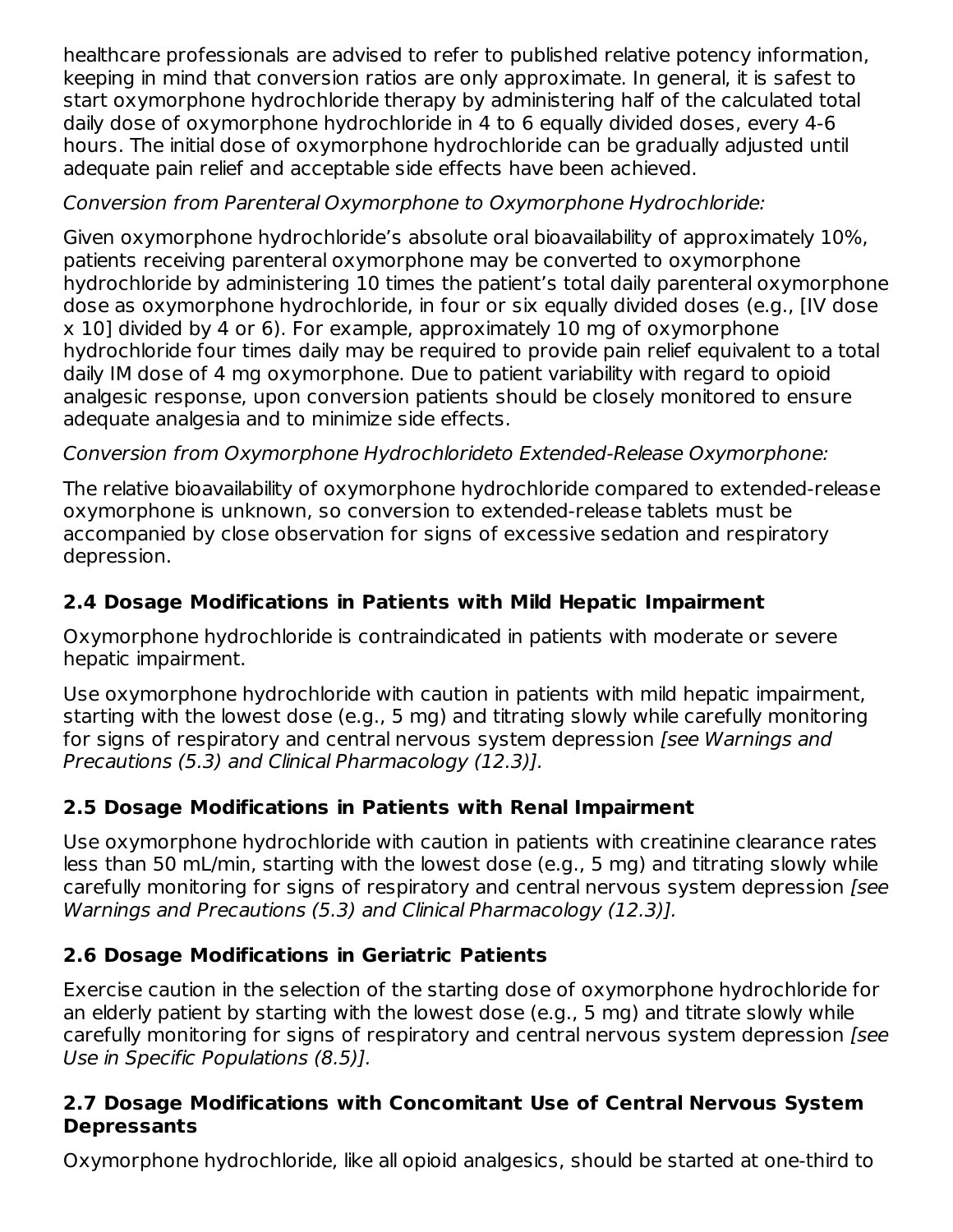one-half of the usual dose in patients who are concurrently receiving other central nervous system (CNS) depressants including sedatives or hypnotics, general anesthetics, phenothiazines, tranquilizers, and alcohol, because respiratory depression, hypotension and profound sedation, coma or death may result (see Warnings and Precautions (5.5) and Drug Interactions (7)]. When combined therapy with any of the above medications is considered, the dose of one or both agents should be reduced.

## **2.8 Titration and Maintenance of Therapy**

Individually titrate oxymorphone hydrochloride to a dose that provides adequate analgesia and minimizes adverse reactions. Continually reevaluate patients receiving oxymorphone hydrochloride to assess the maintenance of pain control and the relative incidence of adverse reactions, as well as monitoring for the development of addiction, abuse, or misuse [see Warnings and Precautions (5.1)]. Frequent communication is important among the prescriber, other members of the healthcare team, the patient, and the caregiver/family during periods of changing analgesic requirements, including initial titration.

If the level of pain increases after dosage stabilization, attempt to identify the source of increased pain before increasing the oxymorphone hydrochloride dosage. If unacceptable opioid-related adverse reactions are observed, consider reducing the dosage. Adjust the dosage to obtain an appropriate balance between management of pain and opioid-related adverse reactions.

## **2.9 Safe Reduction or Discontinuation of Oxymorphone Hydrochloride**

Do not abruptly discontinue oxymorphone hydrochloride tablets in patients who may be physically dependent on opioids. Rapid discontinuation of opioid analgesics in patients who are physically dependent on opioids has resulted in serious withdrawal symptoms, uncontrolled pain, and suicide. Rapid discontinuation has also been associated with attempts to find other sources of opioid analgesics, which may be confused with drugseeking for abuse. Patients may also attempt to treat their pain or withdrawal symptoms with illicit opioids, such as heroin, and other substances.

When a decision has been made to decrease the dose or discontinue therapy in an opioid-dependent patient taking oxymorphone hydrochloride tablets, there are a variety of factors that should be considered, including the dose of oxymorphone hydrochloride tablets the patient has been taking, the duration of treatment, the type of pain being treated, and the physical and psychological attributes of the patient. It is important to ensure ongoing care of the patient and to agree on an appropriate tapering schedule and follow-up plan so that patient and provider goals and expectations are clear and realistic. When opioid analgesics are being discontinued due to a suspected substance use disorder, evaluate and treat the patient, or refer for evaluation and treatment of the substance use disorder. Treatment should include evidence-based approaches, such as medication assisted treatment of opioid use disorder. Complex patients with comorbid pain and substance use disorders may benefit from referral to a specialist.

There are no standard opioid tapering schedules that are suitable for all patients. Good clinical practice dictates a patient-specific plan to taper the dose of the opioid gradually. For patients on oxymorphone hydrochloride tablets who are physically opioiddependent, initiate the taper by a small enough increment (e.g., no greater than 10% to 25% of the total daily dose) to avoid withdrawal symptoms, and proceed with dose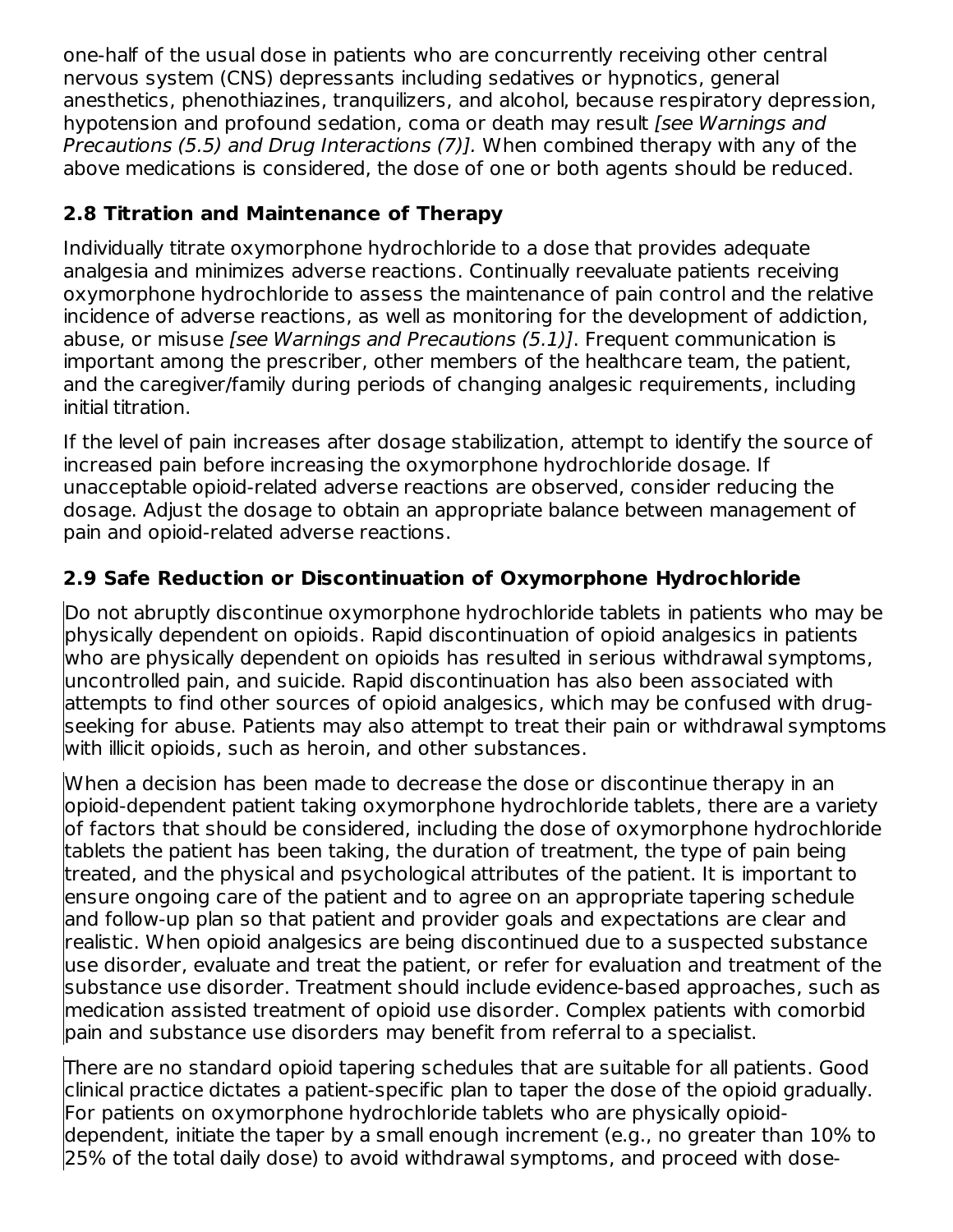lowering at an interval of every 2 to 4 weeks. Patients who have been taking opioids for briefer periods of time may tolerate a more rapid taper.

It may be necessary to provide the patient with lower dosage strengths to accomplish a successful taper. Reassess the patient frequently to manage pain and withdrawal symptoms, should they emerge. Common withdrawal symptoms include restlessness, lacrimation, rhinorrhea, yawning, perspiration, chills, myalgia, and mydriasis. Other signs and symptoms also may develop, including irritability, anxiety, backache, joint pain, weakness, abdominal cramps, insomnia, nausea, anorexia, vomiting, diarrhea, or increased blood pressure, respiratory rate, or heart rate. If withdrawal symptoms arise, it may be necessary to pause the taper for a period of time or raise the dose of the opioid analgesic to the previous dose, and then proceed with a slower taper. In addition, monitor patients for any changes in mood, emergence of suicidal thoughts, or use of other substances.

When managing patients taking opioid analgesics, particularly those who have been treated for a long duration and/or with high doses for chronic pain, ensure that a multimodal approach to pain management, including mental health support (if needed), is in place prior to initiating an opioid analgesic taper. A multimodal approach to pain management may optimize the treatment of chronic pain, as well as assist with the successful tapering of the opioid analgesic[see Warnings and Precautions (5.13), Drug Abuse and Dependence (9.3)].

## **3 DOSAGE FORMS AND STRENGTHS**

Oxymorphone Hydrochloride Tablets USP are available as 5 mg and 10 mg for oral administration.

5 mg tablet is supplied as a round, white to off-white, standard biconvex tablet debossed with product identification "54" over "956" on one side and plain on the other side.

10 mg tablet is supplied as a round, white to off-white, standard biconvex tablet debossed with product identification "54" over "814" on one side and plain on the other side.

# **4 CONTRAINDICATIONS**

Oxymorphone hydrochloride is contraindicated in patients with:

- Significant respiratory depression [see Warnings and Precautions (5.3)]
- Acute or severe bronchial asthma in an unmonitored setting or in the absence of resuscitative equipment [see Warnings and Precautions (5.6)]
- Known or suspected gastrointestinal obstruction, including paralytic ileus [see Warnings and Precautions (5.11)]
- Hypersensitivity to oxymorphone (e.g., anaphylaxis, angioedema) or [see Warnings and Precautions (5.7),Adverse Reactions (6)]
- Moderate or severe hepatic impairment [see Warnings and Precautions (5.15)].

## **5 WARNINGS AND PRECAUTIONS**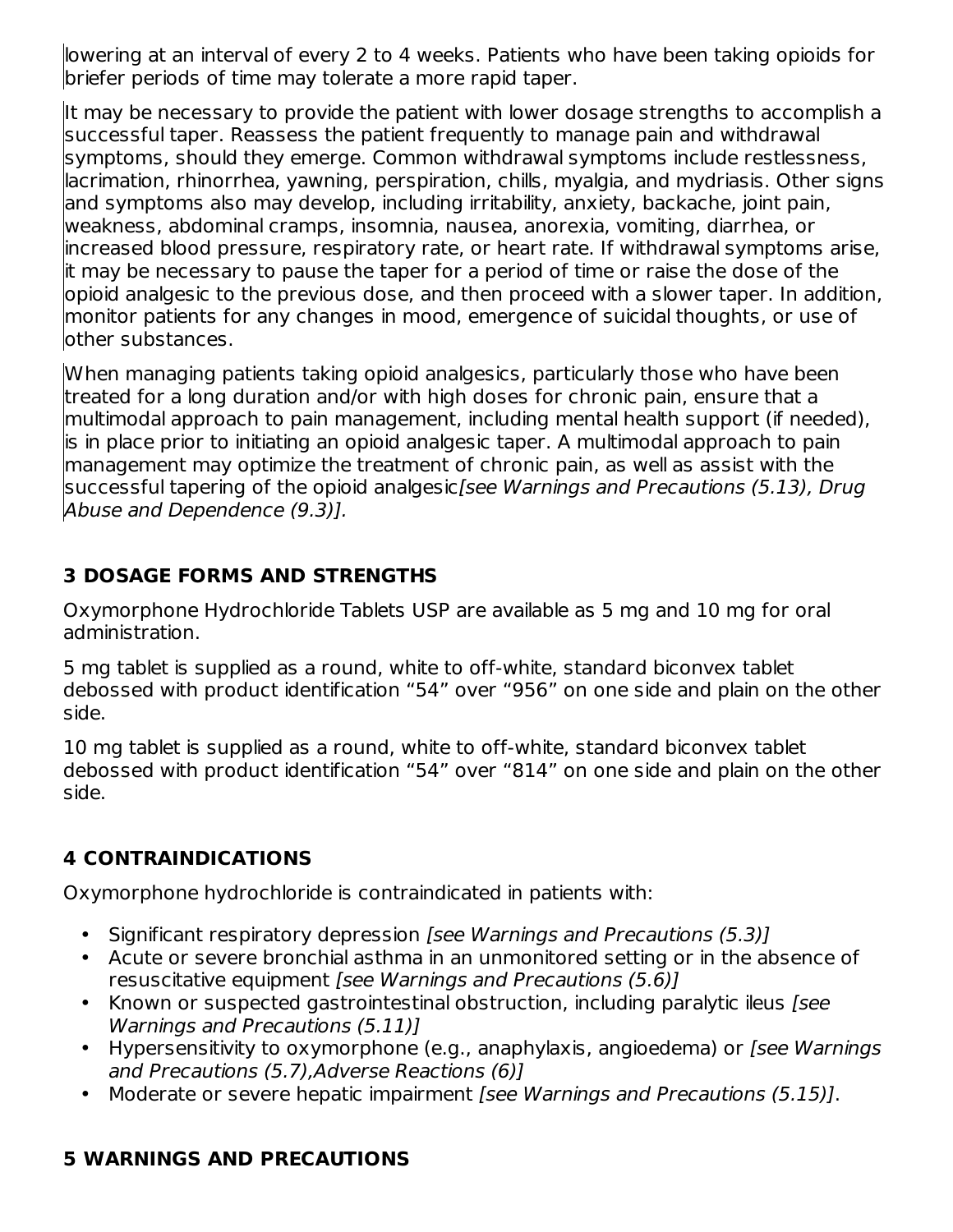## **5.1 Addiction, Abuse, and Misuse**

Oxymorphone hydrochloride contains oxymorphone, a Schedule II controlled substance. As an opioid, oxymorphone hydrochloride exposes users to the risks of addiction, abuse, and misuse [see Drug Abuse and Dependence (9)].

Although the risk of addiction in any individual is unknown, it can occur in patients appropriately prescribed oxymorphone hydrochloride. Addiction can occur at recommended dosages and if the drug is misused or abused.

Assess each patient's risk for opioid addiction, abuse, or misuse prior to prescribing oxymorphone hydrochloride, and monitor all patients receiving oxymorphone hydrochloride for the development of these behaviors and conditions. Risks are increased in patients with a personal or family history of substance abuse (including drug or alcohol abuse or addiction) or mental illness (e.g., major depression). The potential for these risks should not, however, prevent the proper management of pain in any given patient. Patients at increased risk may be prescribed opioids such as oxymorphone hydrochloride, but use in such patients necessitates intensive counseling about the risks and proper use of oxymorphone hydrochloride along with intensive monitoring for signs of addiction, abuse, and misuse. Consider prescribing

naloxone for the emergency treatment of opioid overdose [see Dosage and Administration (2.2), Warnings and Precautions (5.3)].

Opioids are sought by drug abusers and people with addiction disorders and are subject to criminal diversion. Consider these risks when prescribing or dispensing oxymorphone hydrochloride. Strategies to reduce these risks include prescribing the drug in the smallest appropriate quantity and advising the patient on the proper disposal of unused drug [see Patient CounselingInformation (17)]. Contact local state professional licensing board or state controlled substances authority for information on how to prevent and detect abuse or diversion of this product.

## **5.2 Opioid Analgesic Risk Evaluation and Mitigation Strategy (REMS)**

To ensure that the benefits of opioid analgesics outweigh the risks of addiction, abuse, and misuse, the Food and Drug Administration (FDA) has required a Risk Evaluation and Mitigation Strategy (REMS) for these products. Under the requirements of the REMS, drug companies with approved opioid analgesic products must make REMS-compliant education programs available to healthcare providers. Healthcare providers are strongly encouraged to do all of the following:

- Complete a REMS-compliant education program offered by an accredited provider of continuing education (CE) or another education program that includes all the elements of the FDA Education Blueprint for Health Care Providers Involved in the Management or Support of Patients with Pain.
- Discuss the safe use, serious risks, and proper storage and disposal of opioid analgesics with patients and/or their caregivers every time these medicines are prescribed. The Patient Counseling Guide (PCG) can be obtained at this link: www.fda.gov/OpioidAnalgesicREMSPCG
- Emphasize to patients and their caregivers the importance of reading the Medication Guide that they will receive from their pharmacist every time an opioid analgesic is dispensed to them.
- Consider using other tools to improve patient, household, and community safety,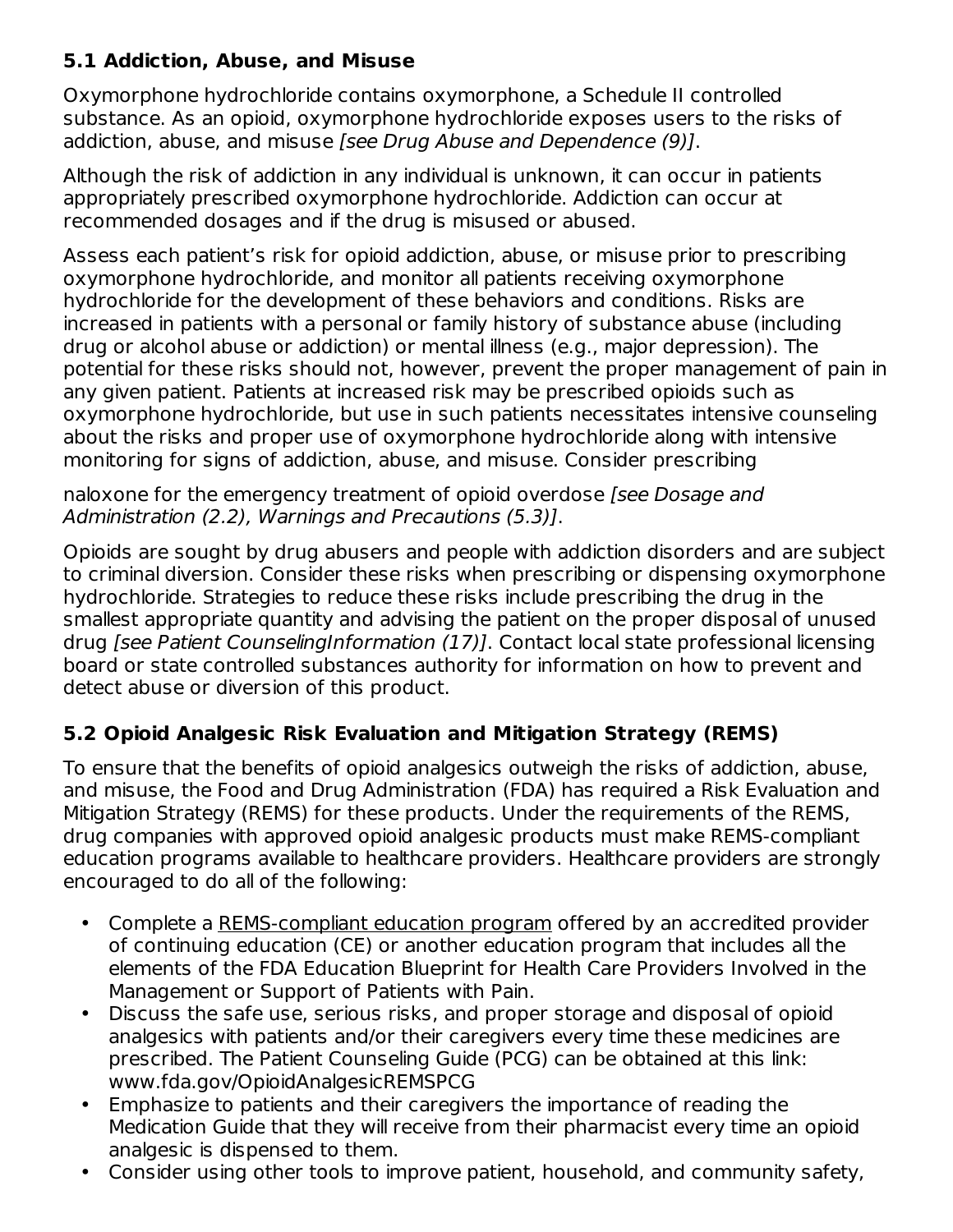such as patient-prescriber agreements that reinforce patient-prescriber responsibilities.

To obtain further information on the opioid analgesic REMS and for a list of accredited REMS CME/CE, call 1-800-503-0784, or log on to www.opioidanalgesicrems.com. The FDA Blueprint can be found at www.fda.gov/OpioidAnalgesicREMSBlueprint.

## **5.3 Life-Threatening Respiratory Depression**

Serious, life-threatening, or fatal respiratory depression has been reported with the use of opioids, even when used as recommended. Respiratory depression, if not immediately recognized and treated, may lead to respiratory arrest and death. Management of respiratory depression may include close observation, supportive measures, and use of opioid antagonists, depending on the patient's clinical status [see Overdosage (10)]. Carbon dioxide (CO<sub>2</sub>) retention from opioid-induced respiratory depression can exacerbate the sedating effects of opioids.

While serious, life-threatening, or fatal respiratory depression can occur at any time during the use of oxymorphone hydrochloride, the risk is greatest during the initiation of therapy or following a dosage increase. Monitor patients closely for respiratory depression, especially within the first 24-72 hours of initiating therapy with and following dosage increases of oxymorphone hydrochloride.

To reduce the risk of respiratory depression, proper dosing and titration of oxymorphone hydrochloride are essential [see Dosage andAdministration (2)]. Overestimating the oxymorphone hydrochloride dosage when converting patients from another opioid product can result in a fatal overdose with the first dose.

Accidental ingestion of even one dose of oxymorphone hydrochloride, especially by children, can result in respiratory depression and death due to an overdose of oxymorphone hydrochloride.

Educate patients and caregivers on how to recognize respiratory depression and emphasize the importance of calling 911 or getting emergency medical help right away in the event of a known or suspected overdose [see Patient Counseling Information (17)].

Opioids can cause sleep-related breathing disorders including central sleep apnea (CSA) and sleep-related hypoxemia. Opioid use increases the risk of CSA in a dose-dependent fashion. In patients who present with CSA, consider decreasing the opioid dosage using best practices for opioid taper [see Dosage and Administration (2.9)].

## Patient Access to Naloxone for the Emergency Treatment of Opioid Overdose

Discuss the availability of naloxone for the emergency treatment of opioid overdose with the patient and caregiver and assess the potential need for access to naloxone, both when initiating and renewing treatment with oxycodone hydrochloride. Inform patients and caregivers about the various ways to obtain naloxone as permitted by individual state naloxone dispensing and prescribing requirements or guidelines (e.g., by prescription, directly from a pharmacist, or as part of a community-based program). Educate patients and caregivers on how to recognize respiratory depression and emphasize the importance of calling 911 or getting emergency medical help, even if naloxone is administered [see Patient Counseling Information (17)].

Consider prescribing naloxone, based on the patient's risk factors for overdose, such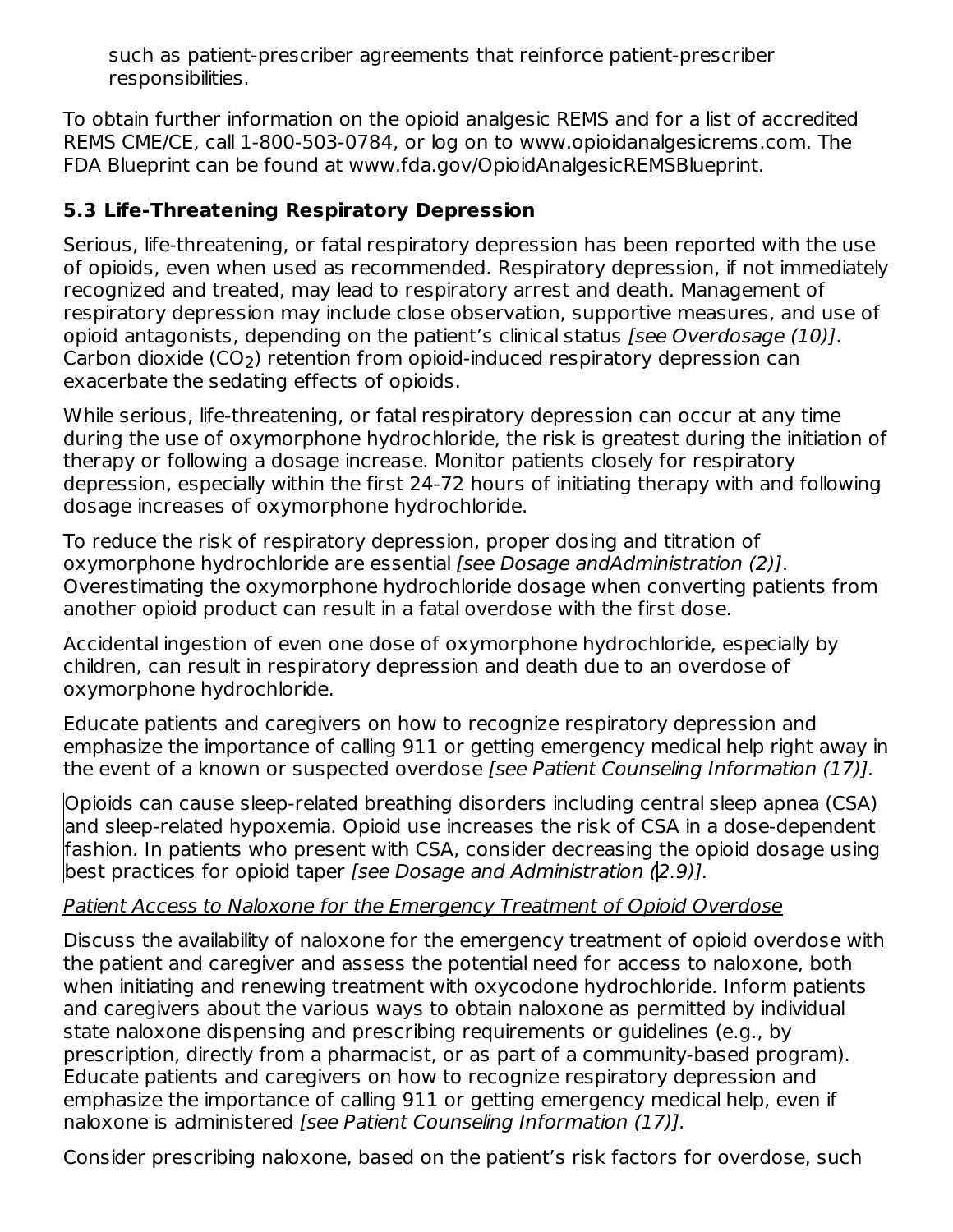as concomitant use of CNS depressants, a history of opioid use disorder, or prior opioid overdose. The presence of risk factors for overdose should not prevent the proper management of pain in any given patient. Also consider prescribing naloxone if the patient has household members (including children) or other close contacts at risk for accidental ingestion or overdose. If naloxone is

prescribed, educate patients and caregivers on how to treat with naloxone. [see Warnings and Precautions (5.1, 5.5, Patient Counseling Information (17)].

## **5.4 Neonatal Opioid Withdrawal Syndrome**

Prolonged use of oxymorphone hydrochloride during pregnancy can result in withdrawal in the neonate. Neonatal opioid withdrawal syndrome, unlike opioid withdrawal syndrome in adults, may be life-threatening if not recognized and treated, and requires management according to protocols developed by neonatology experts. Observe newborns for signs of neonatal opioid withdrawal syndrome and manage accordingly. Advise pregnant women using opioids for a prolonged period of the risk of neonatal opioid withdrawal syndrome and ensure that appropriate treatment will be available [see UseinSpecific Populations (8.1), Patient Counseling Information (17)].

### **5.5 Risks from Concomitant Use with Benzodiazepines or Other CNS Depressants**

Patients must not consume alcoholic beverages or prescription or non-prescription products containing alcohol while on oxymorphone hydrochloride therapy. The coingestion of alcohol with oxymorphone hydrochloride may result in increased plasma levels and a potentially fatal overdose of oxymorphone [see Clinical Pharmacology (12.3)].

Profound sedation, respiratory depression, coma, and death may result from the concomitant use of oxymorphone hydrochloride with benzodiazepines or other CNS depressants (e.g., non-benzodiazepine sedatives/hypnotics, anxiolytics, tranquilizers, muscle relaxants, general anesthetics, antipsychotics, other opioids, alcohol). Because of these risks, reserve concomitant prescribing of these drugs for use in patients for whom alternative treatment options are inadequate.

Observational studies have demonstrated that concomitant use of opioid analgesics and benzodiazepines increases the risk of drug-related mortality compared to use of opioid analgesics alone. Because of similar pharmacological properties, it is reasonable to expect similar risk with the concomitant use of other CNS depressant drugs with opioid analgesics [seeDrug Interactions (7)].

If the decision is made to prescribe a benzodiazepine or other CNS depressant concomitantly with an opioid analgesic, prescribe the lowest effective dosages and minimum durations of concomitant use. In patients already receiving an opioid analgesic, prescribe a lower initial dose of the benzodiazepine or other CNS depressant than indicated in the absence of an opioid, and titrate based on clinical response. If an opioid analgesic is initiated in a patient already taking a benzodiazepine or other CNS depressant, prescribe a lower initial dose of the opioid analgesic, and titrate based on clinical response. Follow patients closely for signs and symptoms of respiratory depression and sedation.

If concomitant use is warranted, consider prescribing naloxone for the emergency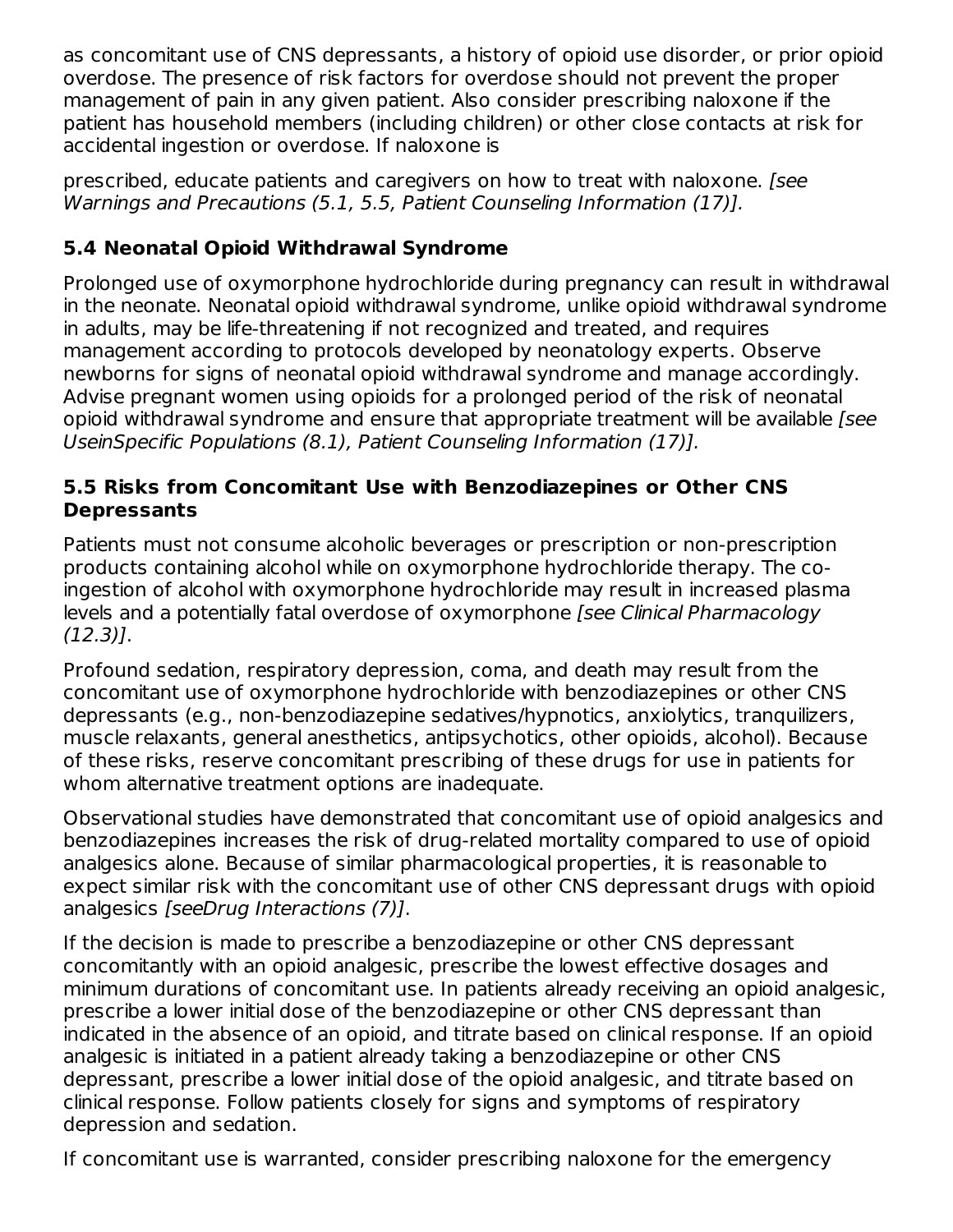treatment of opioid overdose [see Dosage and Administration (2.2), Warnings and Precautions (5.3)].

Advise both patients and caregivers about the risks of respiratory depression and sedation when oxymorphone hydrochloride is used with benzodiazepines or other CNS depressants (including alcohol and illicit drugs). Advise patients not to drive or operate heavy machinery until the effects of concomitant use of the benzodiazepine or other CNS depressant have been determined. Screen patients for risk of substance use disorders, including opioid abuse and misuse, and warn them of the risk for overdose and death associated with the use of additional CNS depressants including alcohol and illicit drugs [see Drug Interactions (7), Patient Counseling Information (17)].

### **5.6 Life-Threatening Respiratory Depression in Patients with Chronic Pulmonary Disease or in Elderly, Cachectic, or Debilitated Patients**

The use of oxymorphone hydrochloride in patients with acute or severe bronchial asthma in an unmonitored setting or in the absence of resuscitative equipment is contraindicated.

### Patients with Chronic Pulmonary Disease:

Oxymorphone hydrochloride-treated patients with significant chronic obstructive pulmonary disease or cor pulmonale, and those with a substantially decreased respiratory reserve, hypoxia, hypercapnia, or pre-existing respiratory depression are at increased risk of decreased respiratory drive including apnea, even at recommended dosages of oxymorphone hydrochloride [see Warnings and Precautions (5.3)].

Elderly, Cachectic, or Debilitated Patients:

Life-threatening respiratory depression is more likely to occur in elderly, cachectic, or debilitated patients because they may have altered pharmacokinetics or altered clearance compared to younger, healthier patients [see Use in Specific Populations  $(8.5)$ ].

Monitor such patients closely, particularly when initiating and titrating oxymorphone hydrochloride and when oxymorphone hydrochloride is given concomitantly with other drugs that depress respiration [see Warnings and Precautions (5.3)]. Alternatively, consider the use of non-opioid analgesics in these patients.

## **5.7 Anaphylaxis, Angioedema, and Other Hypersensitivity Reactions**

Potentially life-threatening hypersensitivity reactions, including anaphylaxis and angioedema, have occurred in patients treated with oxymorphone hydrochloride in the postmarket setting. The most commonly described clinical features in these reports were swelling of the face, eyes, mouth, lips, tongue, hands, and/or throat; dyspnea; hives, pruritus, and/or rash; and nausea/vomiting. If anaphylaxis or other hypersensitivity occurs, stop administration of oxymorphone hydrochloride immediately, discontinue oxymorphone hydrochloride permanently, and do not rechallenge with any formulation of oxymorphone. Advise patients to seek immediate medical attention if they experience any symptoms of a hypersensitivity reaction [see Patient Counseling Information (17)].

## **5.8 Adrenal Insufficiency**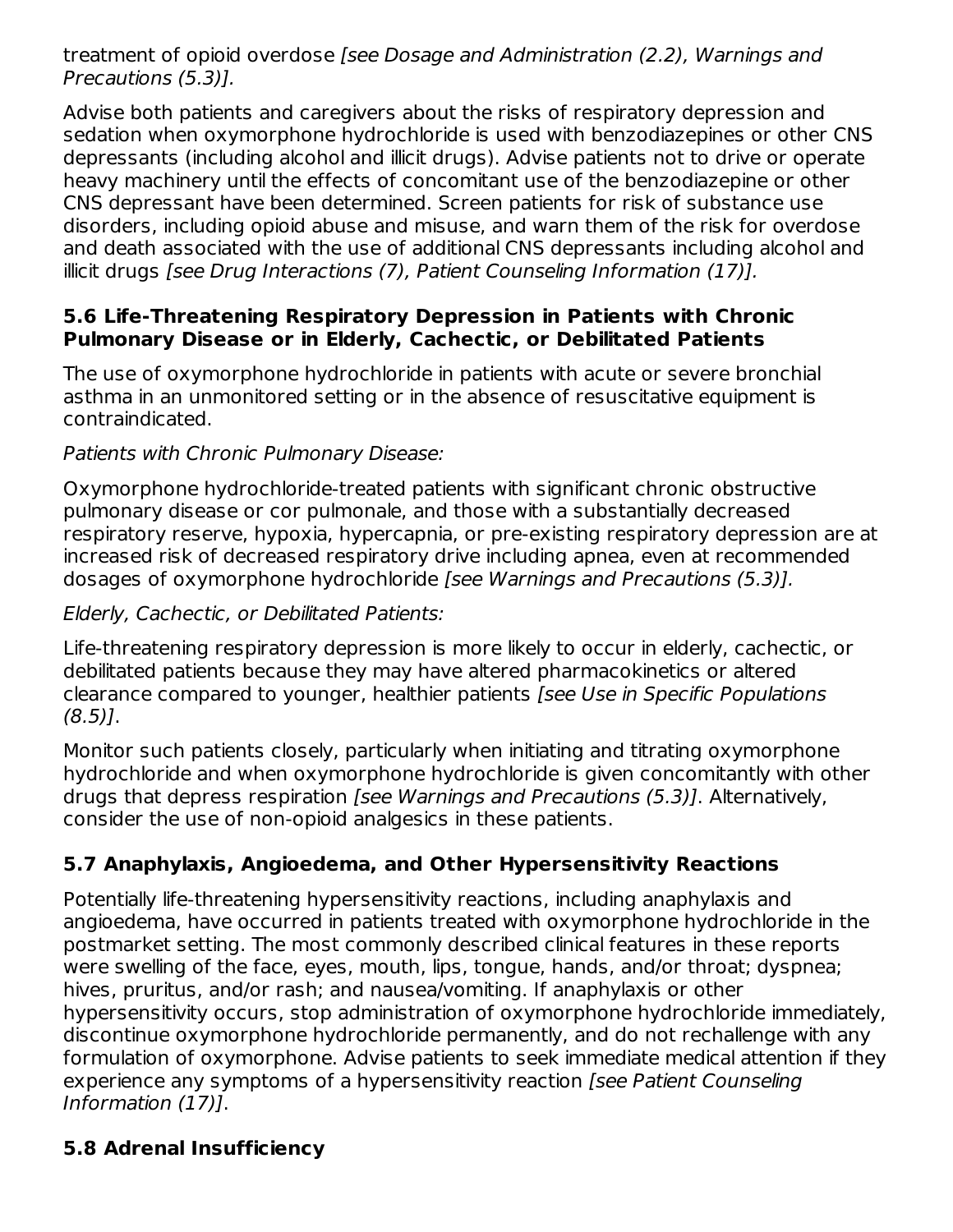Cases of adrenal insufficiency have been reported with opioid use, more often following greater than one month of use. Presentation of adrenal insufficiency may include nonspecific symptoms and signs including nausea, vomiting, anorexia, fatigue, weakness, dizziness, and low blood pressure. If adrenal insufficiency is suspected, confirm the diagnosis with diagnostic testing as soon as possible. If adrenal insufficiency is diagnosed, treat with physiologic replacement doses of corticosteroids. Wean the patient off of the opioid to allow adrenal function to recover and continue corticosteroid treatment until adrenal function recovers. Other opioids may be tried as some cases reported use of a different opioid without recurrence of adrenal insufficiency. The information available does not identify any particular opioids as being more likely to be associated with adrenal insufficiency.

## **5.9 Severe Hypotension**

Oxymorphone hydrochloride may cause severe hypotension including orthostatic hypotension and syncope in ambulatory patients. There is increased risk in patients whose ability to maintain blood pressure has already been compromised by a reduced blood volume or concurrent administration of certain CNS depressant drugs (e.g., phenothiazines or general anesthetics) [seeWarnings and Precautions (5.5) and Drug Interactions (7)]. Monitor these patients for signs of hypotension after initiating or titrating the dosage of oxymorphone hydrochloride. In patients with circulatory shock, oxymorphone hydrochloride may cause vasodilation that can further reduce cardiac output and blood pressure. Avoid the use of oxymorphone hydrochloride in patients with circulatory shock.

#### **5.10 Risks of Use in Patients with Increased Intracranial Pressure, Brain Tumors, Head Injury, or Impaired Consciousness**

In patients who may be susceptible to the intracranial effects of CO $_2$  retention (e.g., those with evidence of increased intracranial pressure or brain tumors), oxymorphone hydrochloride may reduce respiratory drive, and the resultant CO $_2$  retention can further increase intracranial pressure. Monitor such patients for signs of sedation and respiratory depression, particularly when initiating therapy with oxymorphone hydrochloride.

Opioids may also obscure the clinical course in a patient with a head injury. Avoid the use of oxymorphone hydrochloride in patients with impaired consciousness or coma.

# **5.11 Risks of Use in Patients with Gastrointestinal Conditions**

Oxymorphone hydrochloride is contraindicated in patients with known or suspected gastrointestinal obstruction, including paralytic ileus.

The oxymorphone in oxymorphone hydrochloride may cause spasm of the sphincter of Oddi. Opioids may cause increases in serum amylase. Monitor patients with biliary tract disease, including acute pancreatitis for worsening symptoms.

## **5.12 Increased Risk of Seizures in Patients with Seizure Disorders**

The oxymorphone in oxymorphone hydrochloride may increase the frequency of seizures in patients with seizure disorders, and may increase the risk of seizures occurring in other clinical settings associated with seizures. Monitor patients with a history of seizure disorders for worsened seizure control during oxymorphone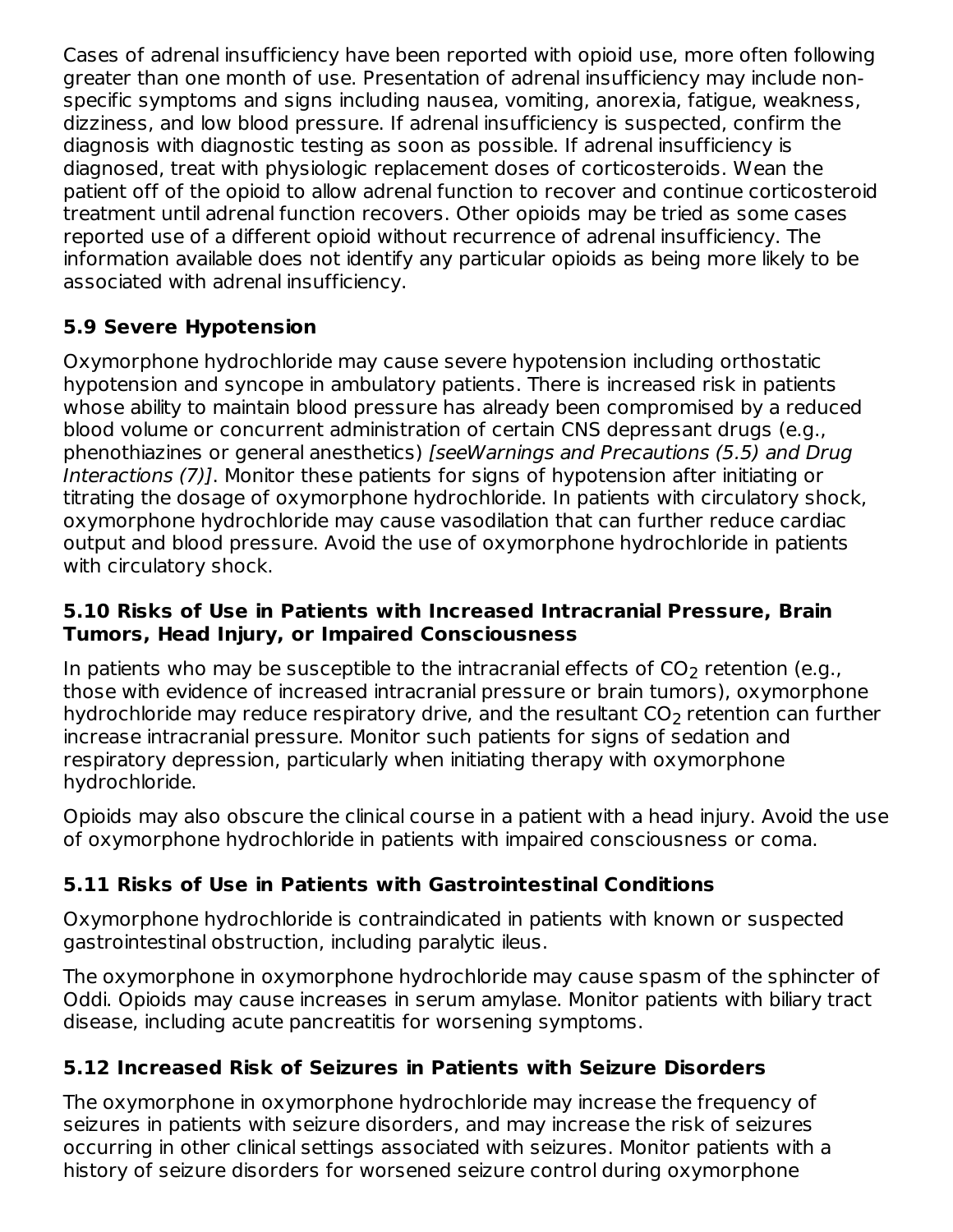hydrochloride therapy.

## **5.13 Withdrawal**

Do not abruptly discontinue oxymorphone hydrochloride in a patient physically dependent on opioids. When discontinuing oxymorphone hydrochloride in a physically dependent patient, gradually taper the dosage. Rapid tapering of oxymorphone in a patient physically dependent on opioids may lead to a withdrawal syndrome and return of pain[see Dosage and Administration (2.9), Drug Abuse and Dependence (9.3)].

Additionally, avoid the use of mixed agonist/antagonist (e.g., pentazocine, nalbuphine, and butorphanol) or partial agonist (e.g., buprenorphine) analgesics in patients who are receiving a full opioid agonist analgesic, including oxymorphone hydrochloride. In these patients, mixed agonist/antagonist and partial agonist analgesics may reduce the analgesic effect and/or may precipitate withdrawal symptoms [see Drug Interactions  $(7)$ ].

## **5.14 Risks of Driving and Operating Machinery**

Oxymorphone hydrochloride may impair the mental or physical abilities needed to perform potentially hazardous activities such as driving a car or operating machinery. Warn patients not to drive or operate dangerous machinery unless they are tolerant to the effects of oxymorphone hydrochloride and know how they will react to the medication.

## **5.15 Hepatic Impairment**

A study of extended-release oxymorphone tablets in patients with hepatic disease indicated greater plasma concentrations than in those with normal hepatic function [see Clinical Pharmacology (12.3)]. Use oxymorphone hydrochloride with caution in patients with mild impairment, starting with the lowest dose and titrating slowly while carefully monitoring for side effects [see Dosage and Administration (2.2, 2.3)]. Oxymorphone hydrochloride is contraindicated in patients with moderate or severe hepatic impairment.

## **6 ADVERSE REACTIONS**

The following serious adverse reactions are described, or described in greater detail, in other sections:

- $\bullet$ Addiction, Abuse, and Misuse [see Warnings and Precautions (5.1)]
- Life-Threatening Respiratory Depression [see Warnings and Precautions (5.3)]
- Neonatal Opioid Withdrawal Syndrome [see Warnings and Precautions (5.4)]
- Interactions with Benzodiazepines and Other CNS Depressants [see Warnings and Precautions (5.5)]
- Anaphylaxis, Angioedema, and Other Hypersensitivity Reactions [see Warnings and Precautions (5.7)]
- Adrenal Insufficiency [see Warnings and Precautions (5.8)]
- Severe Hypotension [see Warnings and Precautions (5.9)]
- Gastrointestinal Adverse Reactions [see Warnings and Precautions (5.11)]
- Seizures [see Warnings and Precautions (5.12)]
- Withdrawal [see Warnings and Precautions (5.13)]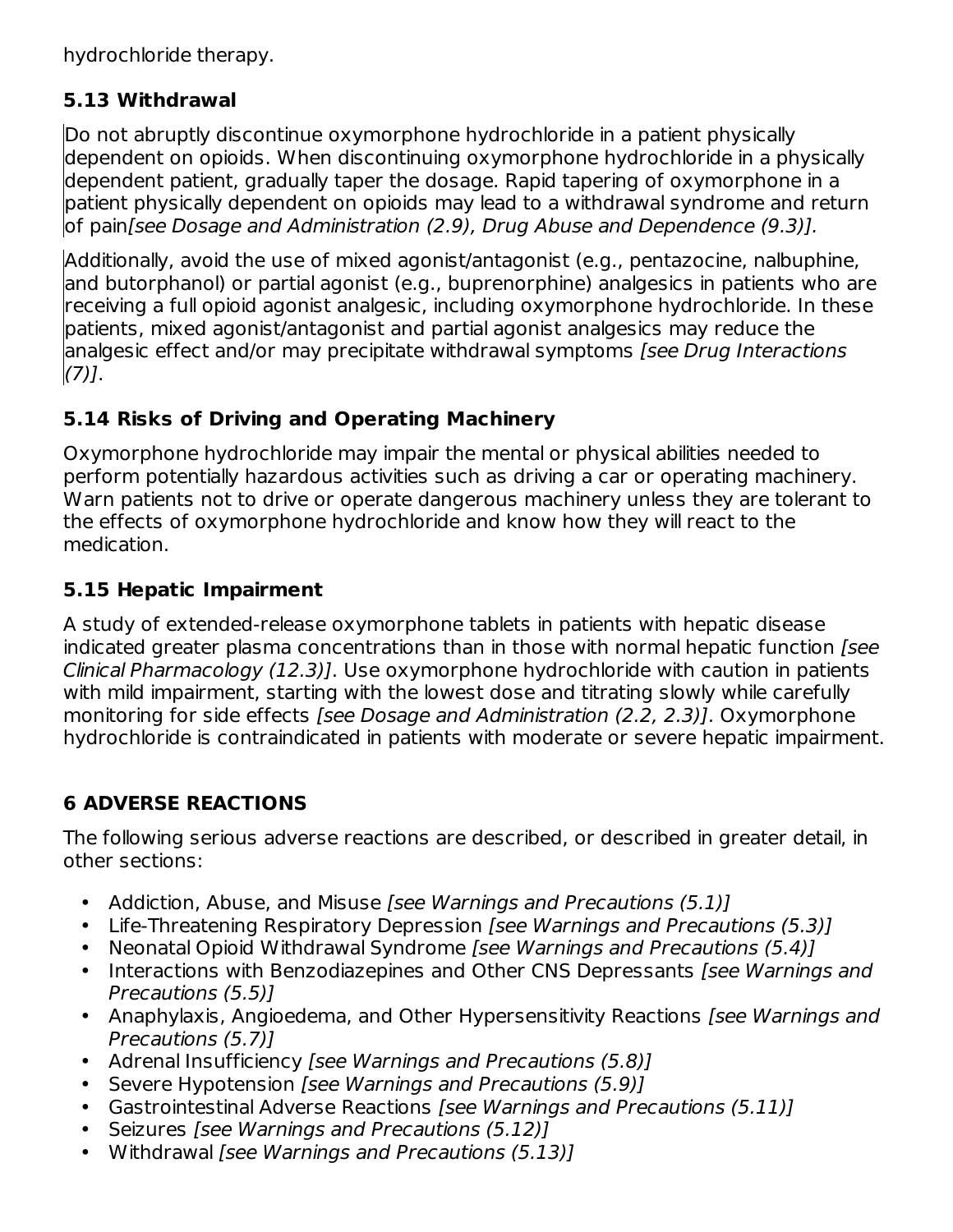## **6.1 Clinical Trials Experience**

#### Adult Clinical Trial Experience:

Because clinical trials are conducted under widely varying conditions, adverse reaction rates observed in the clinical trials of a drug cannot be directly compared to rates in the clinical trials of another drug and may not reflect the rates observed in practice.

A total of 591 patients were treated with oxymorphone hydrochloride in controlled clinical trials. The clinical trials consisted of patients with acute post-operative pain  $(n=557)$  and cancer pain  $(n=34)$  trials.

The following table lists adverse reactions that were reported in at least 2% of patients receiving oxymorphone hydrochloride in placebo-controlled trials (acute post-operative pain (N=557)).

| <b>MedDRA Preferred Term</b>  | Oxymorphone<br>Hydrochloride<br>$(N=557)$ | <b>Placebo</b><br>$(N=270)$ |
|-------------------------------|-------------------------------------------|-----------------------------|
| Nausea                        | 19%                                       | 12%                         |
| Pyrexia                       | 14%                                       | 8%                          |
| Somnolence                    | 9%                                        | 2%                          |
| Vomiting                      | 9%                                        | 7%                          |
| <b>Pruritus</b>               | 8%                                        | 4%                          |
| Headache                      | 7%                                        | 4%                          |
| Dizziness (Excluding Vertigo) | 7%                                        | 2%                          |
| Constipation                  | 4%                                        | $1\%$                       |
| Confusion                     | 3%                                        | <1%                         |

#### **Table 1: Adverse Reactions Reported in Placebo-Controlled Trials**

The **common** (≥1% to <10%) adverse drug reactions reported at least once by patients treated with oxymorphone hydrochloride in the clinical trials organized by MedDRA's (Medical Dictionary for Regulatory Activities) System Organ Class were not represented in Table 1:

Cardiac disorders: tachycardia Gastrointestinal disorders: dry mouth, abdominal distention, and flatulence General disorders and administration site conditions: sweating increased Nervous system disorders: anxiety and sedation Respiratory, thoracic and mediastinal disorders: hypoxia Vascular disorders: hypotension

Other less common adverse reactions known with opioid treatment that were seen <1% in the oxymorphone hydrochloride trials includes the following:

Abdominal pain, ileus, diarrhea, agitation, disorientation, restlessness, feeling jittery, hypersensitivity, allergic reactions, bradycardia, central nervous system depression, depressed level of consciousness, lethargy, mental impairment, mental status changes, fatigue, depression, clamminess, flushing, hot flashes, dehydration, dermatitis, dyspepsia, dysphoria, edema, euphoric mood, hallucination, hypertension, insomnia,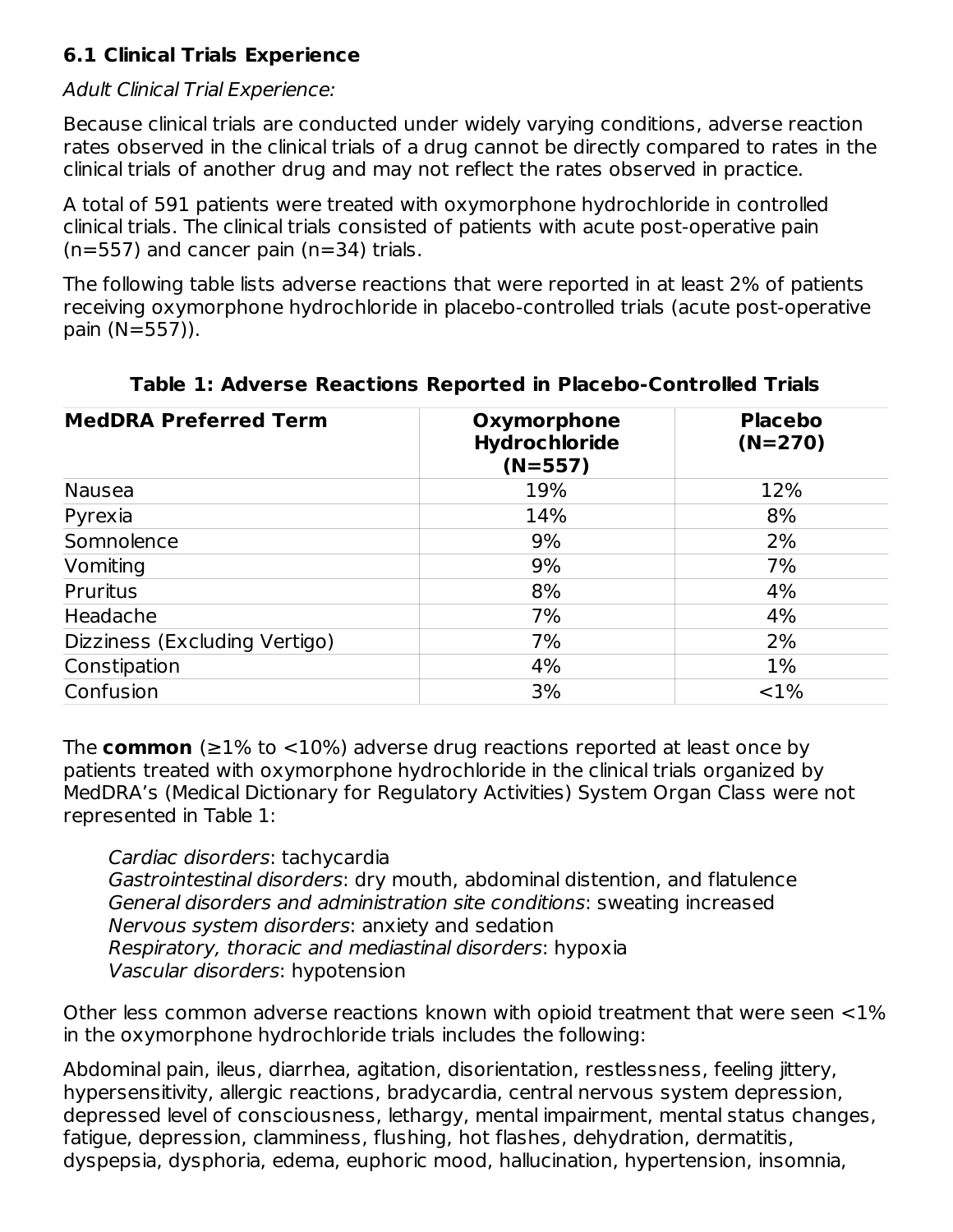miosis, nervousness, palpitation, postural hypotension, syncope, dyspnea, respiratory depression, respiratory distress, respiratory rate decreased, oxygen saturation decreased, difficult micturition, urinary retention, urticaria, vision blurred, visual disturbances, weakness, appetite decreased, and weight decreased.

## **6.2 Post-marketing Experience**

The following adverse reactions have been identified during post approval use of opioids. Because these reactions are reported voluntarily from a population of uncertain size, it is not always possible to reliably estimate their frequency or establish a causal relationship to drug exposure.

Nervous System Disorder: amnesia, convulsion, memory impairment. Serotonin Syndrome: Cases of serotonin syndrome, a potentially life-threatening condition, have been reported during concomitant use of opioids with serotonergic drugs.

Adrenal Insufficiency: Cases of adrenal insufficiency have been reported with opioid use, more often following greater than one month of use.

Anaphylaxis: Anaphylaxis has been reported with ingredients contained in oxymorphone hydrochloride.

Immune System Disorders: Angioedema, and other hypersensitivity reactions. Androgen Deficiency: Cases of androgen deficiency have occurred with chronic use of opioids [see ClinicalPharmacology (12.2)].

## **7 DRUG INTERACTIONS**

Table 2 includes clinically significant drug interactions with oxymorphone hydrochloride.

#### **Table 2: Clinically Significant Drug Interactions with Oxymorphone Hydrochloride**

| <b>Alcohol</b>   |                                                                                                                                                                                                                                                                                                                                                                                                                      |  |  |  |  |
|------------------|----------------------------------------------------------------------------------------------------------------------------------------------------------------------------------------------------------------------------------------------------------------------------------------------------------------------------------------------------------------------------------------------------------------------|--|--|--|--|
| Clinical Impact: | The concomitant use of alcohol with oxymorphone hydrochloride can<br>result in an increase of oxymorphone plasma levels and potentially<br>fatal overdose of oxymorphone.                                                                                                                                                                                                                                            |  |  |  |  |
| Intervention:    | Instruct patients not to consume alcoholic beverages or use<br>prescription or nonprescription products containing alcohol while on<br>oxymorphone hydrochloride therapy [see Clinical Pharmacology<br>$(12.3)$ .                                                                                                                                                                                                    |  |  |  |  |
|                  | Benzodiazepines and Other Central Nervous System (CNS) Depressants                                                                                                                                                                                                                                                                                                                                                   |  |  |  |  |
| Clinical Impact: | Due to additive pharmacologic effect, the concomitant use of<br>benzodiazepines and other CNS depressants, including alcohol, can<br>increase the risk of hypotension, respiratory depression, profound<br>sedation, coma, and death.                                                                                                                                                                                |  |  |  |  |
| Intervention:    | Reserve concomitant prescribing of these drugs for use in patients<br>for whom alternative treatment options are inadequate. Limit dosages<br>and durations to the minimum required. Follow patients closely for<br>signs of respiratory depression and sedation. If concomitant use is<br>warranted, consider prescribing naloxone for the emergency<br>treatment of opioid overdose [see Dosage and Administration |  |  |  |  |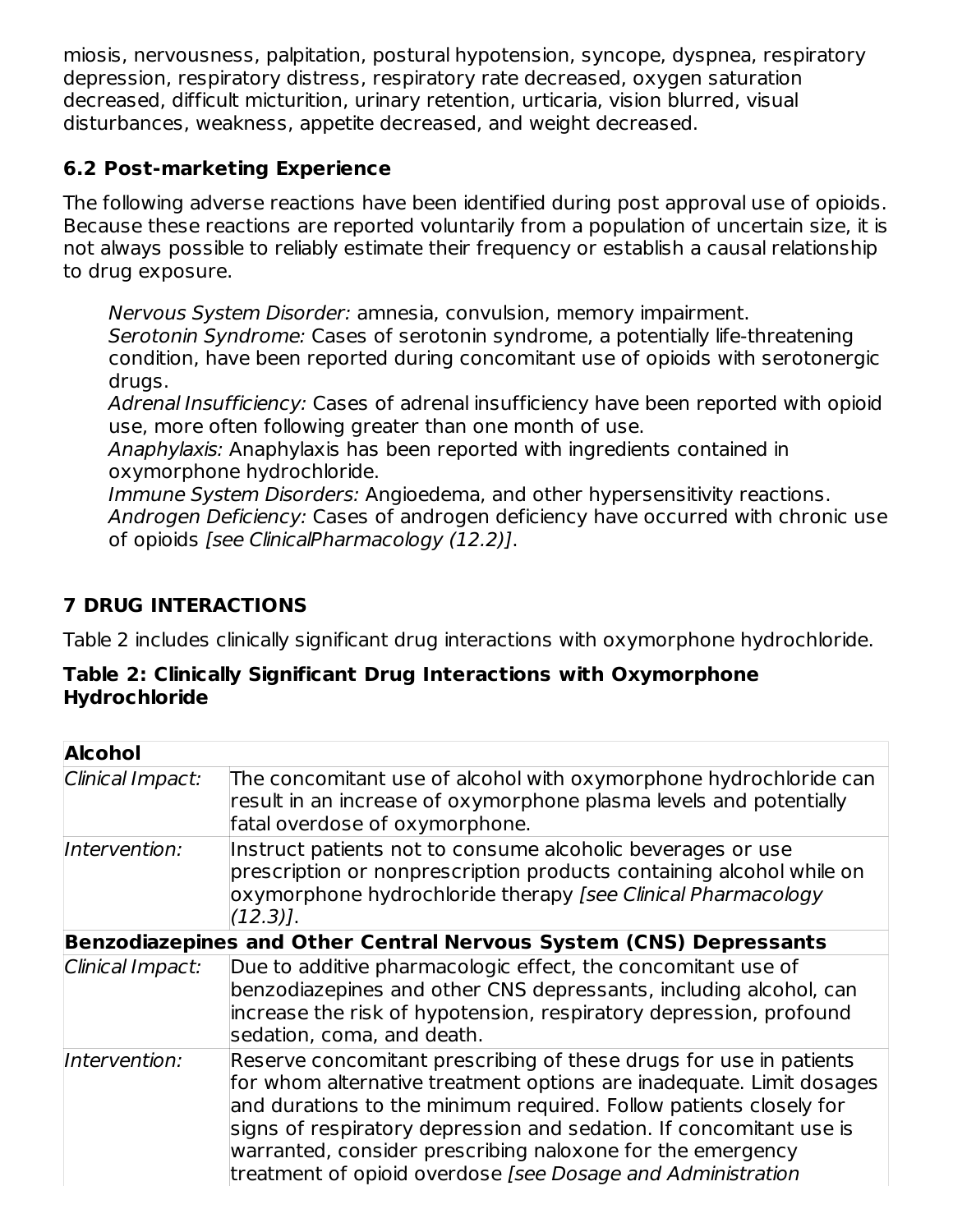|                           | $(2.2, 2.7)$ , Warnings and Precautions $(5.1, 5.3, 5.5)$ ].                                                                      |
|---------------------------|-----------------------------------------------------------------------------------------------------------------------------------|
| Examples:                 | Benzodiazepines and other sedatives/hypnotics, anxiolytics                                                                        |
|                           | tranquilizers, muscle relaxants, general anesthetics, antipsychotics,                                                             |
|                           | other opioids, alcohol.                                                                                                           |
| <b>Serotonergic Drugs</b> |                                                                                                                                   |
| Clinical Impact:          | The concomitant use of opioids with other drugs that affect the                                                                   |
|                           | serotonergic neurotransmitter system has resulted in serotonin                                                                    |
|                           | syndrome.                                                                                                                         |
| Intervention:             | If concomitant use is warranted, carefully observe the patient,                                                                   |
|                           | particularly during treatment initiation and dose adjustment.                                                                     |
|                           | Discontinue oxymorphone hydrochloride if serotonin syndrome is                                                                    |
|                           | suspected.                                                                                                                        |
| Examples:                 | Selective serotonin reuptake inhibitors (SSRIs), serotonin and                                                                    |
|                           | norepinephrine reuptake inhibitors (SNRIs), tricyclic antidepressants                                                             |
|                           | (TCAs), triptans, 5-HT3 receptor antagonists, drugs that affect the                                                               |
|                           | serotonin neurotransmitter system (e.g., mirtazapine, trazodone,                                                                  |
|                           | tramadol), certain muscle relaxants (i.e., cyclobenzaprine,<br>metaxalone), monoamine oxidase (MAO) inhibitors (those intended to |
|                           | treat psychiatric disorders and also others, such as linezolid and                                                                |
|                           | intravenous methylene blue).                                                                                                      |
|                           | <b>Monoamine Oxidase Inhibitors (MAOIs)</b>                                                                                       |
| Clinical Impact:          | MAOI interactions with opioids may manifest as serotonin syndrome                                                                 |
|                           | or opioid toxicity (e.g., respiratory depression, coma) [see Warnings                                                             |
|                           | and Precautions (5.3)].                                                                                                           |
|                           | If urgent use of an opioid is necessary, use test doses and frequent                                                              |
|                           | titration of small doses to treat pain while closely monitoring blood                                                             |
|                           | pressure and signs and symptoms of CNS and respiratory                                                                            |
|                           | depression.                                                                                                                       |
| Intervention:             | The use of oxymorphone hydrochloride is not recommended for                                                                       |
|                           | patients taking MAOIs or within 14 days of stopping such treatment.                                                               |
| Examples:                 | phenelzine, tranylcypromine, linezolid                                                                                            |
|                           | Mixed Agonist/Antagonist and Partial Agonist Opioid Analgesics                                                                    |
| Clinical Impact:          | May reduce the analgesic effect of oxymorphone hydrochloride and/or                                                               |
|                           | precipitate withdrawal symptoms.                                                                                                  |
| Intervention:             | Avoid concomitant use.                                                                                                            |
| Examples:                 | butorphanol, nalbuphine, pentazocine, buprenorphine                                                                               |
| <b>Muscle Relaxants</b>   |                                                                                                                                   |
| Clinical Impact:          | Oxymorphone hydrochloride may enhance the neuromuscular                                                                           |
|                           | blocking action of skeletal muscle relaxants and produce an increased                                                             |
|                           | degree of respiratory depression.                                                                                                 |
| Intervention:             | Monitor patients for signs of respiratory depression that may be                                                                  |
|                           | greater than otherwise expected and decrease the dosage of                                                                        |
|                           | oxymorphone hydrochloride and/or the muscle relaxant as necessary.                                                                |
|                           | Due to the risk of respiratory depression with concomitant use of                                                                 |
|                           | skeletal muscle relaxants and opioids, consider prescribing naloxone                                                              |
|                           | for the emergency treatment of opioid overdose [see Dosage and                                                                    |
|                           | Administration (2.2), Warnings and Precautions (5.3,5.5)].                                                                        |
| Examples:                 | cyclobenzaprine, metaxalone                                                                                                       |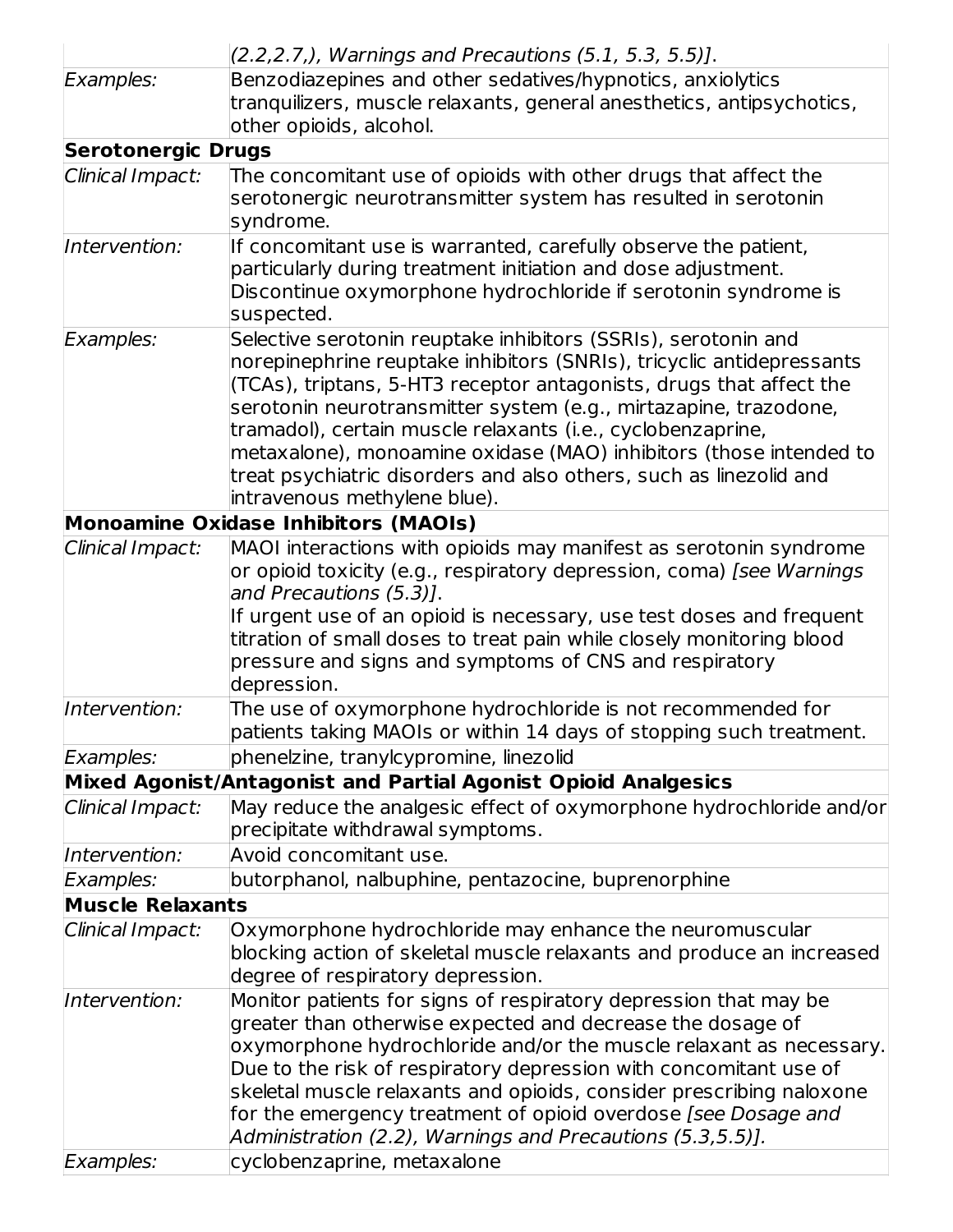| <b>Diuretics</b>             |                                                                                                                                                                    |  |  |
|------------------------------|--------------------------------------------------------------------------------------------------------------------------------------------------------------------|--|--|
| Clinical Impact:             | Opioids can reduce the efficacy of diuretics by inducing the release of<br>antidiuretic hormone.                                                                   |  |  |
| Intervention:                | Monitor patients for signs of urinary retention or reduced gastric<br>motility when oxymorphone hydrochloride is used concomitantly with<br>anticholinergic drugs. |  |  |
| <b>Anticholinergic Drugs</b> |                                                                                                                                                                    |  |  |
| Clinical Impact:             | The concomitant use of anticholinergic drugs may increase risk of<br>urinary retention and/or severe constipation, which may lead to<br>paralytic ileus.           |  |  |
| Intervention:                | Monitor patients for signs of urinary retention or reduced gastric<br>motility when oxymorphone hydrochloride is used concomitantly with<br>anticholinergic drugs. |  |  |
| <b>Cimetidine</b>            |                                                                                                                                                                    |  |  |
| Clinical Impact:             | Cimetidine can potentiate opioid-induced respiratory depression.                                                                                                   |  |  |
| Intervention:                | Monitor patients for respiratory depression when oxymorphone<br>hydrochloride and cimetidine are used concurrently.                                                |  |  |

## **8 USE IN SPECIFIC POPULATIONS**

### **8.1 Pregnancy**

#### Risk Summary:

Prolonged use of opioid analgesics during pregnancy may cause neonatal opioid withdrawal syndrome [see Warnings and Precautions (5.4) and Clinical Considerations]. Data from randomized controlled trials with oxymorphone use in pregnant women during labor and delivery have been conducted. However, these studies were not designed to identify a drug-associated risk for major birth defects and miscarriage because oxymorphone exposure occurred after the first trimester. There are reports of respiratory depression in infants in some of these trials *[see Clinical Considerations].* 

In animal reproduction studies, reduced postnatal survival of pups and an increased incidence of stillborn pups were observed following oral treatment of pregnant rats with oxymorphone during gestation and through lactation at doses 2.4 and 12 times the human daily dose of 20 mg/day (HDD), respectively. Reduced fetal weights were observed with oral administration of oxymorphone to pregnant rats and rabbits during organogenesis at exposures up to 4.9 and 48.8 times the HDD, respectively [see Data]. Based on animal data, advise pregnant women of the potential risk to a fetus.

The estimated background risk of major birth defects and miscarriage for the indicated population is unknown. All pregnancies have a background risk of birth defect, loss, or other adverse outcomes. In the U.S. general population, the estimated background risk of major birth defects and miscarriage in clinically recognized pregnancies is 2 to 4% and 15 to 20%, respectively.

#### Clinical Considerations:

Fetal/Neonatal Adverse Reactions: Prolonged use of opioid analgesics during pregnancy for medical or nonmedical purposes can result in physical dependence in the neonate and neonatal opioid withdrawal syndrome shortly after birth.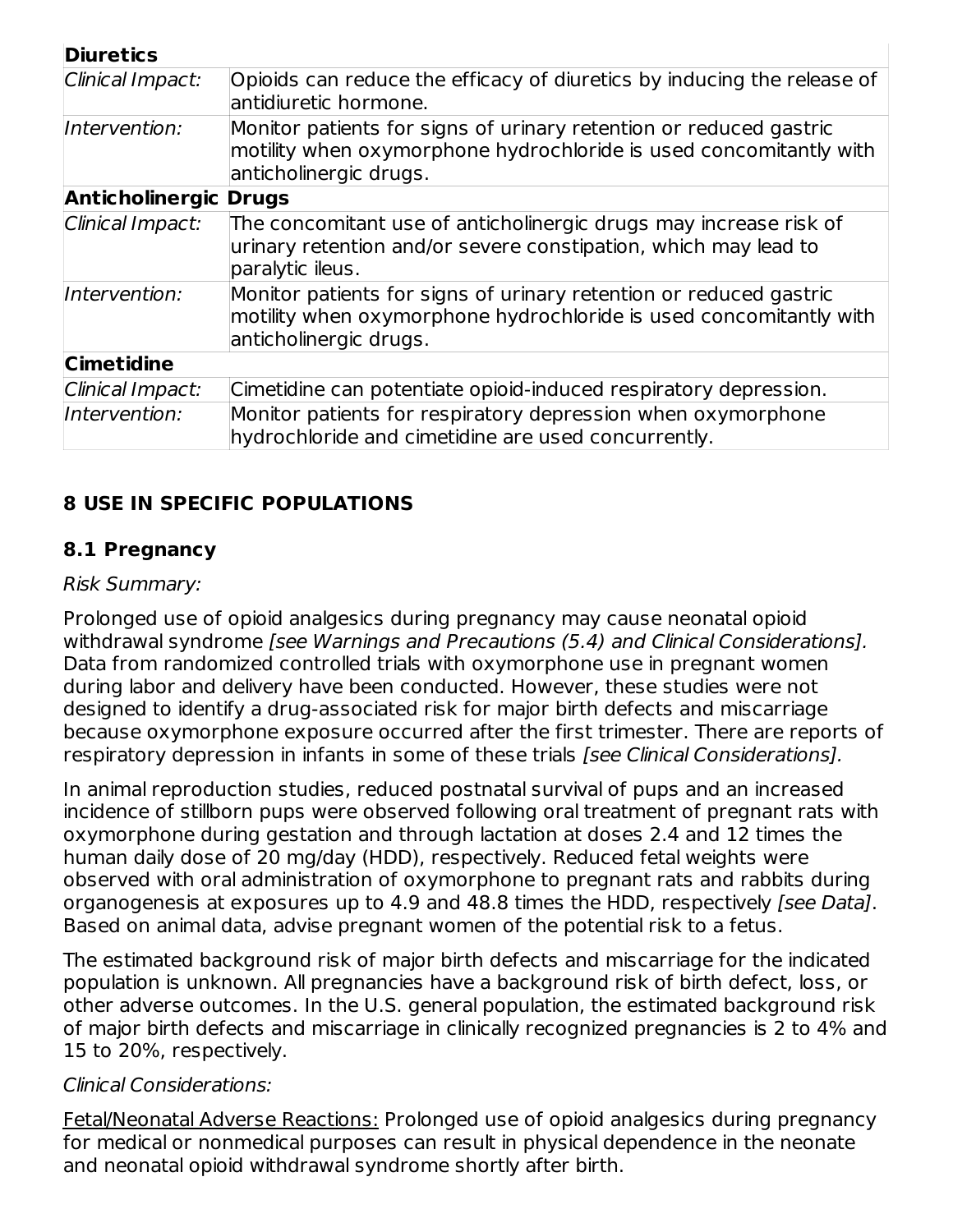Neonatal opioid withdrawal syndrome presents as irritability, hyperactivity and abnormal sleep pattern, high pitched cry, tremor, vomiting, diarrhea and failure to gain weight. The onset, duration, and severity of neonatal opioid withdrawal syndrome vary based on the specific opioid used, duration of use, timing and amount of last maternal use, and rate of elimination of the drug by the newborn. Observe newborns for symptoms of neonatal opioid withdrawal syndrome and manage accordingly [see Warnings and Precautions  $(5.4)$ .

Labor or Delivery: Opioids cross the placenta and may produce respiratory depression and psycho-physiologic effects in neonates. An opioid antagonist, such as naloxone, must be available for reversal of opioid-induced respiratory depression in the neonate. Oxymorphone hydrochloride is not recommended for use in pregnant women during or immediately prior to labor, when other analgesic techniques are more appropriate. Opioid analgesics, including oxymorphone hydrochloride, can prolong labor through actions which temporarily reduce the strength, duration, and frequency of uterine contractions. However, this effect is not consistent and may be offset by an increased rate of cervical dilation, which tends to shorten labor. Monitor neonates exposed to opioid analgesics during labor for signs of excess sedation and respiratory depression.

#### Data:

Animal Data: Pregnant rats were treated with oxymorphone hydrochloride from Gestation Day 6 to 17 via oral gavage doses of 5, 10, or 25 mg/kg/day (2.4, 4.9, or 12.2 times the HDD based on body surface area, respectively). Reduced mean fetal weights were observed at 4.9 times the HDD. Maternal toxicity was noted in all treatment groups (reduced food consumption and body weights in all groups and mortality in the high dose group).

Pregnant rabbits were treated with oxymorphone hydrochloride from Gestation Day 7 to 20 via oral gavage doses of 10, 25, or 50 mg/kg/day (9.8, 24.4, or 48.8 times the HDD based on body surface area, respectively). Decreased mean fetal weights were noted at 48.8 times the HDD. Maternal toxicity was noted in all treatment groups (reduced food consumption and body weights).

Pregnant rats were treated with oxymorphone hydrochloride from Gestation Day 6 to Lactation Day 20 via oral gavage doses of 1, 5, 10, or 25 mg/kg/day (0.5, 2.4, 4.9, or 12.2 times the HDD based on body surface area, respectively). Increased neonatal death (postnatal day 0-1) was noted at 2.4 times the HDD. Decreased pup survival over the first week of life, reduced pup birth weight, and reduced postnatal weight gain were noted at 4.9 times the HDD. Maternal toxicity was noted in all treatment groups (reduced food consumption and body weights in all groups and mortality in the 10 and 25 mg/kg/day groups).

In a published study, neural tube defects (exencephaly and cranioschisis) were noted following subcutaneous administration of 153 mg/kg oxymorphone hydrochloride (62.2 times the HDD) on Gestation Day 8 to pregnant hamsters. This dose also produced significant maternal toxicity (20% maternal deaths).

## **8.2 Lactation**

#### Risk Summary:

There is no information regarding the presence of oxymorphone in human or animal milk, the effects on the breastfed infant, or the effects on milk production. The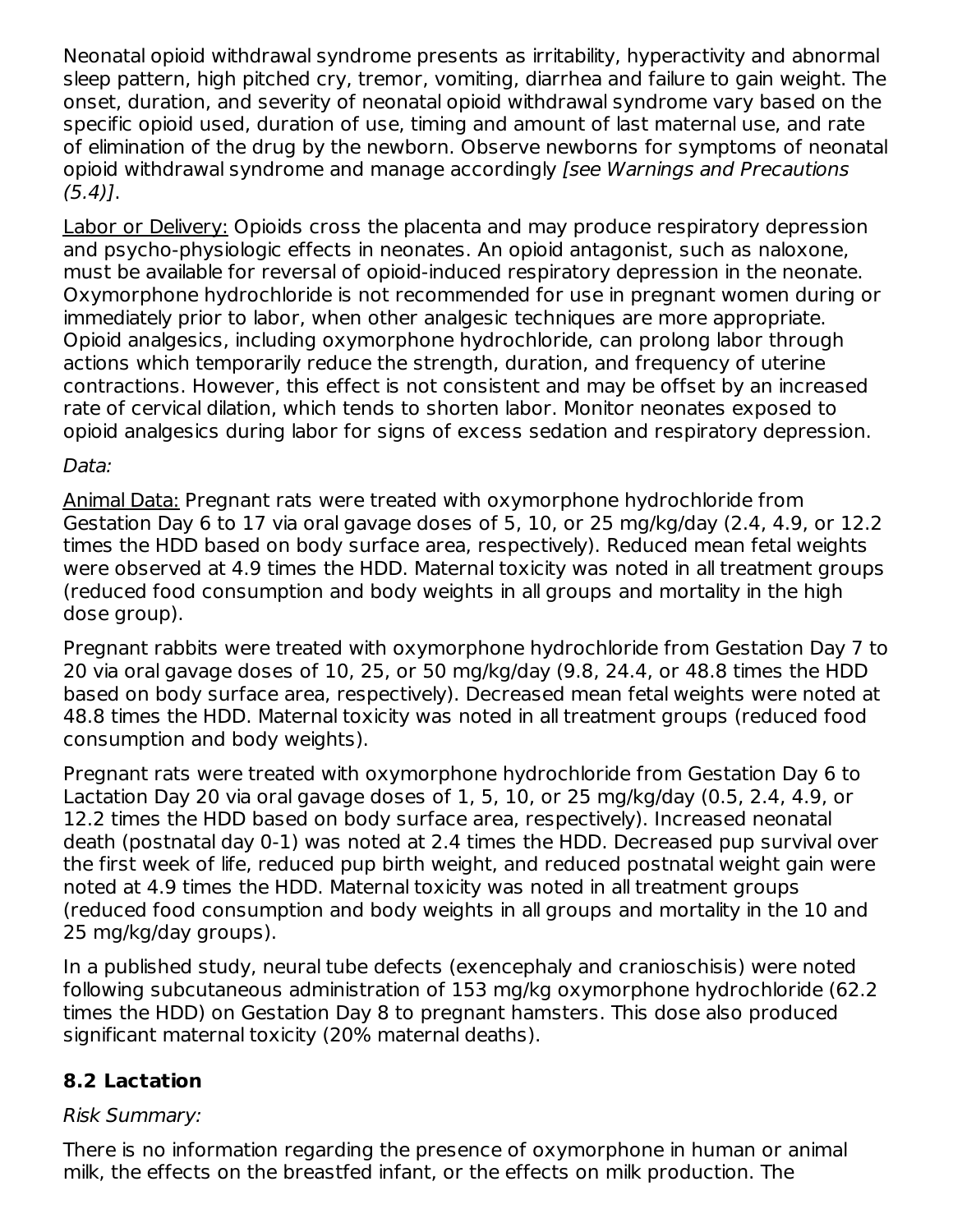developmental and health benefits of breastfeeding should be considered along with the mother's clinical need for oxymorphone hydrochloride and any potential adverse effects on the breastfed child from oxymorphone hydrochloride or from the underlying maternal condition.

## Clinical Considerations:

Monitor infants exposed to oxymorphone hydrochloride through breast milk for excess sedation and respiratory depression. Withdrawal symptoms can occur in breast-fed infants when maternal administration of an opioid analgesic is stopped, or when breastfeeding is stopped.

## **8.3 Females and Males of Reproductive Potential**

## Infertility:

Chronic use of opioids may cause reduced fertility in females and males of reproductive potential. It is not known whether these effects on fertility are reversible [see Clinical Pharmacology (12.2), Nonclinical Toxicology (13.1)].

## **8.4 Pediatric Use**

Safety and effectiveness for pediatric patients, 0 to 17 years, have not been established.

An open-label study was conducted in 58 pediatric patients 12 years of age and older with postoperative pain using oxymorphone hydrochloride tablets. Efficacy was not demonstrated in this population treated with doses expected to be comparable to effective starting doses in adults. In addition, pharmacokinetic results demonstrated that treatment with oxymorphone hydrochloride tablets resulted in substantially higher systemic exposures to oxymorphone in 2 out of 24 patients.

Oxymorphone hydrochloride tablets are not recommended for use in the pediatric population.

## **8.5 Geriatric Use**

Oxymorphone hydrochloride should be used with caution in elderly patients [see Clinical Pharmacology (12.3)].

Of the total number of subjects in clinical studies of oxymorphone hydrochloride, 31% were 65 and over, while 7% were 75 and over. No overall differences in effectiveness were observed between these subjects and younger subjects. There were several adverse events that were more frequently observed in subjects 65 and over compared to younger subjects. These adverse events included dizziness, somnolence, confusion, and nausea. In general, dose selection for elderly patients should be cautious, usually starting at the low end of the dosing range, reflecting the greater frequency of decreased hepatic, renal or cardiac function, and of concomitant disease or other drug therapy.

Respiratory depression is the chief risk for elderly patients treated with opioids, and has occurred after large initial doses were administered to patients who were not opioidtolerant or when opioids were co-administered with other agents that depress respiration. Titrate the dosage of oxymorphone hydrochloride slowly in geriatric patients and monitor closely for signs of central nervous system and respiratory depression [see Warnings and Precautions (5.6)].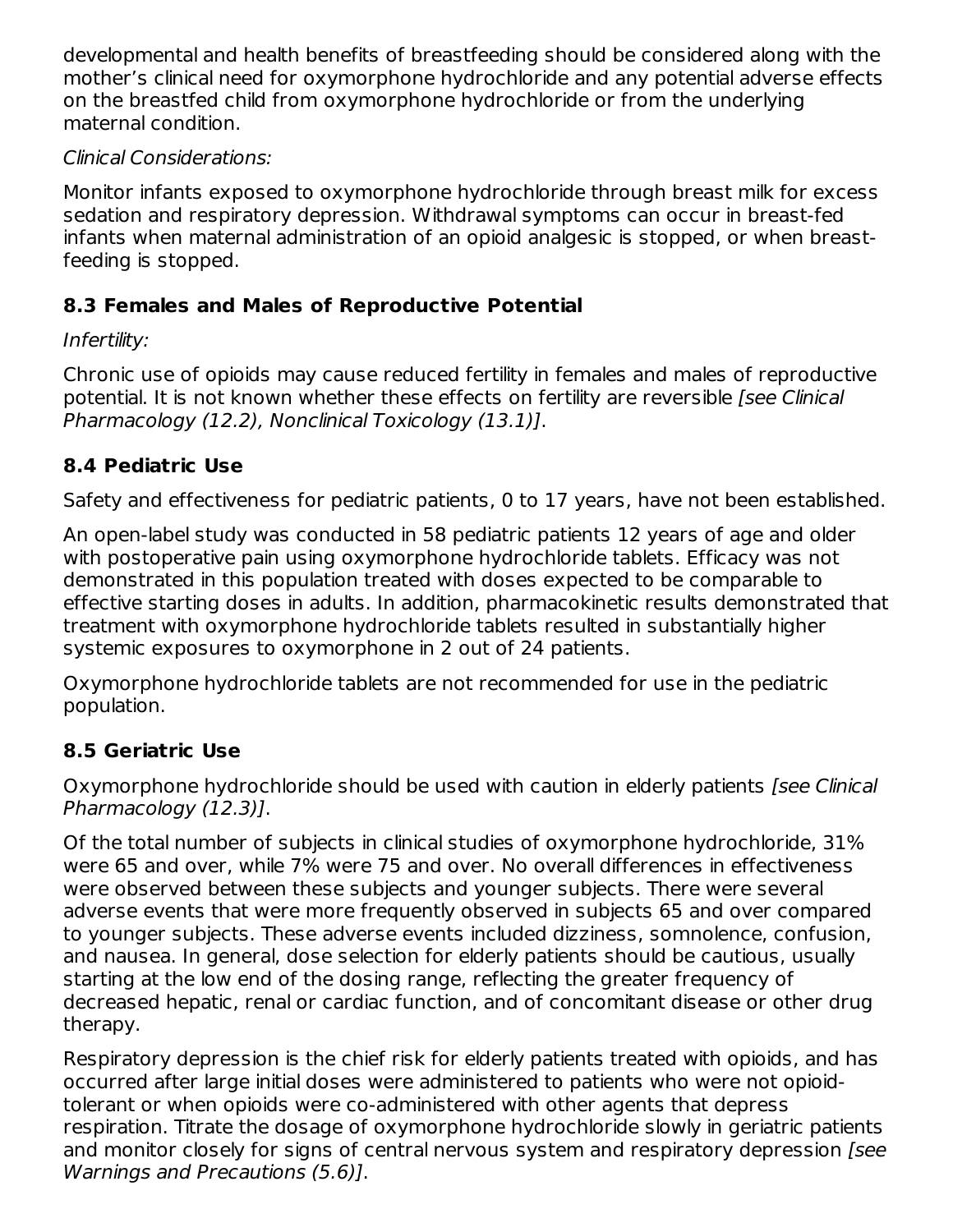Oxymorphone is known to be substantially excreted by the kidney and the risk of adverse reactions to this drug may be greater in patients with impaired renal function. Because the elderly patients are more likely to have decreased renal function, care should be taken in dose selection, and it may be useful to monitor renal function.

## **8.6 Hepatic Impairment**

In a study of extended-release oxymorphone tablets, patients with mild hepatic impairment were shown to have an increase in bioavailability compared to the subjects with normal hepatic function. Oxymorphone hydrochloride should be used with caution in patients with mild impairment. These patients should be started with the lowest dose (5 mg) and titrated slowly while carefully monitoring for signs of respiratory and central nervous system depression. Oxymorphone hydrochloride is contraindicated for patients with moderate and severe hepatic impairment *[see Dosage and Administration (2.3)*, Contraindications (4), Warnings and Precautions (5.15), and Clinical Pharmacology (12.3)].

## **8.7 Renal Impairment**

In a study of extended-release oxymorphone tablets, patients with moderate to severe renal impairment were shown to have an increase in bioavailability compared to the subjects with normal renal function [see Clinical Pharmacology(12.3)]. Such patients should be started with the lowest dose (5 mg) and titrated slowly while monitoring for signs of respiratory and central nervous system depression [see Dosage and Administration (2.4) Clinical Pharmacology (12.3)].

# **9 DRUG ABUSE AND DEPENDENCE**

## **9.1 Controlled Substance**

Oxymorphone hydrochloride tablets contain oxymorphone, a Schedule II controlled substance.

## **9.2 Abuse**

Oxymorphone hydrochloride tablets contain oxymorphone, a substance with a high potential for abuse similar to other opioids including fentanyl, hydrocodone, hydromorphone, methadone, morphine, oxycodone and tapentadol. Oxymorphone hydrochloride can be abused and is subject to misuse, addiction, and criminal diversion [see Warnings and Precautions (5.1)].

All patients treated with opioids require careful monitoring for signs of abuse and addiction, because use of opioid analgesic products carries the risk of addiction even under appropriate medical use.

Prescription drug abuse is the intentional non-therapeutic use of a prescription drug, even once, for its rewarding psychological or physiological effects.

Drug addiction is a cluster of behavioral, cognitive, and physiological phenomena that develop after repeated substance use and includes: a strong desire to take the drug, difficulties in controlling its use, persisting in its use despite harmful consequences, a higher priority given to drug use than to other activities and obligations, increased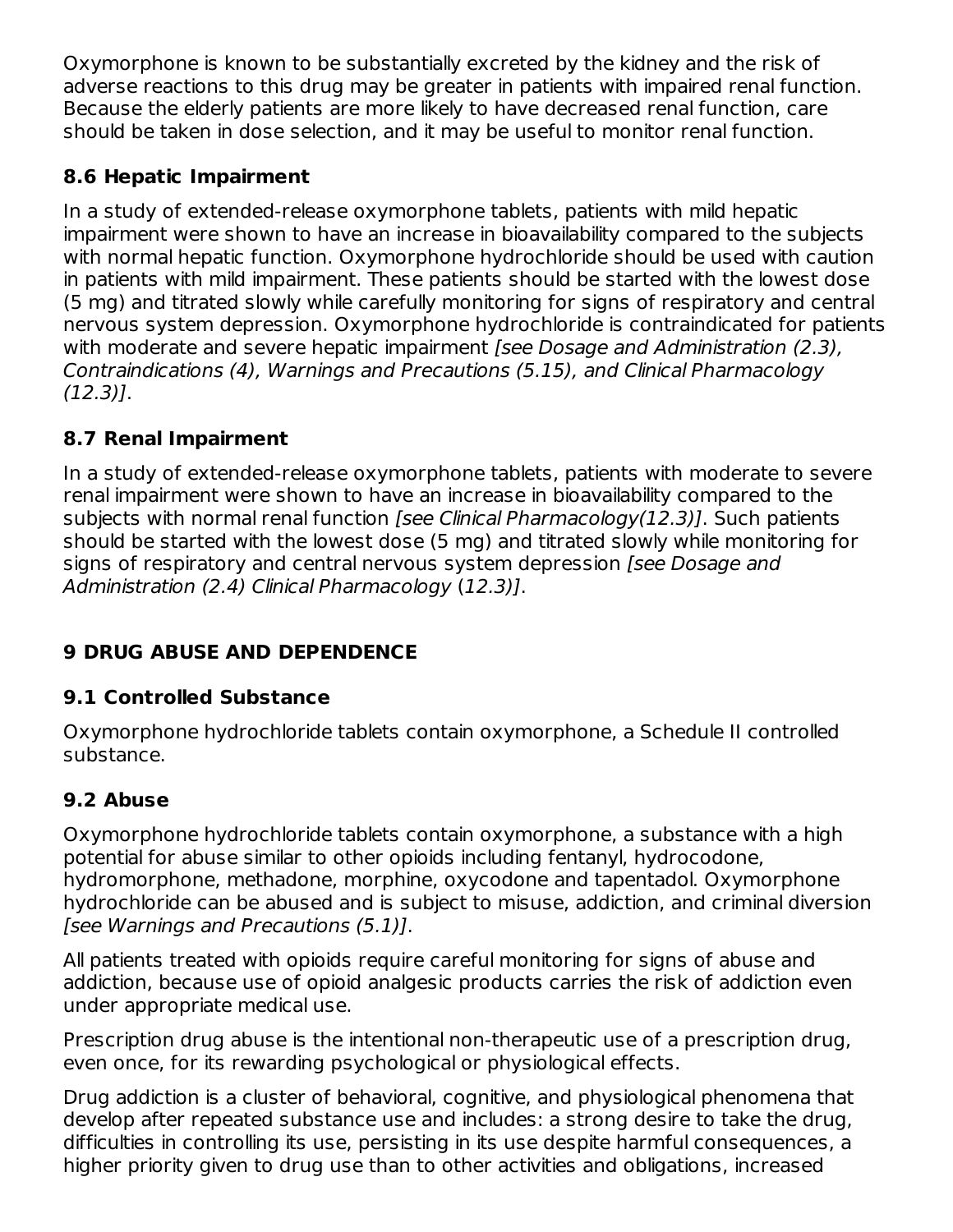tolerance, and sometimes a physical withdrawal.

"Drug-seeking" behavior is very common in persons with substance use disorders. Drug-seeking tactics include emergency calls or visits near the end of office hours, refusal to undergo appropriate examination, testing, or referral, repeated "loss" of prescriptions, tampering with prescriptions, and reluctance to provide prior medical records or contact information for other treating healthcare provider(s). "Doctor shopping" (visiting multiple prescribers to obtain additional prescriptions) is common among drug abusers and people suffering from untreated addiction. Preoccupation with achieving adequate pain relief can be appropriate behavior in a patient with poor pain control.

Abuse and addiction are separate and distinct from physical dependence and tolerance. Health care providers should be aware that addiction may not be accompanied by concurrent tolerance and symptoms of physical dependence in all addicts. In addition, abuse of opioids can occur in the absence of true addiction.

Oxymorphone hydrochloride, like other opioids, can be diverted for non-medical use into illicit channels of distribution. Careful record-keeping of prescribing information, including quantity, frequency, and renewal requests, as required by state and federal law, is strongly advised.

Proper assessment of the patient, proper prescribing practices, periodic re-evaluation of therapy, and proper dispensing and storage are appropriate measures that help to limit abuse of opioid drugs.

Risks Specific to Abuse of Oxymorphone Hydrochloride:

Oxymorphone hydrochloride is for oral use only. Abuse of oxymorphone hydrochloride poses a risk of overdose and death. This risk is increased with concurrent abuse of oxymorphone hydrochloride with alcohol and other central nervous system depressants.

Parenteral drug abuse is commonly associated with transmission of infectious diseases such as hepatitis and HIV.

## **9.3 Dependence**

Both tolerance and physical dependence can develop during chronic opioid therapy. Tolerance is the need for increasing doses of opioids to maintain a defined effect such as analgesia (in the absence of disease progression or other external factors). Tolerance may occur to both the desired and undesired effects of drugs, and may develop at different rates for different effects.

Physical dependence is a physiological state in which the body adapts to the drug after a period of regular exposure, resulting in withdrawal symptoms after abrupt discontinuation or a significant dosage reduction of a drug. Withdrawal also may be precipitated through the administration of drugs with opioid antagonist activity (e.g., naloxone, nalmefene), mixed agonist/antagonist analgesics (e.g., pentazocine, butorphanol, nalbuphine), or partial agonists (e.g., buprenorphine). Physical dependence may not occur to a clinically significant degree until after several days to weeks of continued opioid usage.

Do not abruptly discontinue oxymorphone hydrochloride tablets in a patient physicallydependent on opioids. Rapid tapering of oxymorphone hydrochloride tablets in a patient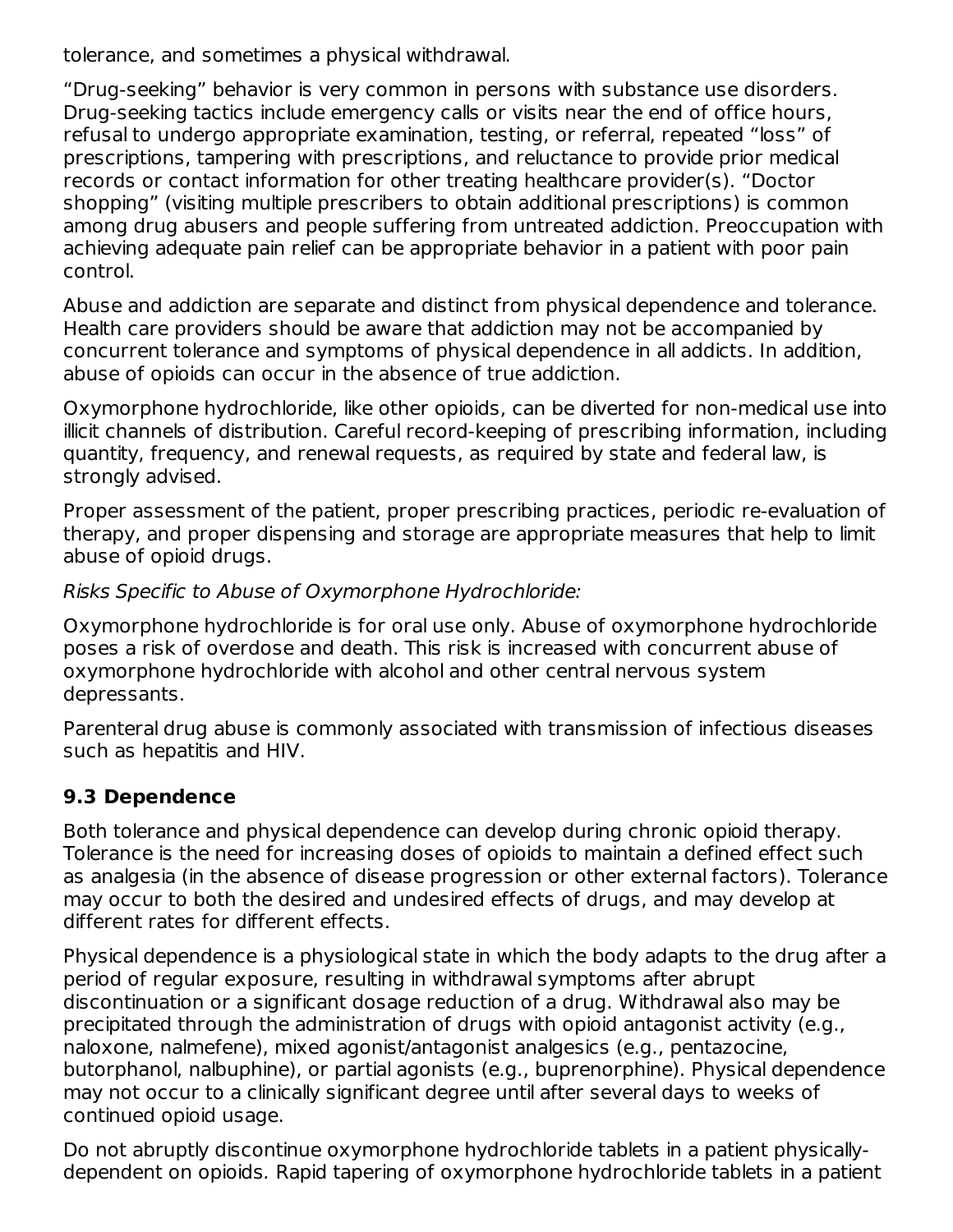physically dependent on opioids may lead to serious withdrawal symptoms, uncontrolled pain, and suicide. Rapid discontinuation has also been associated with attempts to find other sources of opioid analgesics, which may be confused with drug-seeking for abuse.

When discontinuing oxymorphone hydrochloride tablets, gradually taper the dosage using a patient-specific plan that considers the following: the dose of oxymorphone hydrochloride tablets the patient has been taking, the duration of treatment, and the physical and psychological attributes of the patient. To improve the likelihood of a successful taper and minimize withdrawal symptoms, it is important that the opioid tapering schedule is agreed upon by the patient. In patients taking opioids for a long duration at high doses, ensure that a multimodal approach to pain management, including mental health support (if needed), is in place prior to initiating an opioid analgesic taper [see Dosage and Administration (2.9), Warnings and Precautions (5.13)].

Infants born to mothers physically dependent on opioids will also be physically dependent and may exhibit respiratory difficulties and withdrawal signs [see Warnings and Precautions (5.4), Use in Specific Populations (8.1)].

## **10 OVERDOSAGE**

### Clinical Presentation:

Acute overdose with oxymorphone hydrochloride can be manifested by respiratory depression, somnolence progressing to stupor or coma, skeletal muscle flaccidity, cold and clammy skin, constricted pupils, and, in some cases, pulmonary edema, bradycardia, hypotension, partial or complete airway obstruction, atypical snoring, and death. Marked mydriasis rather than miosis may be seen with hypoxia in overdose situations [see Clinical Pharmacology (12.2)].

#### Treatment of Overdose:

In case of overdose, priorities are the reestablishment of a patent and protected airway and institution of assisted or controlled ventilation, if needed. Employ other supportive measures (including oxygen and vasopressors) in the management of circulatory shock and pulmonary edema as indicated. Cardiac arrest or arrhythmias will require advanced life-support techniques.

Opioid antagonists, such as naloxone, are specific antidotes to respiratory depression resulting from opioid overdose. For clinically significant respiratory or circulatory depression secondary to opioid overdose, administer an opioid antagonist.

Because the duration of opioid reversal is expected to be less than the duration of action of oxymorphone in oxymorphone hydrochloride, carefully monitor the patient until spontaneous respiration is reliably reestablished. If the response to an opioid antagonist is suboptimal or only brief in nature, administer additional antagonist as directed by the product's prescribing information.

In an individual physically dependent on opioids, administration of the recommended usual dosage of the antagonist will precipitate an acute withdrawal syndrome. The severity of the withdrawal symptoms experienced will depend on the degree of physical dependence and the dose of the antagonist administered. If a decision is made to treat serious respiratory depression in the physically dependent patient, administration of the antagonist should be initiated with care and by titration with smaller than usual doses of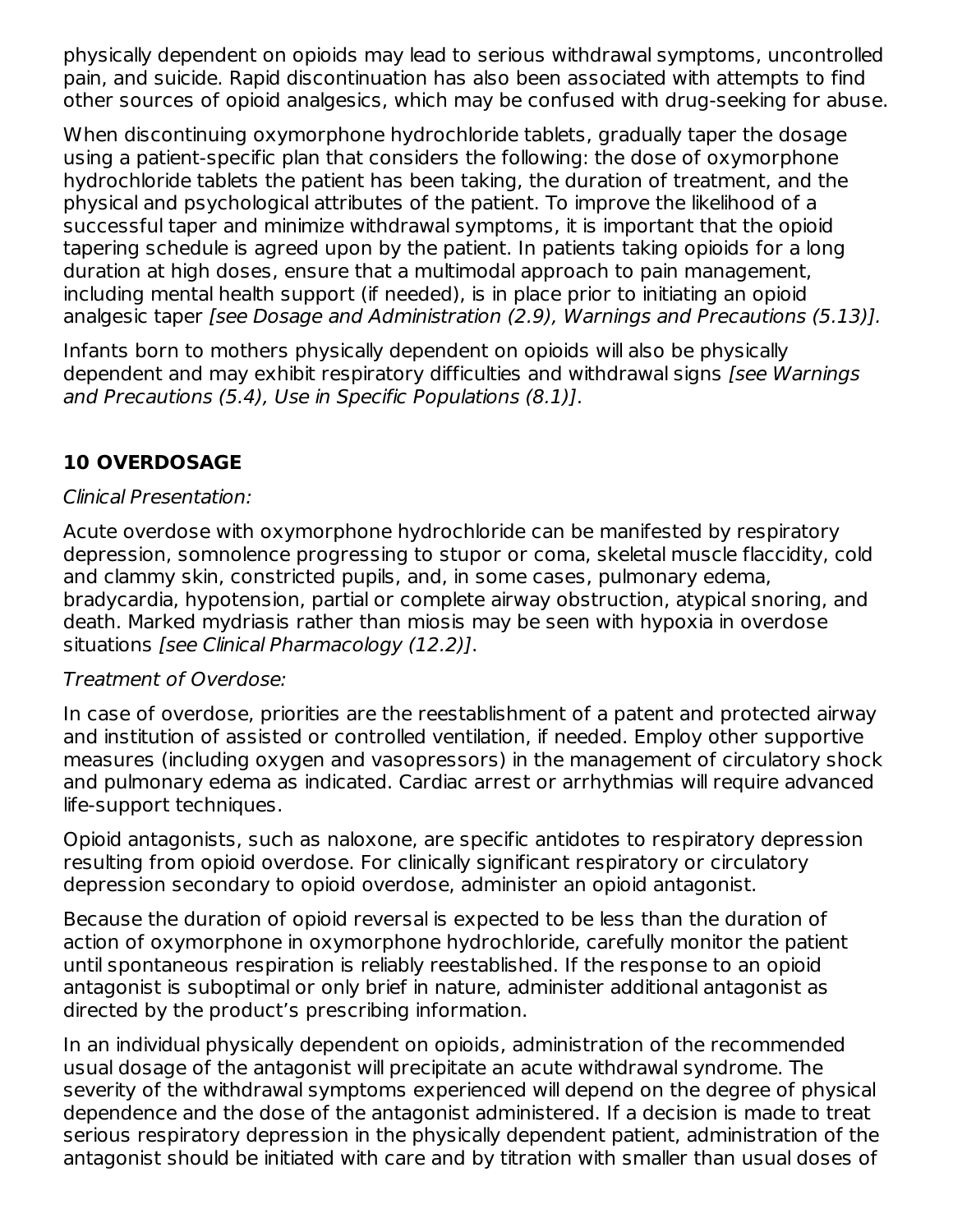the antagonist.

## **11 DESCRIPTION**

Oxymorphone Hydrochloride Tablets USP are an opioid agonist available in 5 mg and 10 mg tablet strengths for oral administration. The chemical name for oxymorphone hydrochloride USP is (5α)-4,5-Epoxy-3,14-dihydroxy-17-methylmorphinan-6-one hydrochloride. The molecular weight is 337.80. The molecular formula is  $\mathsf{C}_1{}_{7}\mathsf{H}_1{}_{9}\mathsf{NO}_4$  • HCl and it has the following chemical structure.



Oxymorphone hydrochloride USP is white to off-white powder, which is sparingly soluble in alcohol and ether, but freely soluble in water.

The inactive ingredients in Oxymorphone Hydrochloride Tablets USP include: magnesium stearate, microcrystalline cellulose and pregelatinized starch.

Each tablet meets the requirement of the Test 2 Dissolution in the USP monograph for Oxymorphone Hydrochloride Tablets USP.

## **12 CLINICAL PHARMACOLOGY**

#### **12.1 Mechanism of Action**

Oxymorphone is a full opioid agonist and is relatively selective for the mu-opioid receptor, although it can bind to other opioid receptors at higher doses. The principal therapeutic action of oxymorphone is analgesia. Like all full opioid agonists, there is no ceiling effect for analgesia with oxymorphone. Clinically, dosage is titrated to provide adequate analgesia and may be limited by adverse reactions, including respiratory and CNS depression.

The precise mechanism of the analgesic action is unknown. However, specific CNS opioid receptors for endogenous compounds with opioid-like activity have been identified throughout the brain and spinal cord and are thought to play a role in the analgesic effects of this drug.

#### **12.2 Pharmacodynamics**

Effects on the Central Nervous System:

Oxymorphone produces respiratory depression by direct action on brain stem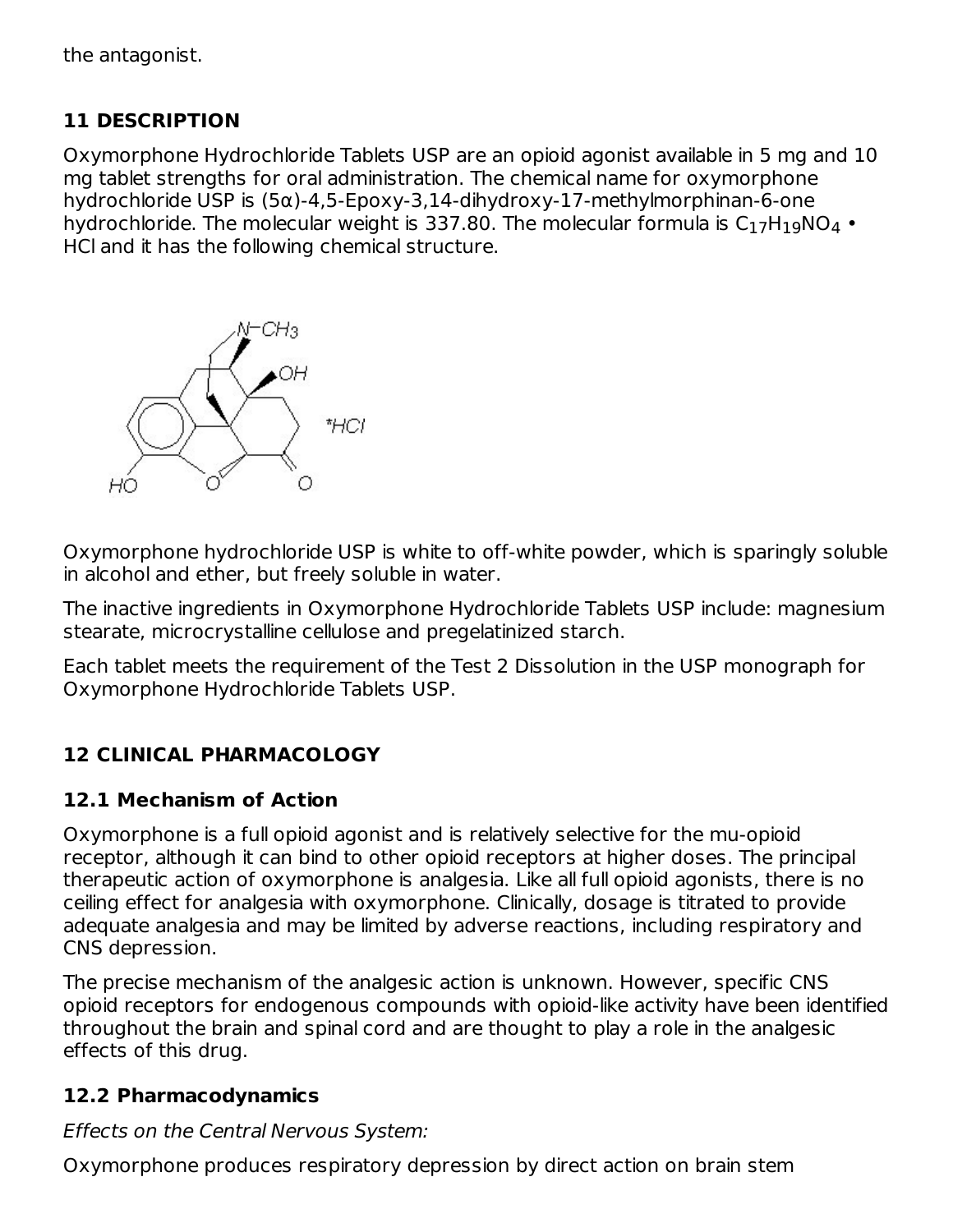respiratory centers. The respiratory depression involves a reduction in the responsiveness of the brain stem respiratory centers to both increases in carbon dioxide tension and electrical stimulation.

Oxymorphone causes miosis, even in total darkness. Pinpoint pupils are a sign of opioid overdose but are not pathognomonic (e.g., pontine lesions of hemorrhagic or ischemic origins may produce similar findings). Marked mydriasis rather than miosis may be seen due to hypoxia in overdose situations.

### Effects on the Gastrointestinal Tract and Other Smooth Muscle:

Oxymorphone causes a reduction in motility associated with an increase in smooth muscle tone in the antrum of the stomach and duodenum. Digestion of food in the small intestine is delayed and propulsive contractions are decreased. Propulsive peristaltic waves in the colon are decreased, while tone may be increased to the point of spasm, resulting in constipation. Other opioid-induced effects may include a reduction in biliary and pancreatic secretions, spasm of sphincter of Oddi, and transient elevations in serum amylase.

### Effects on the Cardiovascular System:

Oxymorphone produces peripheral vasodilation which may result in orthostatic hypotension or syncope. Manifestations of histamine release and/or peripheral vasodilation may include pruritus, flushing, red eyes and sweating and/or orthostatic hypotension.

### Effects on the Endocrine System:

Opioids inhibit the secretion of adrenocorticotropic hormone (ACTH), cortisol, and luteinizing hormone (LH) in humans [see Adverse Reactions (6.2)]. They also stimulate prolactin, growth hormone (GH) secretion, and pancreatic secretion of insulin and glucagon.

Chronic use of opioids may influence the hypothalamic-pituitary-gonadal axis, leading to androgen deficiency that may manifest as low libido, impotence, erectile dysfunction, amenorrhea, or infertility. The causal role of opioids in the clinical syndrome of hypogonadism is unknown because the various medical, physical, lifestyle, and psychological stressors that may influence gonadal hormone levels have not been adequately controlled for in studies conducted to date [see Adverse Reactions (6.2)].

## Effects on the Immune System:

Opioids have been shown to have a variety of effects on components of the immune system in *in vitro* and animal models. The clinical significance of these findings is unknown. Overall, the effects of opioids appear to be modestly immunosuppressive.

#### Concentration–Efficacy Relationships:

The minimum effective analgesic concentration varies widely among patients, especially among patients who have been previously treated with potent agonist opioids The minimum effective analgesic concentration of oxymorphone for any individual patient may increase over time due to an increase in pain, the development of a new pain syndrome and/or the development of analgesic tolerance [see Dosage and Administration (2.1, 2.2)].

## Concentration–Adverse Reaction Relationships: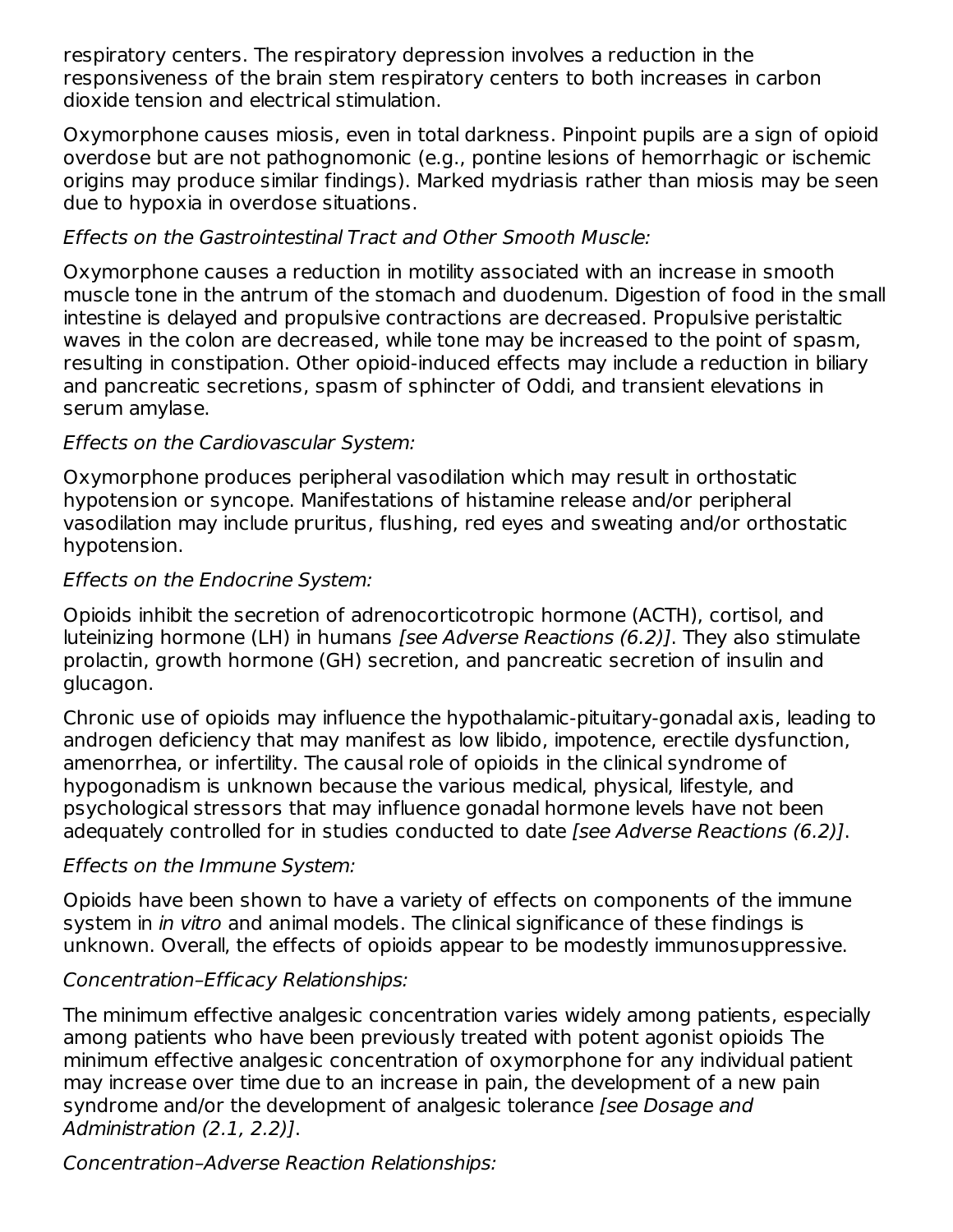There is a relationship between increasing oxymorphone plasma concentration and increasing frequency of dose-related opioid adverse reactions such as nausea, vomiting, CNS effects, and respiratory depression. In opioid-tolerant patients, the situation may be altered by the development of tolerance to opioid-related adverse reactions [see Dosage] andAdministration (2.1, 2.3, 2.7)].

## **12.3 Pharmacokinetics**

## Absorption:

The absolute oral bioavailability of oxymorphone is approximately 10%. Studies in healthy volunteers reveal predictable relationships between oxymorphone hydrochloride dosage and plasma oxymorphone concentrations.

Steady-state levels were achieved after three days of multiple dose administration. Under both single-dose and steady-state conditions, dose proportionality has been established for 5 mg, 10 mg and 20 mg doses of oxymorphone hydrochloride, for both peak plasma levels (C $_{\sf max}$ ) and extent of absorption (AUC) (see Table 3).

### **Table 3: Mean (±SD) Oxymorphone Hydrochloride Pharmacokinetic Parameters**

| <b>Regimen</b>             | <b>Dosage</b>    | $C_{\text{max}}$<br>(ng/mL) | <b>AUC</b><br>$(ng\cdot hr/mL)$ | $\mathsf{T}_{\frac{1}{2}}$<br>(hr) |
|----------------------------|------------------|-----------------------------|---------------------------------|------------------------------------|
| Single Dose                | 5 <sub>mg</sub>  | $1.10 \pm 0.55$             | $4.48 \pm 2.07$                 | $7.25 \pm 4.40$                    |
|                            | $10 \, mg$       | $1.93 \pm 0.75$             | $9.10 \pm 3.40$                 | $7.78 \pm 3.58$                    |
|                            | $20 \text{ mg}$  | $4.39 \pm 1.72$             | $20.07 \pm 5.80$                | $9.43 \pm 3.36$                    |
| Multiple Dose <sup>*</sup> | 5 <sub>mg</sub>  | $1.73 \pm 0.62$             | $4.63 \pm 1.49$                 | <b>NA</b>                          |
|                            | 10 <sub>mg</sub> | $3.51 \pm 0.91$             | $10.19 \pm 3.34$                | <b>NA</b>                          |
|                            | $20 \text{ mg}$  | $7.33 \pm 2.93$             | $21.10 \pm 7.59$                | <b>NA</b>                          |

\* Results after 5 days of every 6 hours dosing.

 $NA = not applicable$ 

After oral dosing with 40 mg of oxymorphone hydrochloride in healthy volunteers under fasting conditions or with a high-fat meal, the  $\mathsf{C}_{\mathsf{max}}$  and AUC were increased by approximately 38% in fed subjects relative to fasted subjects. As a result, oxymorphone hydrochloride should be dosed at least one hour prior to or two hours after eating [see Dosage and Administration (2.1)].

## Distribution:

Formal studies on the distribution of oxymorphone in various tissues have not been conducted. Oxymorphone is not extensively bound to human plasma proteins; binding is in the range of 10% to 12%.

## Elimination:

Half-life ranges from approximately 9-11 hours after a single oral dose (5-40 mg).

Metabolism: Oxymorphone is highly metabolized, principally in the liver, and undergoes reduction or conjugation with glucuronic acid to form both active and inactive products. The two major metabolites of oxymorphone are oxymorphone-3-glucuronide and 6-OHoxymorphone. The mean plasma AUC for oxymorphone-3-glucuronide is approximately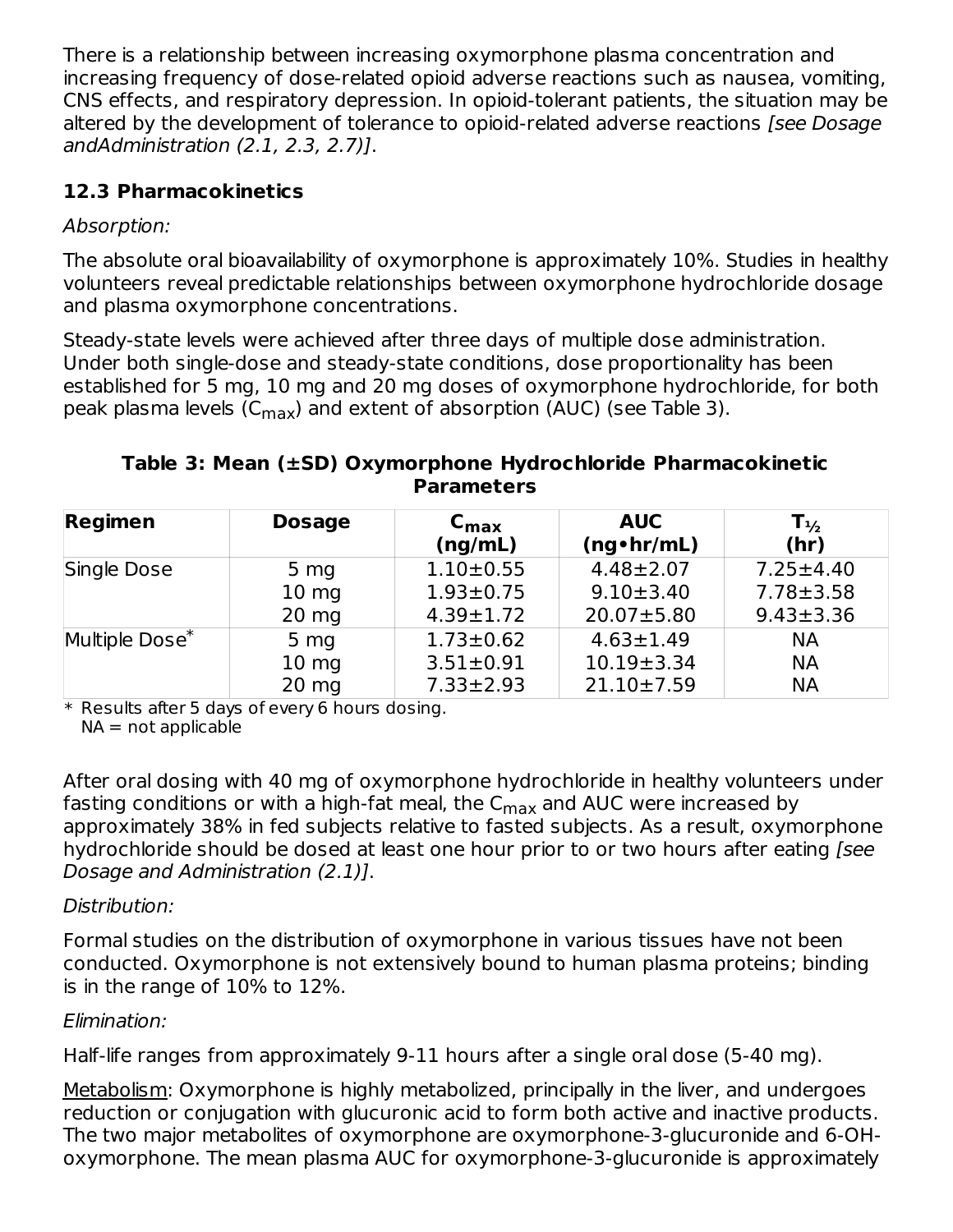90-fold higher than the parent compound. The pharmacologic activity of the glucuronide metabolite has not been evaluated. 6-OH-oxymorphone has been shown in animal studies to have analgesic bioactivity. The mean plasma 6-OH-oxymorphone AUC is approximately 70% of the oxymorphone AUC following single oral doses but is essentially equivalent to the parent compound at steady-state.

Excretion: Because oxymorphone is extensively metabolized, <1% of the administered dose is excreted unchanged in the urine. On average, 33% to 38% of the administered dose is excreted in the urine as oxymorphone-3-glucuronide and 0.25% to 0.62% is excreted as 6-OH-oxymorphone in subjects with normal hepatic and renal function. In animals given radiolabeled oxymorphone, approximately 90% of the administered radioactivity was recovered within 5 days of dosing. The majority of oxymorphonederived radioactivity was found in the urine and feces.

#### Specific Populations:

Age: Geriatric Population: The plasma levels of oxymorphone administered as an extended-release tablet were about 40% higher in elderly ( $\geq$ 65 years of age) than in younger subjects [see Use in Specific Populations (8.5)].

Sex: The effect of sex on the pharmacokinetics of oxymorphone hydrochloride has not been studied. In a study with an extended-release formulation of oxymorphone, there was a consistent tendency for female subjects to have slightly higher AUC $_{\rm ss}$  and C $_{\rm max}$ values than male subjects. However, sex differences were not observed when AUC<sub>ss</sub> and  $\mathsf{C}_{\mathsf{max}}$  were adjusted by body weight.

Hepatic Impairment: The liver plays an important role in the pre-systemic clearance of orally administered oxymorphone. Accordingly, the bioavailability of orally administered oxymorphone may be markedly increased in patients with moderate to severe liver disease. The effect of hepatic impairment on the pharmacokinetics of oxymorphone hydrochloride has not been studied. However, in a study with an extended-release formulation of oxymorphone, the disposition of oxymorphone was compared in 6 patients with mild, 5 patients with moderate, and one patient with severe hepatic impairment, and 12 subjects with normal hepatic function. The bioavailability of oxymorphone was increased by 1.6-fold in patients with mild hepatic impairment and by 3.7-fold in patients with moderate hepatic impairment. In one patient with severe hepatic impairment, the bioavailability was increased by 12.2-fold. The half-life of oxymorphone was not significantly affected by hepatic impairment.

Renal Impairment: The effect of renal impairment on the pharmacokinetics of oxymorphone hydrochloride has not been studied. However, in a study with an extended-release formulation of oxymorphone, an increase of 26%, 57%, and 65% in oxymorphone bioavailability was observed in mild (creatinine clearance 51 to 80 mL/min; n=8), moderate (creatinine clearance 30 to 50 mL/min; n=8), and severe (creatinine clearance <30 mL/min; n=8) patients, respectively, compared to healthy controls.

#### Drug Interactions Studies:

In vitro studies revealed little to no biotransformation of oxymorphone to 6-OHoxymorphone by any of the major cytochrome P450 (CYP P450) isoforms at therapeutically relevant oxymorphone plasma concentrations.

No inhibition of any of the major CYP P450 isoforms was observed when oxymorphone was incubated with human liver microsomes at concentrations of ≤50 µM. An inhibition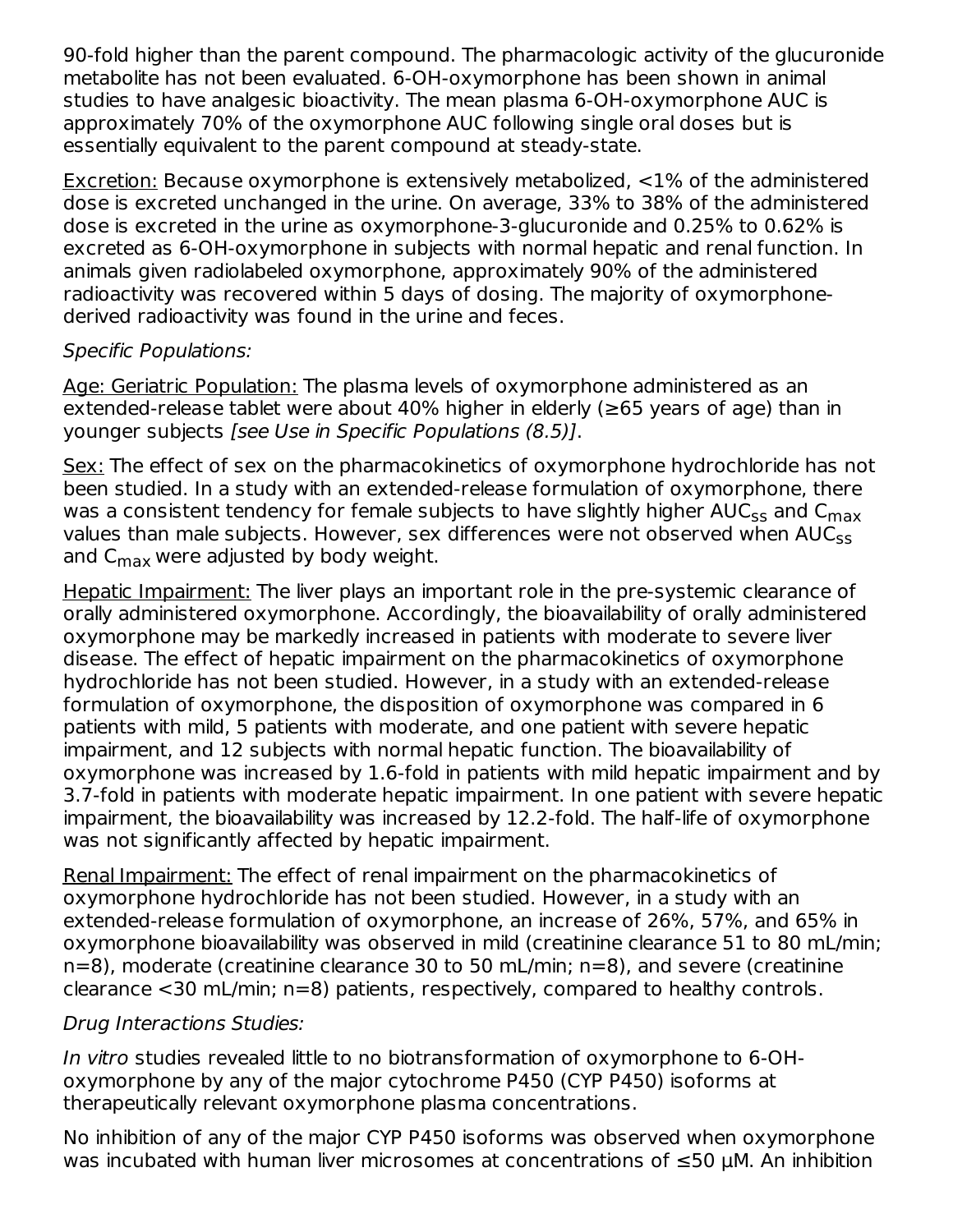of CYP 3A4 activity occurred at oxymorphone concentrations ≥150 µM. Therefore, it is not expected that oxymorphone, or its metabolites will act as inhibitors of any of the major CYP P450 enzymes in vivo.

Increases in the activity of the CYP 2C9 and CYP 3A4 isoforms occurred when oxymorphone was incubated with human hepatocytes. However, clinical drug interaction studies with oxymorphone hydrochloride ER showed no induction of CYP450 3A4 or 2C9 enzyme activity, indicating that no dose adjustment for CYP 3A4- or 2C9-mediated drug-drug interactions is required.

Alcohol Interaction: The effect of co-ingestion of alcohol with oxymorphone hydrochloride has not been evaluated. However, an in vivo study was performed to evaluate the effect of alcohol (40%, 20%, 4% and 0%) on the bioavailability of a single dose of 40 mg of extended-release oxymorphone tablets in healthy, fasted volunteers. Following concomitant administration of 240 mL of 40% ethanol the C<sub>max</sub> increased on average by 70% and up to 270% in individual subjects. Following the concomitant administration of 240 mL of 20% ethanol, the C $_{\sf max}$  increased on average by 31% and up to 260% in individual subjects. In some individuals there was also a decrease in oxymorphone peak plasma concentrations. No effect on the release of oxymorphone from the extended-release tablet was noted in an *invitro* alcohol interaction study. The mechanism of the in vivo interaction is unknown. Therefore, avoid co-administration of oxymorphone and ethanol.

## **13 NONCLINICAL TOXICOLOGY**

## **13.1 Carcinogenesis, Mutagenesis, Impairment of Fertility**

#### Carcinogenesis:

No evidence of carcinogenic potential was observed in long-term animal studies in mice and rats. Oxymorphone hydrochloride was administered to Sprague Dawley rats (2.5, 5, and 10 mg/kg/day in males and 5, 10, and 25 mg/kg/day in females) for 2 years by oral gavage. Systemic drug exposure (AUC) at the highest doses tested in male and female rats was 4.8 times and 21.2 times the human exposure at a dose of 20 mg/day, respectively. Oxymorphone hydrochloride was administered to male and female CD-1 mice (10, 25, 75 and 150 mg/kg/day) for 2 years by oral gavage. Systemic drug exposure (AUC) at 150 mg/kg/day in male and female mice was 205 times and 243 times the human exposure at a dose of 20 mg/day, respectively.

#### Mutagenesis:

Oxymorphone hydrochloride was not mutagenic when tested in the *in vitro* bacterial reverse mutation assay (Ames test), or in an in vitro mammalian cell chromosome aberration assay performed with human peripheral blood lymphocytes. Oxymorphone hydrochloride tested positive in both the rat and mouse in vivo micronucleus assays. An increase in micronucleated polychromatic erythrocytes occurred in mice given doses of ≥250 mg/kg and in rats given doses of 20 and 40 mg/kg. A subsequent study demonstrated that oxymorphone hydrochloride was not aneugenic in mice following administration of up to 500 mg/kg. Additional studies indicate that the increased incidence of micronucleated polychromatic erythrocytes in rats may be secondary to increased body temperature following oxymorphone administration. Doses associated with increased micronucleated polychromatic erythrocytes also produce a marked, rapid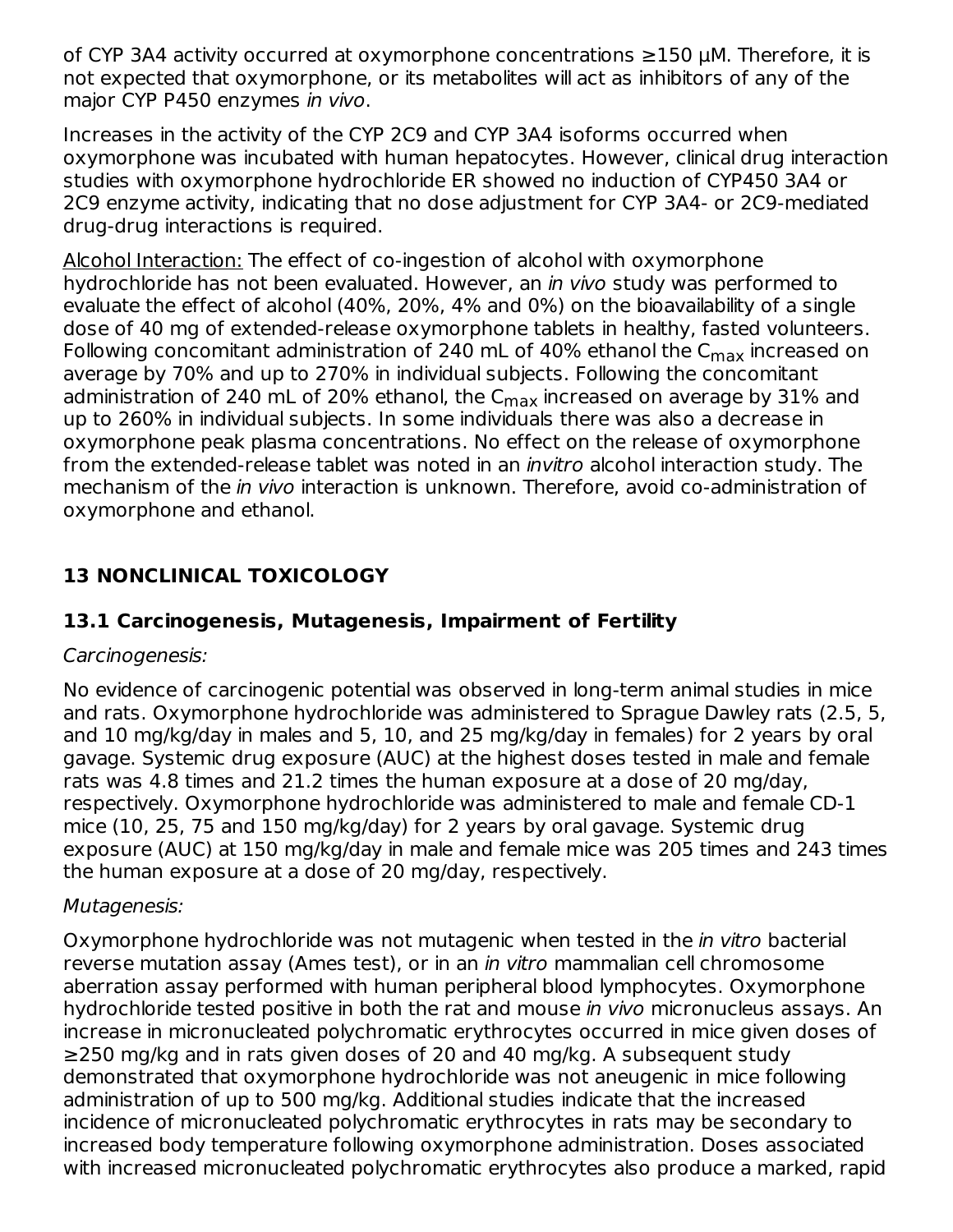increase in body temperature. Pretreatment of animals with sodium salicylate minimized the increase in body temperature and prevented the increase in micronucleated polychromatic erythrocytes after administration of 40 mg/kg oxymorphone.

## Impairment of Fertility:

Female rats were treated with oxymorphone hydrochloride beginning 14 days prior to mating through Gestation Day 7 via oral gavage doses of 5, 10, or 25 mg/kg/day (2.4, 4.9, or 12.2 times the human daily dose of 20 mg/day based on body surface area, respectively). Male rats were treated via oral gavage with the same oxymorphone hydrochloride doses beginning 28 days prior to and throughout mating. In female rats, an increase in the length of the estrus cycle and decrease in the mean number of viable embryos, implantation sites and corpora lutea were observed at 4.9 times the human dose of 20 mg/day. No adverse effects of oxymorphone on male reproductive function or sperm parameters were observed.

# **14 CLINICAL STUDIES**

The analgesic efficacy of oxymorphone hydrochloride has been evaluated in acute pain following orthopedic and abdominal surgeries.

# **14.1 Orthopedic Surgery**

Two double-blind, placebo-controlled, dose-ranging studies in patients with acute moderate to severe pain following orthopedic surgery evaluated the doses of oxymorphone hydrochloride 10 mg and 20 mg, and 30 mg was included in one study. Both studies demonstrated that oxymorphone hydrochloride 20 mg provided greater analgesia as measured by total pain relief based on a weighted analysis over 8 hours using a 0-4 categorical, compared to placebo. Oxymorphone hydrochloride 10 mg provided greater analgesia as compared to placebo in one of the two studies. There was no evidence of superiority of the 30 mg dose over the 20 mg dose. However, there was a high rate of naloxone use in patients receiving the oxymorphone hydrochloride 30 mg dose in the post-operative period [see Dosage and Administration (2.3)].

## **14.2 Abdominal Surgery**

In a randomized, double-blind, placebo-controlled, multiple-dose study, the efficacy of oxymorphone hydrochloride 10 mg and 20 mg was assessed in patients with moderate to severe acute pain following abdominal surgery. In this study, patients were dosed every 4 to 6 hours over a 48-hour treatment period. Oxymorphone hydrochloride 10 and 20 mg provided greater analgesia, as measured by the mean average pain intensity on a 0-100 mm visual analog scale, over 48 hours, compared to placebo [see Dosage and Administration (2.3)].

## **16 HOW SUPPLIED/STORAGE AND HANDLING**

## **Oxymorphone Hydrochloride Tablets USP**

**5 mg tablet is supplied as a round, white to off-white, standard biconvex tablet debossed with product identification "54" over "956" on one side and plain on the other side.**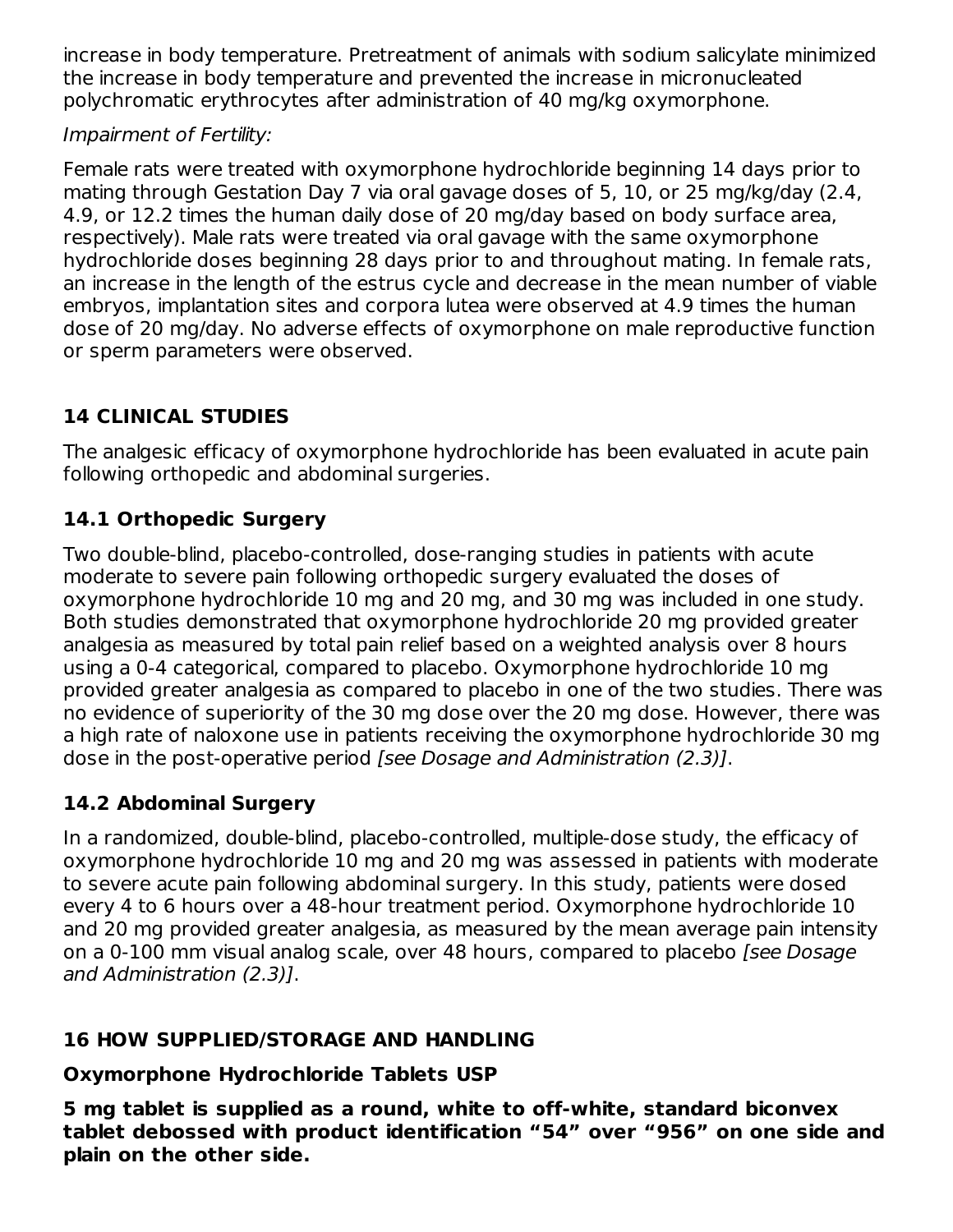NDC 0054-0283-25: Bottle of 100 Tablets

#### **10 mg tablet is supplied as a round, white to off-white, standard biconvex tablet debossed with product identification "54" over "814" on one side and plain on the other side.**

NDC 0054-0284-25: Bottle of 100 Tablets

Store at 20° to 25°C (68° to 77°F). [See USP Controlled Room Temperature.]

Dispense in a tight, light-resistant, child-resistant container as defined in the USP/NF.

Store Oxymorphone Hydrochloride Tablets USP securely and dispose of properly [see Patient Counseling Information (17)].

## **17 PATIENT COUNSELING INFORMATION**

Advise the patient to read the FDA-approved patient labeling (Medication Guide).

#### Storage and Disposal:

Because of the risks associated with accidental ingestion, misuse, and abuse, advise patients to store oxymorphone hydrochloride tablets securely, out of sight and reach of children, and in a location not accessible by others, including visitors to the home [see Warnings and Precautions (5.1, 5.3), Drug Abuse and Dependence (9.2)]. Inform patients that leaving oxymorphone hydrochloride tablets unsecured can pose a deadly risk to others in the home.

Advise patients and caregivers that when medicines are no longer needed, they should be disposed of promptly. Expired, unwanted, or unused oxymorphone hydrochloride tablets should be disposed of by flushing the unused medication down the toilet if a drug take-back option is not readily available. Inform patients that they can visit www.fda.gov/drugdisposal for a complete list of medicines recommended for disposal by flushing, as well as additional information on disposal of unused medicines.

#### Addiction, Abuse, and Misuse:

Inform patients that the use of oxymorphone hydrochloride, even when taken as recommended, can result in addiction, abuse, and misuse, which can lead to overdose and death *[see Warnings and Precautions (5.1)]*. Instruct patients not to share oxymorphone hydrochloride with others and to take steps to protect oxymorphone hydrochloride from theft or misuse.

#### Life-Threatening Respiratory Depression:

Inform patients of the risk of life-threatening respiratory depression, including information that the risk is greatest when starting oxymorphone hydrochloride or when the dosage is increased, and that it can occur even at recommended dosages.

Educate patients and caregivers on how to recognize respiratory depression and emphasize the importance of calling 911 or getting emergency medical help right away in the event of a known or suspected overdose [see Warnings and Precautions (5.3)].

#### Patient Access to Naloxone for the Emergency Treatment of Opioid Overdose

Discuss with the patient and caregiver the availability of naloxone for the emergency treatment of opioid overdose, both when initiating and renewing treatment with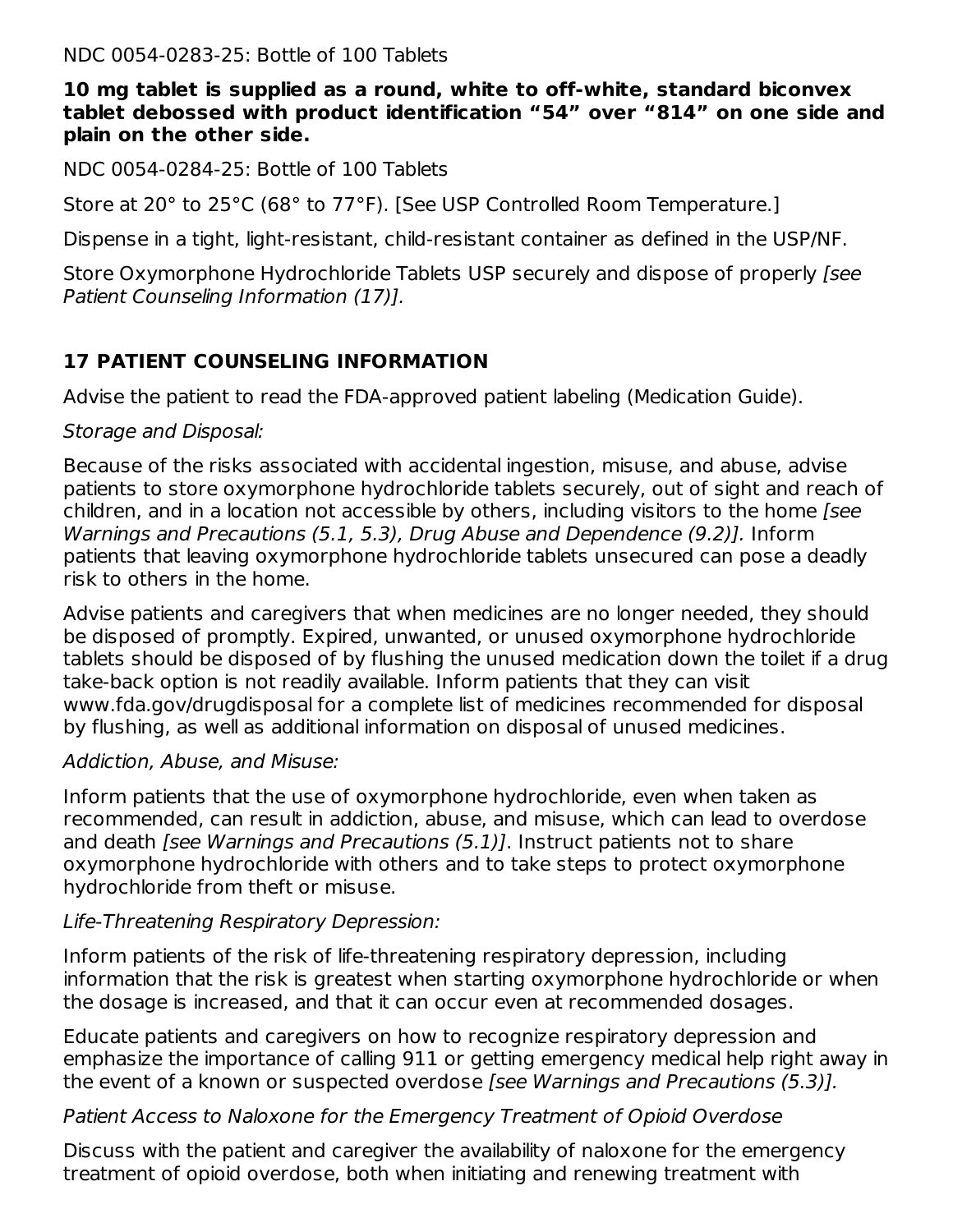oxymorphone hydrochloride. Inform patients and caregivers about the various ways to obtain naloxone as permitted by individual state naloxone dispensing and prescribing requirements or guidelines (e.g., by prescription, directly from a pharmacist, or as part of a community-based program) [see Dosage and

Administration (2.2), Warnings and Precautions (5.3)].

Educate patients and caregivers on how to recognize the signs and symptoms of an overdose.

Explain to patients and caregivers that naloxone's effects are temporary, and that they must call 911 or get emergency medical help right away in all cases of known or suspected opioid overdose, even if naloxone is administered [see Overdosage(10)].

If naloxone is prescribed, also advise patients and caregivers:

- How to treat with naloxone in the event of an opioid overdose
- To tell family and friends about their naloxone and to keep it in a place where family and friends can access it in an emergency
- To read the Patient Information (or other educational material) that will come with their naloxone. Emphasize the importance of doing this before an opioid emergency happens, so the patient and caregiver will know what to do.

## Accidental Ingestion:

Inform patients that accidental ingestion, especially by children, may result in respiratory depression or death [seeWarnings and Precautions (5.3)].

## Interactions with Benzodiazepines and Other CNS Depressants:

Inform patients and caregivers that potentially fatal additive effects may occur if oxymorphone hydrochloride is used with benzodiazepines or other CNS depressants, including alcohol, and not to use these concomitantly unless supervised by a healthcare provider [see Warnings and Precautions (5.5), Drug Interactions (7)].

## Anaphylaxis, Angioedema, and Other Hypersensitivity Reactions:

Inform patients that anaphylaxis, angioedema, and other hypersensitivity reactions have been reported with ingredients contained in oxymorphone hydrochloride. Advise patients how to recognize such a reaction and when to seek medical attention [seeContraindications (4), Warnings and Precautions (5.7), Adverse Reactions (6)].

## Serotonin Syndrome:

Inform patients that opioids could cause a rare but potentially life-threatening condition resulting from concomitant administration of serotonergic drugs. Warn patients of the symptoms of serotonin syndrome and to seek medical attention right away if symptoms develop. Instruct patients to inform their physicians if they are taking, or plan to take serotonergic medications [see Drug Interactions (7)].

## MAOI Interaction:

Inform patients to avoid taking oxymorphone hydrochloride while using any drugs that inhibit monoamine oxidase. Patients should not start MAOIs while taking oxymorphone hydrochloride [see Drug Interactions (7)].

Adrenal Insufficiency: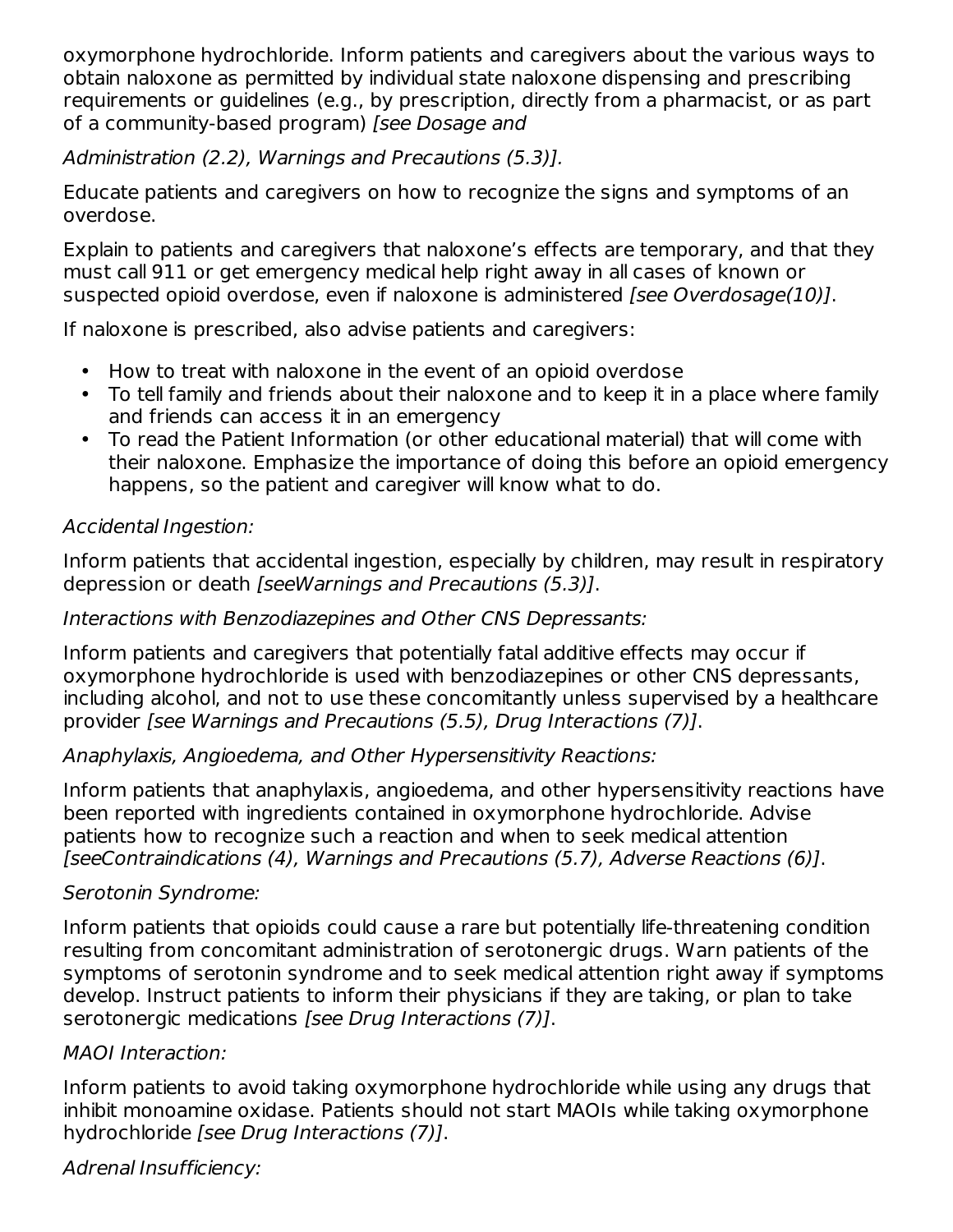Inform patients that opioids could cause adrenal insufficiency, a potentially lifethreatening condition. Adrenal insufficiency may present with non-specific symptoms and signs such as nausea, vomiting, anorexia, fatigue, weakness, dizziness, and low blood pressure. Advise patients to seek medical attention if they experience a constellation of these symptoms [see Warnings and Precautions (5.8)].

### Important Administration Instructions:

Instruct patients how to properly take oxymorphone hydrochloride exactly as prescribed to reduce the risk of life-threatening adverse reactions (e.g., respiratory depression).

• Advise patients not to adjust the dose of oxymorphone hydrochloride without consulting with a physician or other healthcare professional.

### Important Discontinuation Instructions:

In order to avoid developing withdrawal symptoms, instruct patients not to discontinue oxymorphone hydrochloride tablets without first discussing a tapering plan with the prescriber [see Dosage and Administration (2.9)].

#### Hypotension:

Inform patients that oxymorphone hydrochloride may cause orthostatic hypotension and syncope. Instruct patients how to recognize symptoms of low blood pressure and how to reduce the risk of serious consequences should hypotension occur (e.g., sit or lie down, carefully rise from a sitting or lying position) [see Warnings and Precautions (5.9)].

#### Pregnancy:

Neonatal Opioid Withdrawal Syndrome: Inform female patients of reproductive potential that prolonged use of oxymorphone hydrochloride during pregnancy can result in neonatal opioid withdrawal syndrome, which may be life-threatening if not recognized and treated [see Warnings and Precautions (5.4), Use in Specific Populations (8.1)].

Embryo-Fetal Toxicity: Inform female patients of reproductive potential that oxymorphone hydrochloride can cause fetal harm and to inform the healthcare provider of a known or suspected pregnancy [see Use in Specific Populations (8.1), Warnings andPrecautions (5.4)].

#### Lactation:

Advise nursing mothers to monitor infants for increased sleepiness (more than usual), breathing difficulties, or limpness. Instruct nursing mothers to seek immediate medical care if they notice these signs [see Use in Specific Populations (8.2)].

#### Infertility:

Inform patients that chronic use of opioids may cause reduced fertility. It is not known whether these effects on fertility are reversible [see Adverse Reactions (6.2)].

## Driving or Operating Heavy Machinery:

Inform patients that oxymorphone hydrochloride may impair the ability to perform potentially hazardous activities such as driving a car or operating heavy machinery. Advise patients not to perform such tasks until they know how they will react to the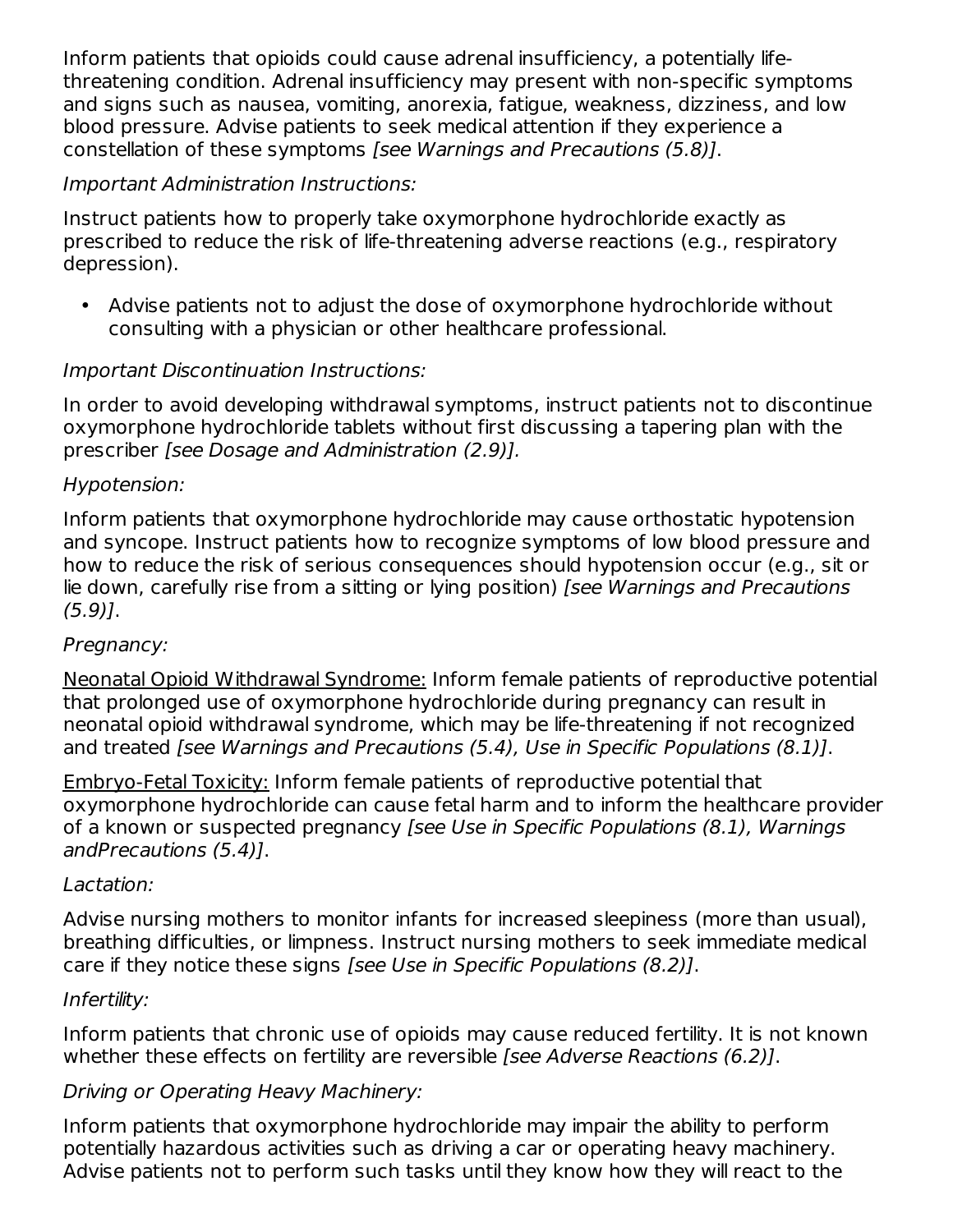medication [see Warnings and Precautions (5.14)].

## Constipation:

Advise patients of the potential for severe constipation, including management instructions and when to seek medical attention *[see Adverse Reactions (6)]*.

## Distr. by: **West-Ward**

## **Pharmaceuticals Corp.**

Eatontown, NJ 07724

## **10005444/08**

**Revised July 2020**

## **Medication Guide**

**Oxymorphone Hydrochloride Tablets, for oral use, CII (ox" i mor' fone hye" droe klor' ide) Rx only**

## **Oxymorphone hydrochloride is:**

- A strong prescription pain medicine that contains an opioid (narcotic) that is used to manage short-term (acute) pain when other pain treatments such as non-opioid pain medicines do not treat your pain well enough or you cannot tolerate them.
- An opioid pain medicine that can put you at risk for overdose and death. Even if you take your dose correctly as prescribed you are at risk for opioid addiction, abuse, and misuse that can lead to death.

**Important information about oxymorphone hydrochloride: Get emergency help or call 911 right away if you take too much oxymorphone hydrochloride (overdose).** When you first start taking oxymorphone hydrochloride, when your dose is changed, or if you take too much (overdose), serious or life-threatening breathing problems that can lead to death may occur. Talk to your healthcare provider about naloxone, a medicine for the emergency treatment of an opioid overdose.

- Taking oxymorphone hydrochloride with other opioid medicines, benzodiazepines, alcohol, or other central nervous system depressants (including street drugs) can cause severe drowsiness, decreased awareness, breathing problems, coma, and death.
- Never give anyone else your oxymorphone hydrochloride tablets. They could die from taking it. Selling or giving away oxymorphone hydrochloride tablets is against the law.
- Store oxymorphone hydrochloride tablets securely, out of sight and reach of children, and in a location not accessible by others, including visitors to the home.

# **Do not take oxymorphone hydrochloride if you have:**

• severe asthma, trouble breathing, or other lung problems.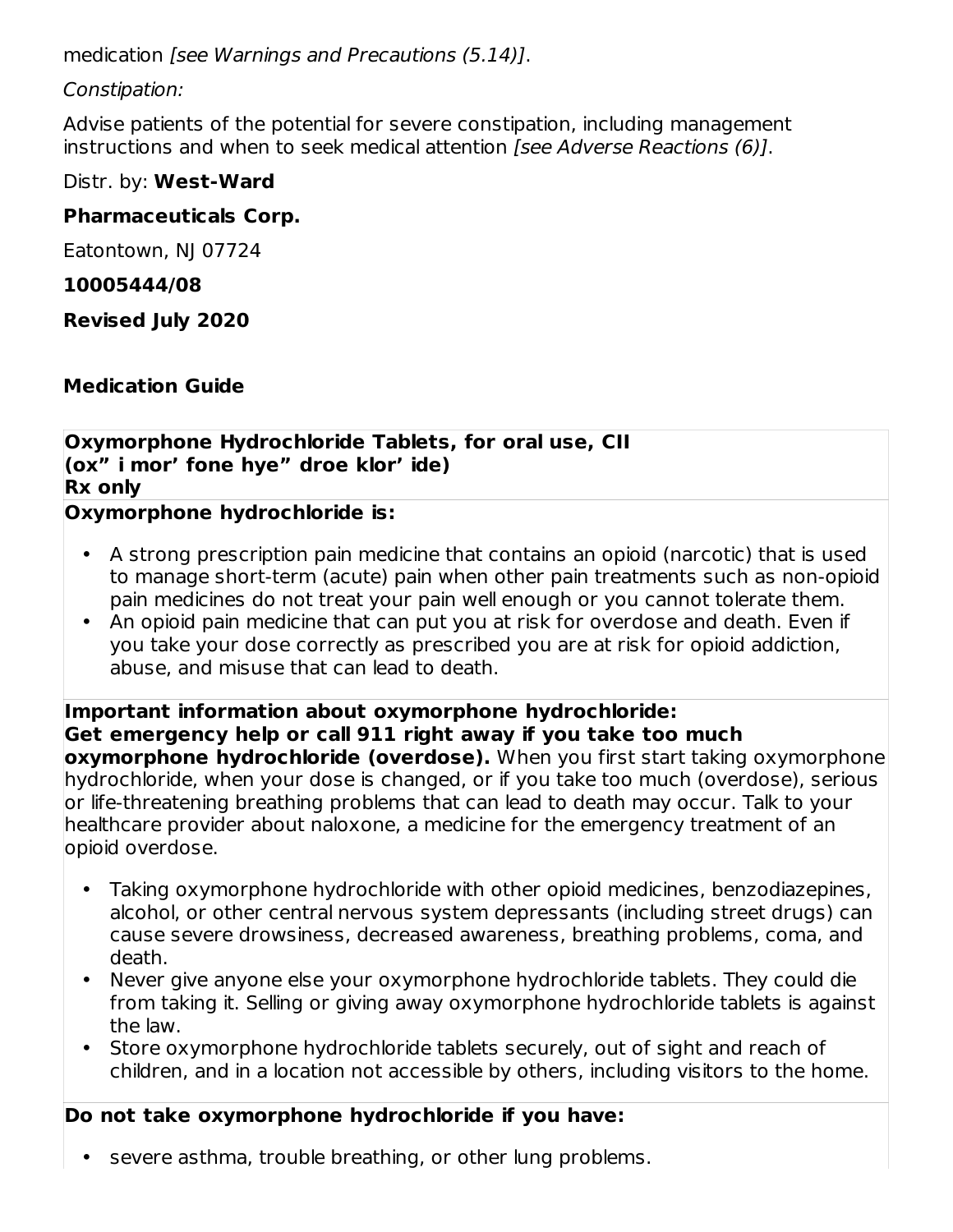• a bowel blockage or have narrowing of the stomach or intestines.

#### **Before taking oxymorphone hydrochloride, tell your healthcare provider if you have a history of:**

• head injury, seizures

• liver, kidney, thyroid problems

• problems urinating

- pancreas or gallbladder problems
- abuse of street or prescription drugs, alcohol addiction, opioid overdose, or mental health problems.

## **Tell your healthcare provider if you are:**

- **pregnant or planning to become pregnant.** Prolonged use of oxymorphone hydrochloride during pregnancy can cause withdrawal symptoms in your newborn baby that could be life-threatening if not recognized and treated.
- **breastfeeding.** Oxymorphone hydrochloride passes into breast milk and may harm your baby.
- living in a household where there are small children or someone who has abused street or prescription drugs
- taking prescription or over-the-counter medicines, vitamins, or herbal supplements. Taking oxymorphone hydrochloride with certain other medicines can cause serious side effects that could lead to death.

### **When taking oxymorphone hydrochloride:**

- Do not change your dose. Take oxymorphone hydrochloride exactly as prescribed by your healthcare provider. Use the lowest dose possible for the shortest time needed.
- Oxymorphone hydrochloride should be taken on an empty stomach, at least one hour prior to or two hours after eating.
- Take your prescribed dose at the same time every day. Do not take more than your prescribed dose. If you miss a dose, take your next dose at your usual time.
- Call your healthcare provider if the dose you are taking does not control your pain.
- If you have been taking oxymorphone hydrochloride regularly, do not stop taking oxymorphone hydrochloride without talking to your healthcare provider.
- Dispose of expired, unwanted, or unused oxymorphone hydrochloride tablets by promptly flushing down the toilet, if a drug take-back option is not readily available. Visit www.fda.gov/drugdisposal for additional information on disposal of unused medicines.

### **While taking oxymorphone hydrochloride DO NOT:**

- Drive or operate heavy machinery, until you know how oxymorphone hydrochloride affects you. Oxymorphone hydrochloride can make you sleepy, dizzy, or lightheaded.
- Drink alcohol or use prescription or over-the-counter medicines that contain alcohol. Using products containing alcohol during treatment with oxymorphone hydrochloride may cause you to overdose and die.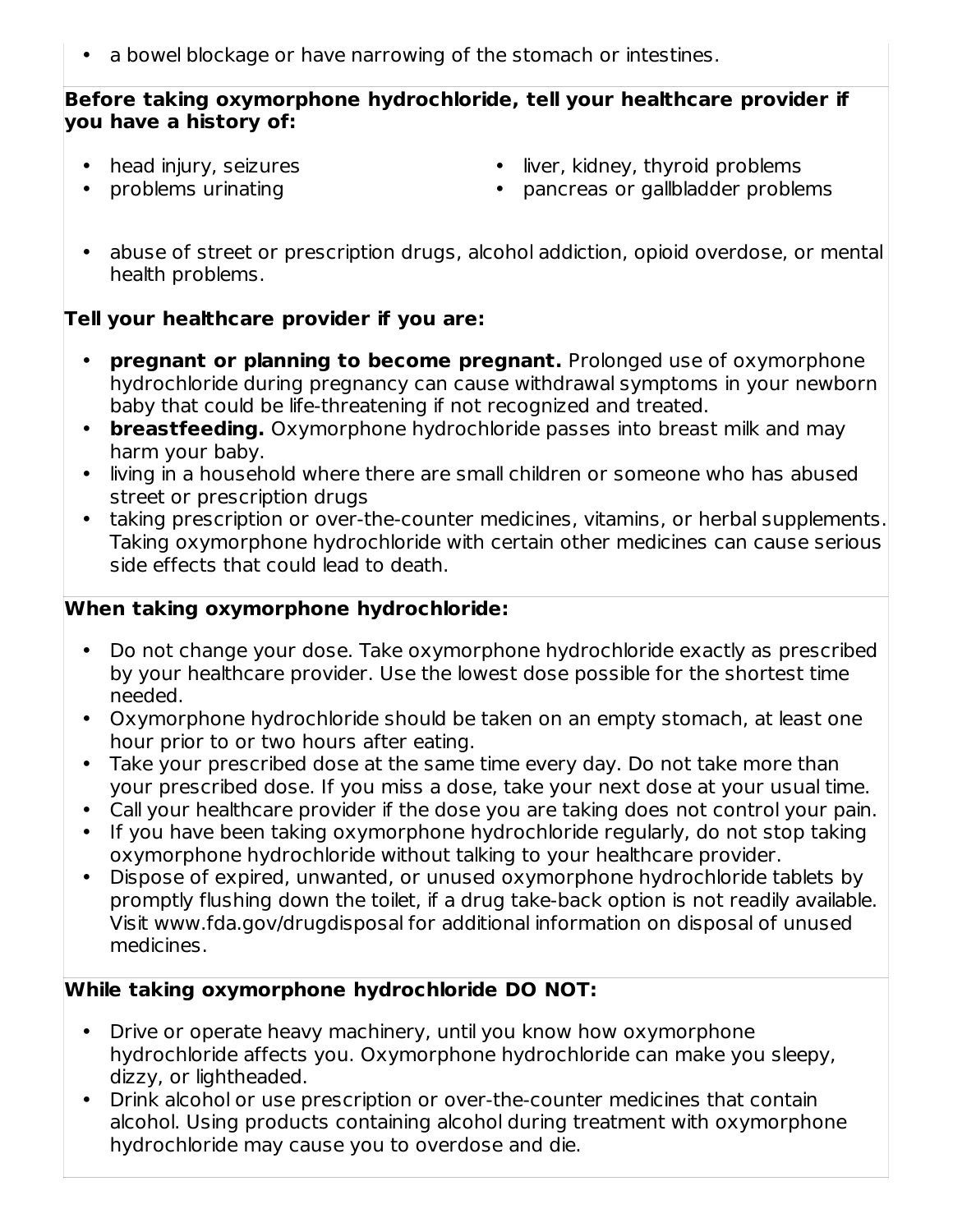### **The possible side effects of oxymorphone hydrochloride:**

• constipation, nausea, sleepiness, vomiting, tiredness, headache, dizziness, abdominal pain. Call your healthcare provider if you have any of these symptoms and they are severe.

#### **Get emergency medical help or call 911 right away if you have:**

• trouble breathing, shortness of breath, fast heartbeat, chest pain, swelling of your face, tongue or throat or hands, hives, itching, rash, extreme drowsiness, lightheadedness when changing positions, feeling faint, agitation, high body temperature, trouble walking, stiff muscles, or mental changes such as confusion.

These are not all the possible side effects of oxymorphone hydrochloride. Call your doctor for medical advice about side effects. You may report side effects to FDA at 1- 800-FDA-1088. **For more information go to dailymed.nlm.nih.gov**

#### **This Medication Guide has been approved by the U.S. Food and Drug Administration.**

Distr. by: **West-Ward**

**Pharmaceuticals Corp.**

Eatontown, NJ 07724

**10005444/08**

**Revised July 2020**

## **PACKAGE/LABEL PRINCIPAL DISPLAY PANEL**



#### **Package/Label Display Panel**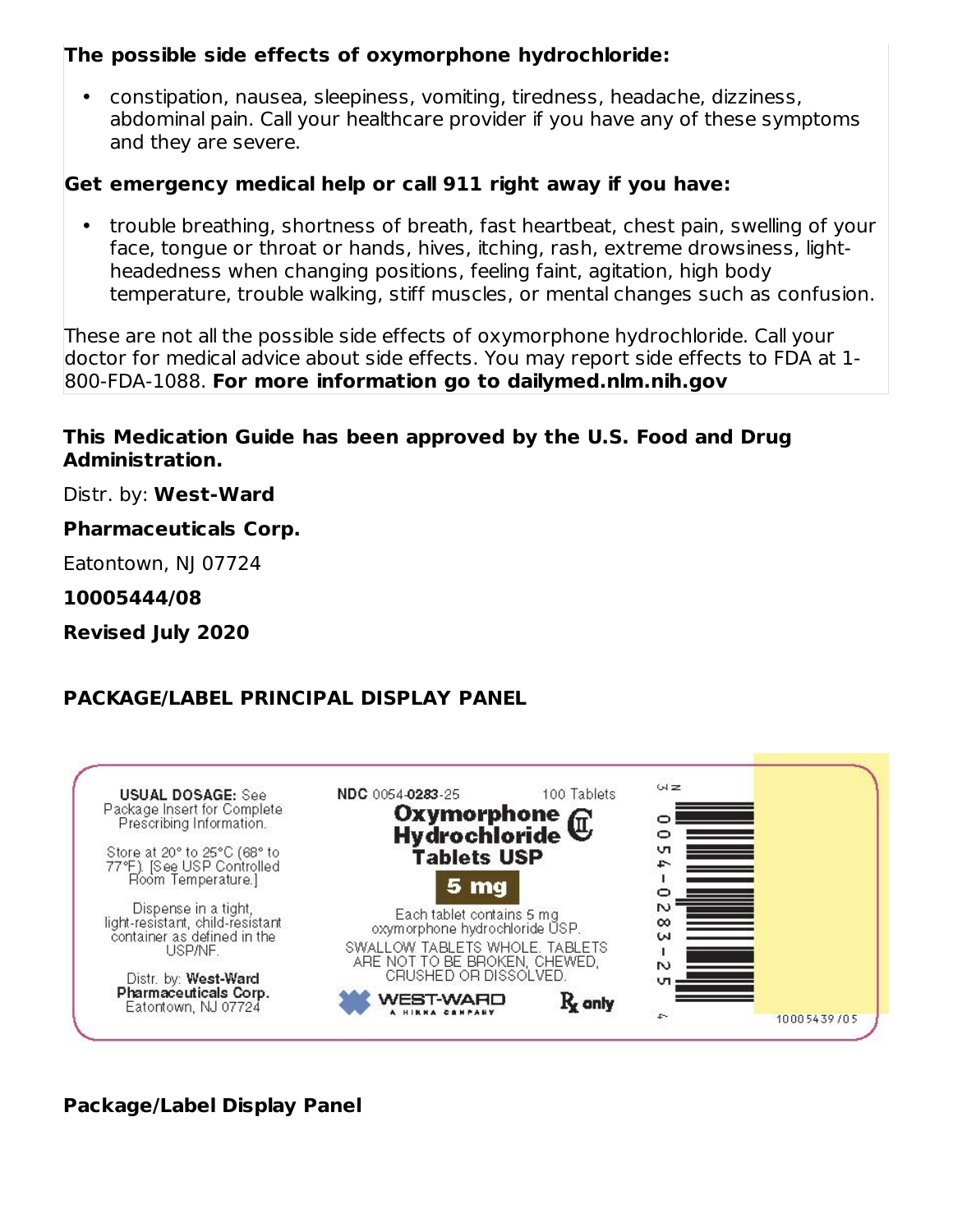

| <b>OXYMORPHONE HYDROCHLORIDE</b><br>oxymorphone hydrochloride tablet<br><b>Product Information</b><br>HUMAN PRESCRIPTION DRUG<br><b>Item Code (Source)</b><br><b>Product Type</b><br><b>Route of Administration</b><br>ORAL<br><b>DEA Schedule</b><br>CII<br><b>Active Ingredient/Active Moiety</b><br><b>Ingredient Name</b><br><b>Basis of Strength</b><br>OXYMORPHONE HYDROCHLORIDE (UNII: 5Y2EI94NBC) (OXYMORPHONE -<br><b>OXYMORPHONE</b><br>5 <sub>mg</sub><br>UNII: 9VXA968E0C)<br><b>HYDROCHLORIDE</b><br><b>Inactive Ingredients</b><br><b>Ingredient Name</b><br><b>Strength</b><br><b>MAGNESIUM STEARATE (UNII: 70097M6I30)</b><br>MICROCRYSTALLINE CELLULOSE (UNII: OP1R32D61U)<br><b>STARCH, CORN (UNII: 08232NY3SJ)</b><br><b>Product Characteristics</b><br>Color<br><b>WHITE</b><br><b>Score</b><br>no score<br><b>ROUND</b><br><b>Size</b><br><b>Shape</b><br>6 <sub>mm</sub><br><b>Flavor</b><br><b>Imprint Code</b><br>54;956<br><b>Contains</b><br><b>Packaging</b><br><b>Marketing Start</b><br><b>Marketing End</b><br><b>Item Code</b><br><b>Package Description</b><br>#<br><b>Date</b><br><b>Date</b><br>NDC:0054-0283- 100 in 1 BOTTLE; Type 0: Not a Combination<br>$\mathbf{1}$<br>09/27/2010<br>Product<br>25 |  |  |  |  |  |  |                 |
|--------------------------------------------------------------------------------------------------------------------------------------------------------------------------------------------------------------------------------------------------------------------------------------------------------------------------------------------------------------------------------------------------------------------------------------------------------------------------------------------------------------------------------------------------------------------------------------------------------------------------------------------------------------------------------------------------------------------------------------------------------------------------------------------------------------------------------------------------------------------------------------------------------------------------------------------------------------------------------------------------------------------------------------------------------------------------------------------------------------------------------------------------------------------------------------------------------------------------------------------|--|--|--|--|--|--|-----------------|
|                                                                                                                                                                                                                                                                                                                                                                                                                                                                                                                                                                                                                                                                                                                                                                                                                                                                                                                                                                                                                                                                                                                                                                                                                                            |  |  |  |  |  |  |                 |
|                                                                                                                                                                                                                                                                                                                                                                                                                                                                                                                                                                                                                                                                                                                                                                                                                                                                                                                                                                                                                                                                                                                                                                                                                                            |  |  |  |  |  |  |                 |
|                                                                                                                                                                                                                                                                                                                                                                                                                                                                                                                                                                                                                                                                                                                                                                                                                                                                                                                                                                                                                                                                                                                                                                                                                                            |  |  |  |  |  |  |                 |
|                                                                                                                                                                                                                                                                                                                                                                                                                                                                                                                                                                                                                                                                                                                                                                                                                                                                                                                                                                                                                                                                                                                                                                                                                                            |  |  |  |  |  |  | NDC:0054-0283   |
|                                                                                                                                                                                                                                                                                                                                                                                                                                                                                                                                                                                                                                                                                                                                                                                                                                                                                                                                                                                                                                                                                                                                                                                                                                            |  |  |  |  |  |  |                 |
|                                                                                                                                                                                                                                                                                                                                                                                                                                                                                                                                                                                                                                                                                                                                                                                                                                                                                                                                                                                                                                                                                                                                                                                                                                            |  |  |  |  |  |  |                 |
|                                                                                                                                                                                                                                                                                                                                                                                                                                                                                                                                                                                                                                                                                                                                                                                                                                                                                                                                                                                                                                                                                                                                                                                                                                            |  |  |  |  |  |  |                 |
|                                                                                                                                                                                                                                                                                                                                                                                                                                                                                                                                                                                                                                                                                                                                                                                                                                                                                                                                                                                                                                                                                                                                                                                                                                            |  |  |  |  |  |  | <b>Strength</b> |
|                                                                                                                                                                                                                                                                                                                                                                                                                                                                                                                                                                                                                                                                                                                                                                                                                                                                                                                                                                                                                                                                                                                                                                                                                                            |  |  |  |  |  |  |                 |
|                                                                                                                                                                                                                                                                                                                                                                                                                                                                                                                                                                                                                                                                                                                                                                                                                                                                                                                                                                                                                                                                                                                                                                                                                                            |  |  |  |  |  |  |                 |
|                                                                                                                                                                                                                                                                                                                                                                                                                                                                                                                                                                                                                                                                                                                                                                                                                                                                                                                                                                                                                                                                                                                                                                                                                                            |  |  |  |  |  |  |                 |
|                                                                                                                                                                                                                                                                                                                                                                                                                                                                                                                                                                                                                                                                                                                                                                                                                                                                                                                                                                                                                                                                                                                                                                                                                                            |  |  |  |  |  |  |                 |
|                                                                                                                                                                                                                                                                                                                                                                                                                                                                                                                                                                                                                                                                                                                                                                                                                                                                                                                                                                                                                                                                                                                                                                                                                                            |  |  |  |  |  |  |                 |
|                                                                                                                                                                                                                                                                                                                                                                                                                                                                                                                                                                                                                                                                                                                                                                                                                                                                                                                                                                                                                                                                                                                                                                                                                                            |  |  |  |  |  |  |                 |
|                                                                                                                                                                                                                                                                                                                                                                                                                                                                                                                                                                                                                                                                                                                                                                                                                                                                                                                                                                                                                                                                                                                                                                                                                                            |  |  |  |  |  |  |                 |
|                                                                                                                                                                                                                                                                                                                                                                                                                                                                                                                                                                                                                                                                                                                                                                                                                                                                                                                                                                                                                                                                                                                                                                                                                                            |  |  |  |  |  |  |                 |
|                                                                                                                                                                                                                                                                                                                                                                                                                                                                                                                                                                                                                                                                                                                                                                                                                                                                                                                                                                                                                                                                                                                                                                                                                                            |  |  |  |  |  |  |                 |
|                                                                                                                                                                                                                                                                                                                                                                                                                                                                                                                                                                                                                                                                                                                                                                                                                                                                                                                                                                                                                                                                                                                                                                                                                                            |  |  |  |  |  |  |                 |
|                                                                                                                                                                                                                                                                                                                                                                                                                                                                                                                                                                                                                                                                                                                                                                                                                                                                                                                                                                                                                                                                                                                                                                                                                                            |  |  |  |  |  |  |                 |
|                                                                                                                                                                                                                                                                                                                                                                                                                                                                                                                                                                                                                                                                                                                                                                                                                                                                                                                                                                                                                                                                                                                                                                                                                                            |  |  |  |  |  |  |                 |
|                                                                                                                                                                                                                                                                                                                                                                                                                                                                                                                                                                                                                                                                                                                                                                                                                                                                                                                                                                                                                                                                                                                                                                                                                                            |  |  |  |  |  |  |                 |
|                                                                                                                                                                                                                                                                                                                                                                                                                                                                                                                                                                                                                                                                                                                                                                                                                                                                                                                                                                                                                                                                                                                                                                                                                                            |  |  |  |  |  |  |                 |
|                                                                                                                                                                                                                                                                                                                                                                                                                                                                                                                                                                                                                                                                                                                                                                                                                                                                                                                                                                                                                                                                                                                                                                                                                                            |  |  |  |  |  |  |                 |
|                                                                                                                                                                                                                                                                                                                                                                                                                                                                                                                                                                                                                                                                                                                                                                                                                                                                                                                                                                                                                                                                                                                                                                                                                                            |  |  |  |  |  |  |                 |
|                                                                                                                                                                                                                                                                                                                                                                                                                                                                                                                                                                                                                                                                                                                                                                                                                                                                                                                                                                                                                                                                                                                                                                                                                                            |  |  |  |  |  |  |                 |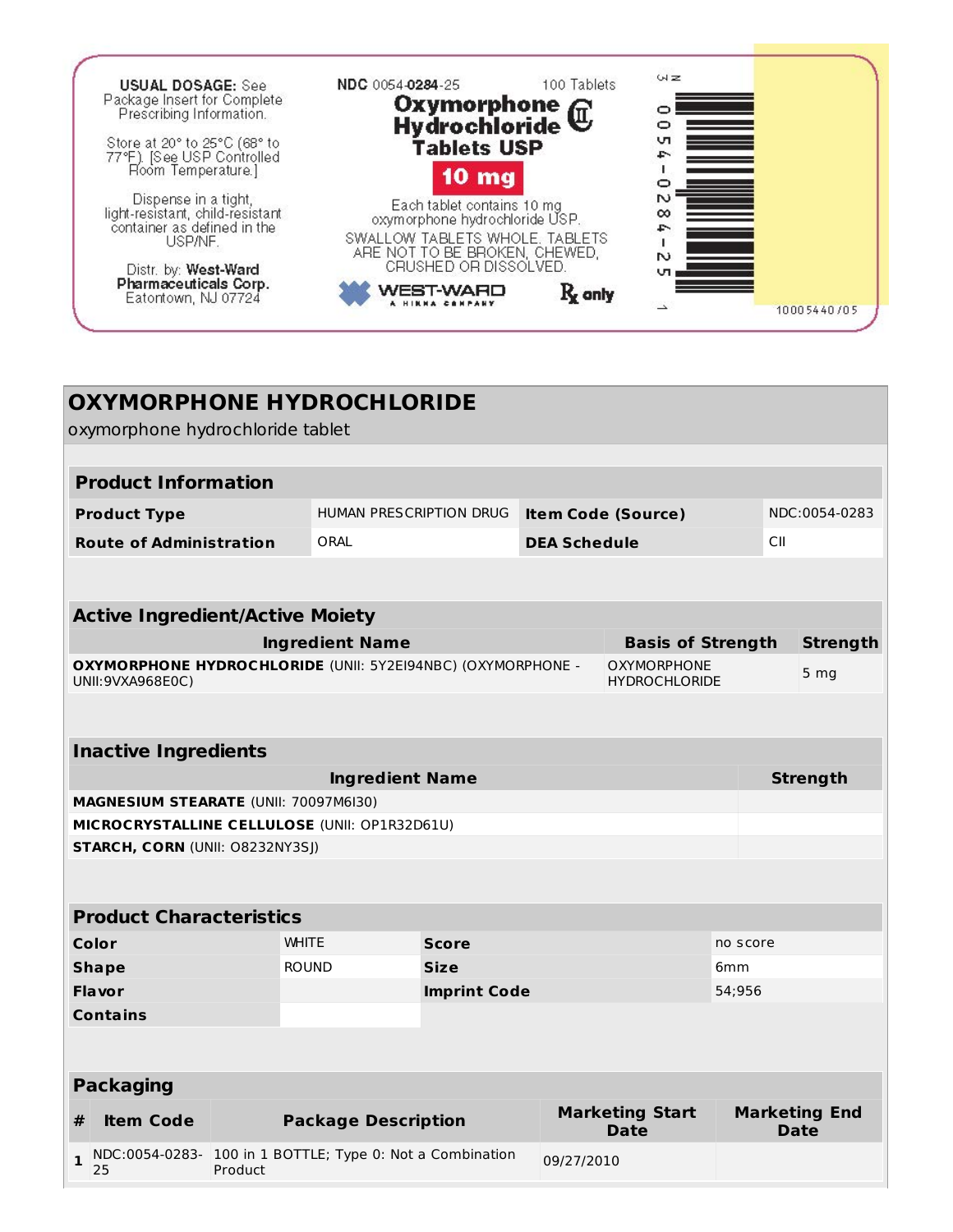| <b>Marketing Information</b>                                                            |                                                           |                                                           |                                    |                     |                                       |               |                                     |  |
|-----------------------------------------------------------------------------------------|-----------------------------------------------------------|-----------------------------------------------------------|------------------------------------|---------------------|---------------------------------------|---------------|-------------------------------------|--|
| <b>Marketing</b><br>Category                                                            | <b>Application Number or Monograph</b><br><b>Citation</b> |                                                           |                                    |                     | <b>Marketing Start</b><br><b>Date</b> |               | <b>Marketing End</b><br>Date        |  |
| <b>ANDA</b>                                                                             | ANDA090964                                                |                                                           |                                    | 09/27/2010          |                                       |               |                                     |  |
|                                                                                         |                                                           |                                                           |                                    |                     |                                       |               |                                     |  |
| <b>OXYMORPHONE HYDROCHLORIDE</b>                                                        |                                                           |                                                           |                                    |                     |                                       |               |                                     |  |
| oxymorphone hydrochloride tablet                                                        |                                                           |                                                           |                                    |                     |                                       |               |                                     |  |
|                                                                                         |                                                           |                                                           |                                    |                     |                                       |               |                                     |  |
| <b>Product Information</b>                                                              |                                                           |                                                           |                                    |                     |                                       |               |                                     |  |
| <b>Product Type</b>                                                                     |                                                           | HUMAN PRESCRIPTION DRUG                                   |                                    |                     | <b>Item Code (Source)</b>             |               | NDC:0054-0284                       |  |
| <b>Route of Administration</b>                                                          |                                                           | ORAL                                                      |                                    | <b>DEA Schedule</b> |                                       | CII           |                                     |  |
|                                                                                         |                                                           |                                                           |                                    |                     |                                       |               |                                     |  |
| <b>Active Ingredient/Active Moiety</b>                                                  |                                                           |                                                           |                                    |                     |                                       |               |                                     |  |
|                                                                                         |                                                           | <b>Ingredient Name</b>                                    |                                    |                     | <b>Basis of Strength</b>              |               | <b>Strength</b>                     |  |
| OXYMORPHONE HYDROCHLORIDE (UNII: 5Y2EI94NBC) (OXYMORPHONE -                             |                                                           |                                                           |                                    |                     | <b>OXYMORPHONE</b>                    |               | 10 <sub>mg</sub>                    |  |
| UNII:9VXA968E0C)                                                                        |                                                           |                                                           |                                    |                     | <b>HYDROCHLORIDE</b>                  |               |                                     |  |
|                                                                                         |                                                           |                                                           |                                    |                     |                                       |               |                                     |  |
| <b>Inactive Ingredients</b>                                                             |                                                           |                                                           |                                    |                     |                                       |               |                                     |  |
|                                                                                         |                                                           | <b>Ingredient Name</b>                                    |                                    |                     |                                       |               | <b>Strength</b>                     |  |
| MAGNESIUM STEARATE (UNII: 70097M6I30)                                                   |                                                           |                                                           |                                    |                     |                                       |               |                                     |  |
| MICROCRYSTALLINE CELLULOSE (UNII: OP1R32D61U)<br><b>STARCH, CORN (UNII: O8232NY3SJ)</b> |                                                           |                                                           |                                    |                     |                                       |               |                                     |  |
|                                                                                         |                                                           |                                                           |                                    |                     |                                       |               |                                     |  |
|                                                                                         |                                                           |                                                           |                                    |                     |                                       |               |                                     |  |
| <b>Product Characteristics</b>                                                          |                                                           |                                                           |                                    |                     |                                       |               |                                     |  |
| Color                                                                                   |                                                           | <b>WHITE</b>                                              | <b>Score</b>                       |                     |                                       | no score      |                                     |  |
| <b>Shape</b><br>Flavor                                                                  |                                                           | <b>ROUND</b>                                              | <b>Size</b><br><b>Imprint Code</b> |                     |                                       | 8mm<br>54;814 |                                     |  |
| <b>Contains</b>                                                                         |                                                           |                                                           |                                    |                     |                                       |               |                                     |  |
|                                                                                         |                                                           |                                                           |                                    |                     |                                       |               |                                     |  |
|                                                                                         |                                                           |                                                           |                                    |                     |                                       |               |                                     |  |
| <b>Packaging</b>                                                                        |                                                           |                                                           |                                    |                     |                                       |               |                                     |  |
| <b>Item Code</b><br>#                                                                   |                                                           | <b>Package Description</b>                                |                                    |                     | <b>Marketing Start</b><br><b>Date</b> |               | <b>Marketing End</b><br><b>Date</b> |  |
| NDC:0054-0284-<br>$\mathbf{1}$                                                          |                                                           | 100 in 1 BOTTLE; Type 0: Not a Combination                |                                    | 09/27/2010          |                                       |               |                                     |  |
| 25                                                                                      | Product                                                   |                                                           |                                    |                     |                                       |               |                                     |  |
|                                                                                         |                                                           |                                                           |                                    |                     |                                       |               |                                     |  |
| <b>Marketing Information</b>                                                            |                                                           |                                                           |                                    |                     |                                       |               |                                     |  |
| <b>Marketing</b><br>Category                                                            |                                                           | <b>Application Number or Monograph</b><br><b>Citation</b> |                                    |                     | <b>Marketing Start</b><br><b>Date</b> |               | <b>Marketing End</b><br><b>Date</b> |  |
| <b>ANDA</b>                                                                             | ANDA090964                                                |                                                           |                                    | 09/27/2010          |                                       |               |                                     |  |
|                                                                                         |                                                           |                                                           |                                    |                     |                                       |               |                                     |  |